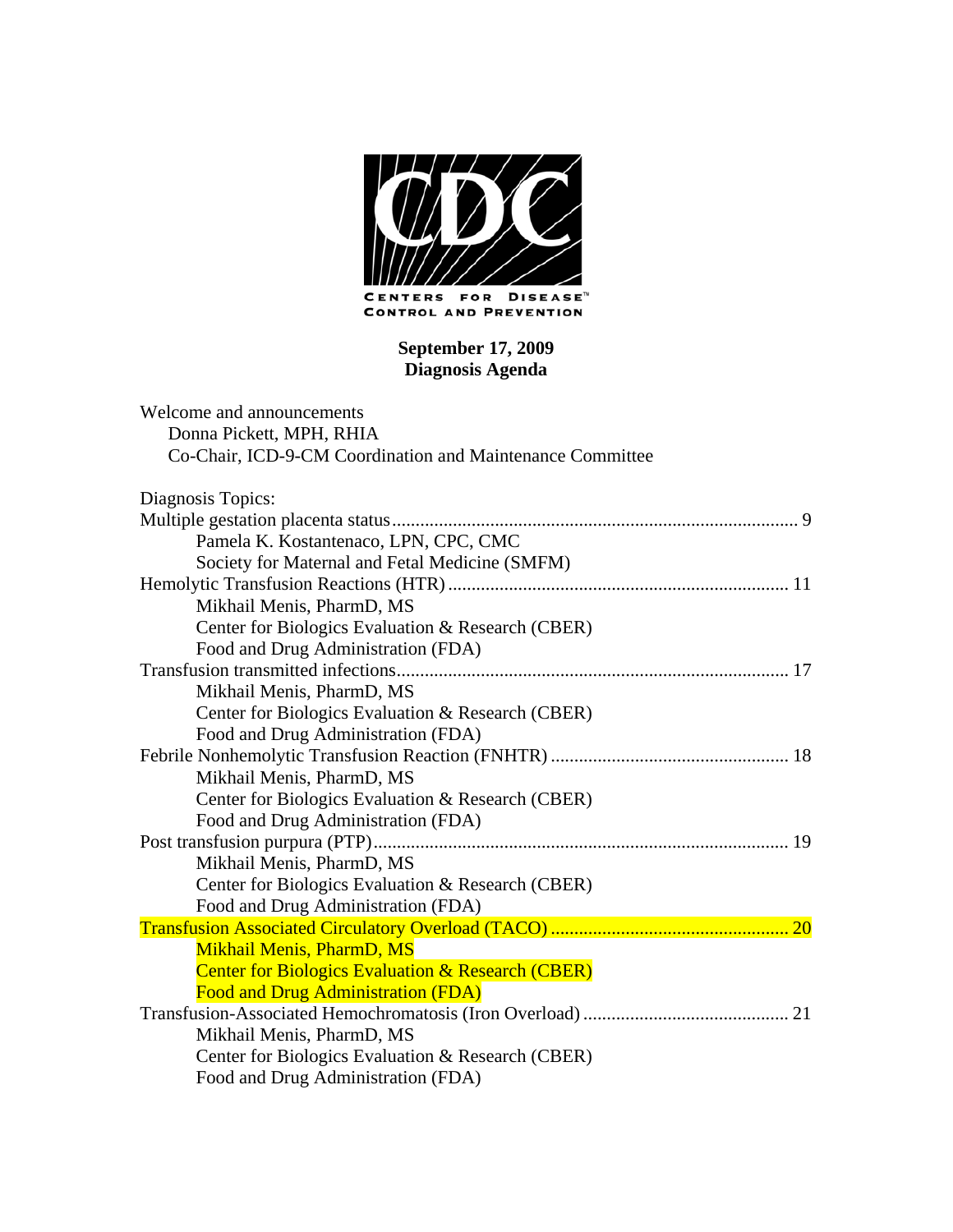|                                                                      | 22 |
|----------------------------------------------------------------------|----|
| Nan Bernstein-Ratner, EdD                                            |    |
| American Speech-Language-Hearing Association                         |    |
|                                                                      |    |
|                                                                      |    |
|                                                                      |    |
|                                                                      |    |
|                                                                      |    |
|                                                                      |    |
|                                                                      |    |
|                                                                      |    |
|                                                                      |    |
|                                                                      |    |
|                                                                      |    |
| Encounters for the insertion, checking or removal of an intrauterine |    |
|                                                                      |    |
|                                                                      |    |
|                                                                      |    |
|                                                                      |    |
|                                                                      |    |
|                                                                      |    |
|                                                                      |    |
|                                                                      |    |
|                                                                      |    |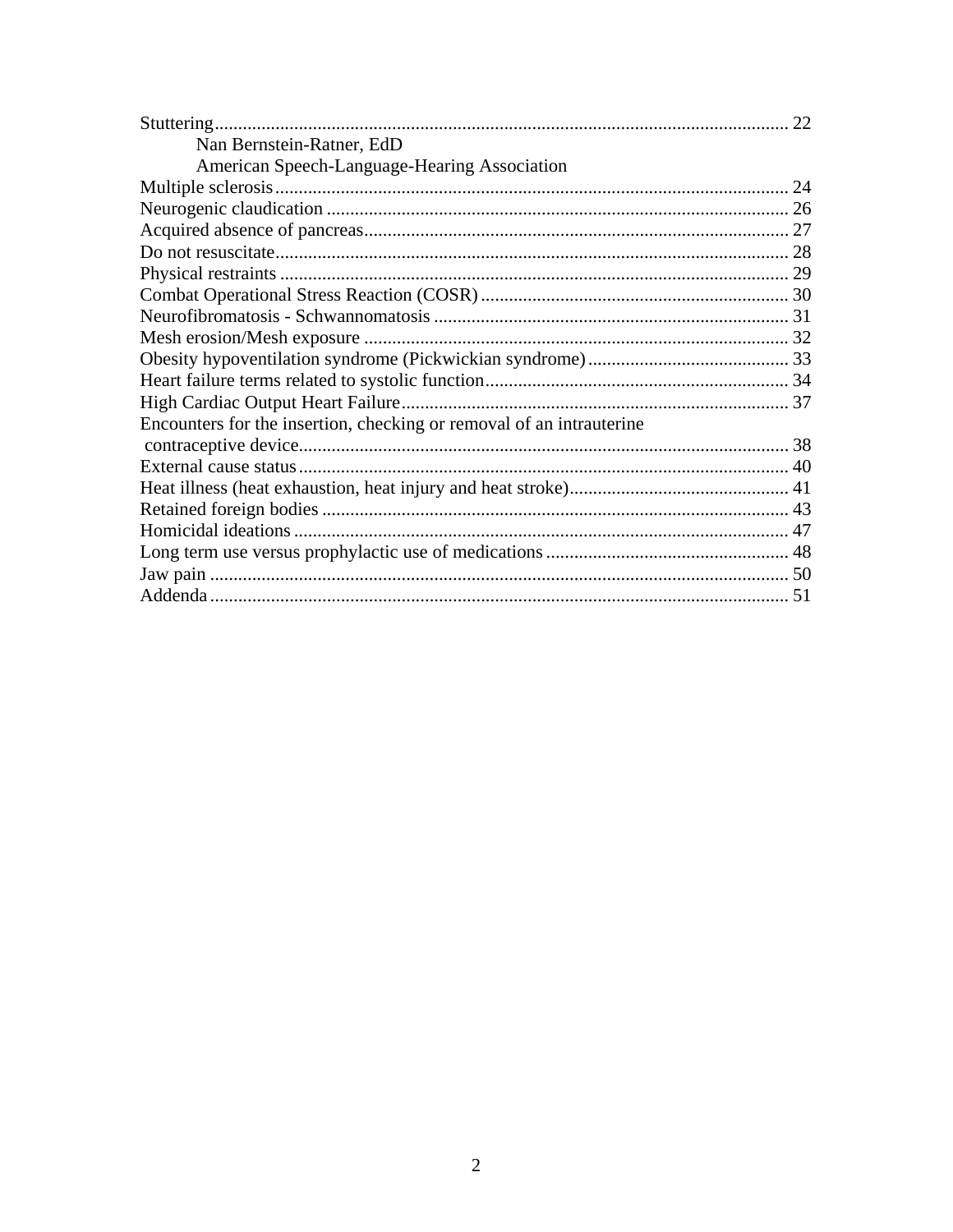# **ICD-9-CM TIMELINE**

A timeline of important dates in the ICD-9-CM process is described below:

| September $16 - 17$ ,<br>2009 | ICD-9-CM Coordination and Maintenance Committee<br>meeting.                                                                                                                                                                                                                                                                                |
|-------------------------------|--------------------------------------------------------------------------------------------------------------------------------------------------------------------------------------------------------------------------------------------------------------------------------------------------------------------------------------------|
|                               | Those who wish to attend the ICD-9-CM Coordination and<br>Maintenance Committee meeting must have registered for<br>the meeting online by September 10, 2009. You must bring<br>an official form of picture identification (such as a drivers<br>license) in order to be admitted to the building.                                         |
| October 2009                  | Summary report of the Procedure part of the September 16<br>- 17, 2009 ICD-9-CM Coordination and Maintenance<br>Committee meeting will be posted on CMS homepage as<br>follows:<br>http://www.cms.hhs.gov/ICD9ProviderDiagnosticCodes                                                                                                      |
|                               | Summary report of the Diagnosis part of the September 16–<br>17, 2009 ICD-9-CM Coordination and Maintenance<br>Committee meeting report will be posted on NCHS<br>homepage as follows:<br>http://www.cdc.gov/nchs/icd.htm                                                                                                                  |
| October 1, 2009               | New and revised ICD-9-CM codes go into effect along<br>with DRG changes. Final addendum posted on web pages<br>as follows:<br>Diagnosis addendum - http://www.cdc.gov/nchs/icd.htm<br>Procedure addendum at -<br>http://www.cms.hhs.gov/ICD9ProviderDiagnosticCodes                                                                        |
| <b>October 9, 2009</b>        | Deadline for receipt of public comments on proposed<br>code revisions discussed at the September 16-17, 2009<br><b>ICD-9-CM Coordination and Maintenance Committee</b><br>meetings for implementation of April 1, 2010.                                                                                                                    |
| November 2009                 | Any new ICD-9-CM codes required to capture new<br>technology that will be implemented on the following April<br>1 will be announced. Information on any new codes to be<br>implemented April 1, 2010 will be posted on the following<br>websites:<br>http://www.cms.hhs.gov/ICD9ProviderDiagnosticCodes<br>http://www.cdc.gov/nchs/icd.htm |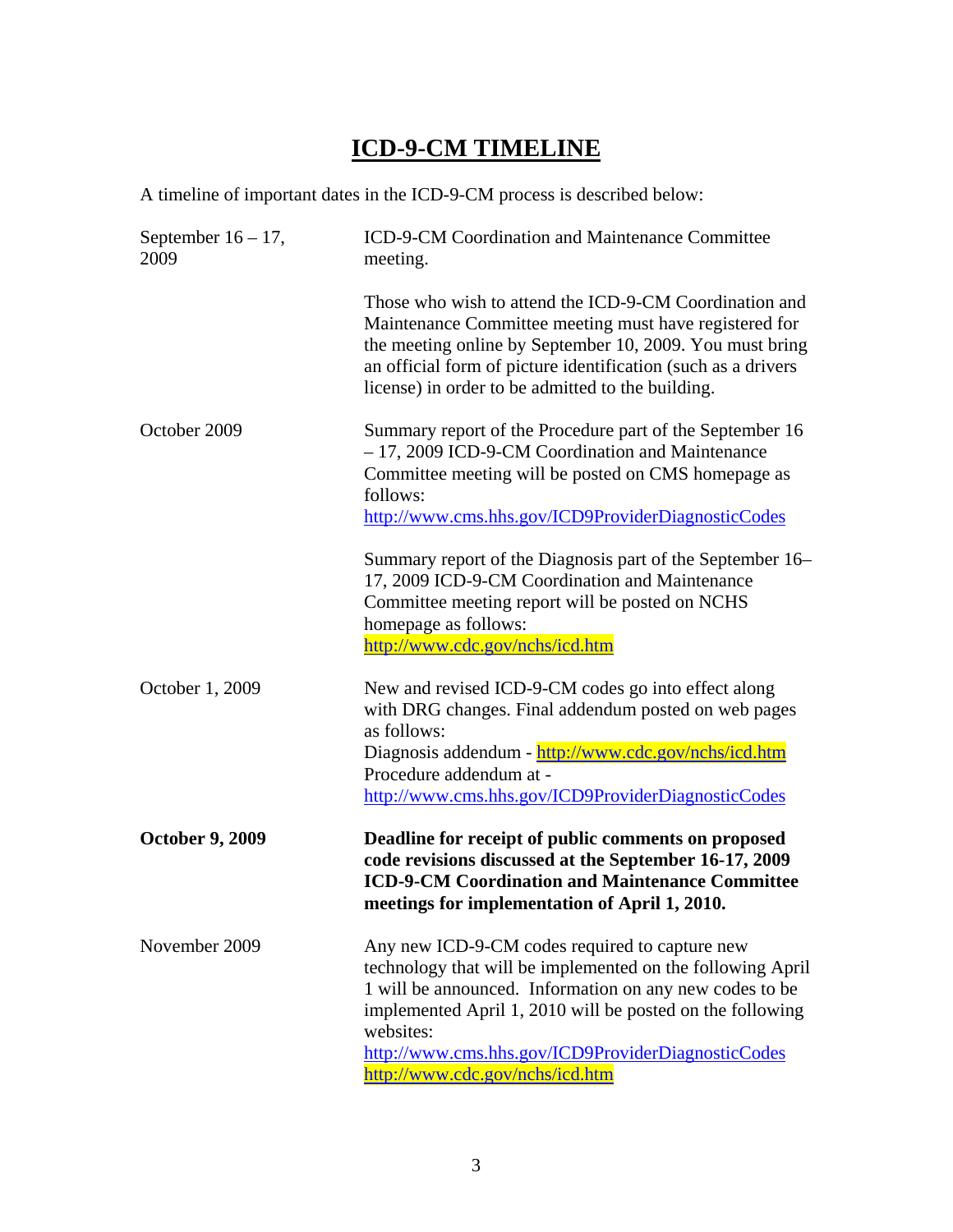| <b>November 20, 2009</b>             | Deadline for receipt of public comments on proposed<br>code revisions discussed at the September 16-17, 2009<br><b>ICD-9-CM Coordination and Maintenance Committee</b><br>meetings for implementation of October 1, 2010.                                                                  |
|--------------------------------------|--------------------------------------------------------------------------------------------------------------------------------------------------------------------------------------------------------------------------------------------------------------------------------------------|
| <b>January 8, 2010</b>               | Deadline for requestors: Those members of the public<br>requesting that topics be discussed at the March 9 –<br>March 10, 2010 ICD-9-CM Coordination and<br><b>Maintenance Committee meeting must have their</b><br>requests to CMS for procedures and NCHS for<br>diagnoses by this date. |
| February 2010                        | Draft agenda for the Procedure part of the March 9, 2010<br>ICD-9-CM Coordination and Maintenance Committee<br>meeting posted on CMS homepage as follows:<br>http://www.cms.hhs.gov/ICD9ProviderDiagnosticCodes                                                                            |
|                                      | Draft agenda for the Diagnosis part of the March 10, 2010<br><b>ICD-9-CM Coordination and Maintenance Committee</b><br>meeting posted on NCHS homepage as follows:<br>http://www.cdc.gov/nchs/icd.htm                                                                                      |
|                                      | Federal Register notice of March 9 - March 10, 2010 ICD-<br>9-CM Coordination and Maintenance Committee Meeting<br>will be published.                                                                                                                                                      |
| February 12, 2010                    | On-line registration opens for the March $9 - 10$ , 2010<br><b>ICD-9-CM Coordination and Maintenance Committee</b><br>meeting at: http://www.cms.hhs.gov/apps/events                                                                                                                       |
| March 2010                           | Because of increased security requirements, those wishing<br>to attend the March 9 - March 10, 2010 ICD-9-CM<br>Coordination and Maintenance Committee meeting must<br>register for the meeting online at:<br>http://www.cms.hhs.gov/apps/events                                           |
|                                      | Attendees must register online by March 5, 2010 failure<br>to do so may result in lack of access to the meeting.                                                                                                                                                                           |
| March $9 - \text{March } 10$<br>2010 | <b>ICD-9-CM Coordination and Maintenance Committee</b><br>meeting.                                                                                                                                                                                                                         |
| April 1, 2010                        | Any new ICD-9-CM codes required to capture new<br>technology will be implemented. Information on any new<br>codes implemented on April 1, 2010 previously posted in<br>early November 2009 will be on the following websites:                                                              |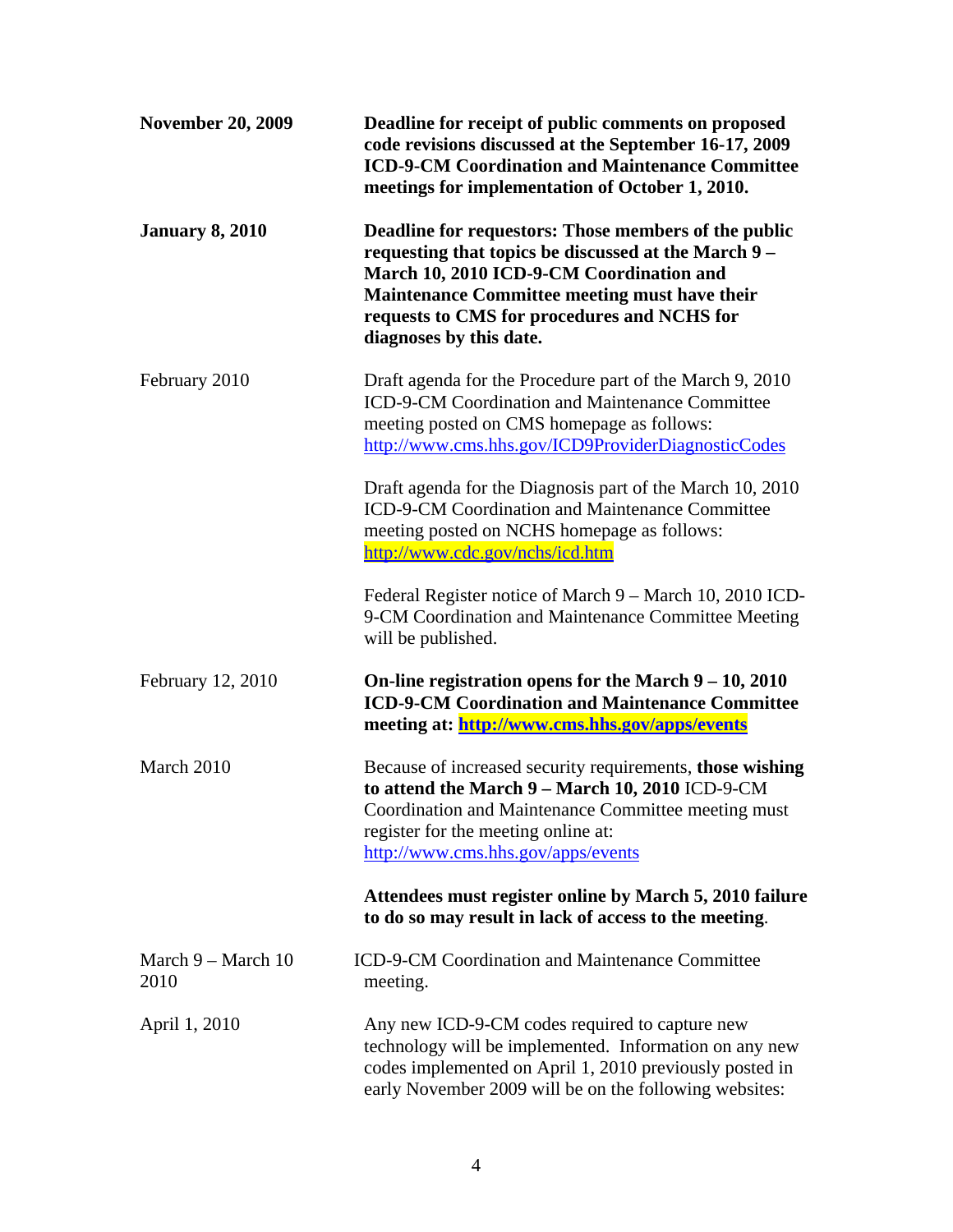|                      | http://www.cms.hhs.gov/ICD9ProviderDiagnosticCodes<br>http://www.cdc.gov/nchs/icd.htm<br>http://www.cms.hhs.gov/MLNGenInfo                                                                                                                                                                                                                                                                                                                    |
|----------------------|-----------------------------------------------------------------------------------------------------------------------------------------------------------------------------------------------------------------------------------------------------------------------------------------------------------------------------------------------------------------------------------------------------------------------------------------------|
| <b>April 2, 2010</b> | Deadline for receipt of public comments on proposed<br>code revisions discussed at the March 9-10, 2010 ICD-9-<br><b>CM Coordination and Maintenance Committee</b><br>meetings for implementation on October 1, 2010.                                                                                                                                                                                                                         |
| April 2010           | Notice of Proposed Rulemaking to be published in the<br>Federal Register as mandated by Public Law 99-509. This<br>notice will include the final ICD-9-CM diagnosis and<br>procedure codes for the upcoming fiscal year. It will also<br>include proposed revisions to the DRG system on which<br>the public may comment. The proposed rule can be<br>accessed at:<br>http://www.cms.hhs.gov/AcuteInpatientPPS/IPPS/list.asp                  |
| April 2010           | Summary report of the Procedure part of the March 9, 2010<br>ICD-9-CM Coordination and Maintenance Committee<br>meeting will be posted on CMS homepage as follows:<br>http://www.cms.hhs.gov/ICD9ProviderDiagnosticCodes<br>Summary report of the Diagnosis part of the March 10,<br>2010 ICD-9-CM Coordination and Maintenance<br>Committee meeting report will be posted on NCHS<br>homepage as follows:<br>http://www.cdc.gov/nchs/icd.htm |
| May 21, 2010         | Deadline for receipt of public comments on proposed<br>diagnosis code revisions discussed at the March 9-10,<br>2010 ICD-9-CM Coordination and Maintenance<br>Committee meetings for implementation on October 1,<br>2011.                                                                                                                                                                                                                    |
| June 2010            | Final addendum posted on web pages as follows:<br>Diagnosis addendum at -<br>http://www.cdc.gov/nchs/icd.htm<br>Procedure addendum at -<br>http://www.cms.hhs.gov/ICD9ProviderDiagnosticCodes                                                                                                                                                                                                                                                 |
| <b>July 16, 2010</b> | Those members of the public requesting that topics be<br>discussed at the September 15 - 16, 2010 ICD-9-CM<br><b>Coordination and Maintenance Committee meeting</b><br>must have their requests to CMS for procedures and<br><b>NCHS</b> for diagnoses.                                                                                                                                                                                       |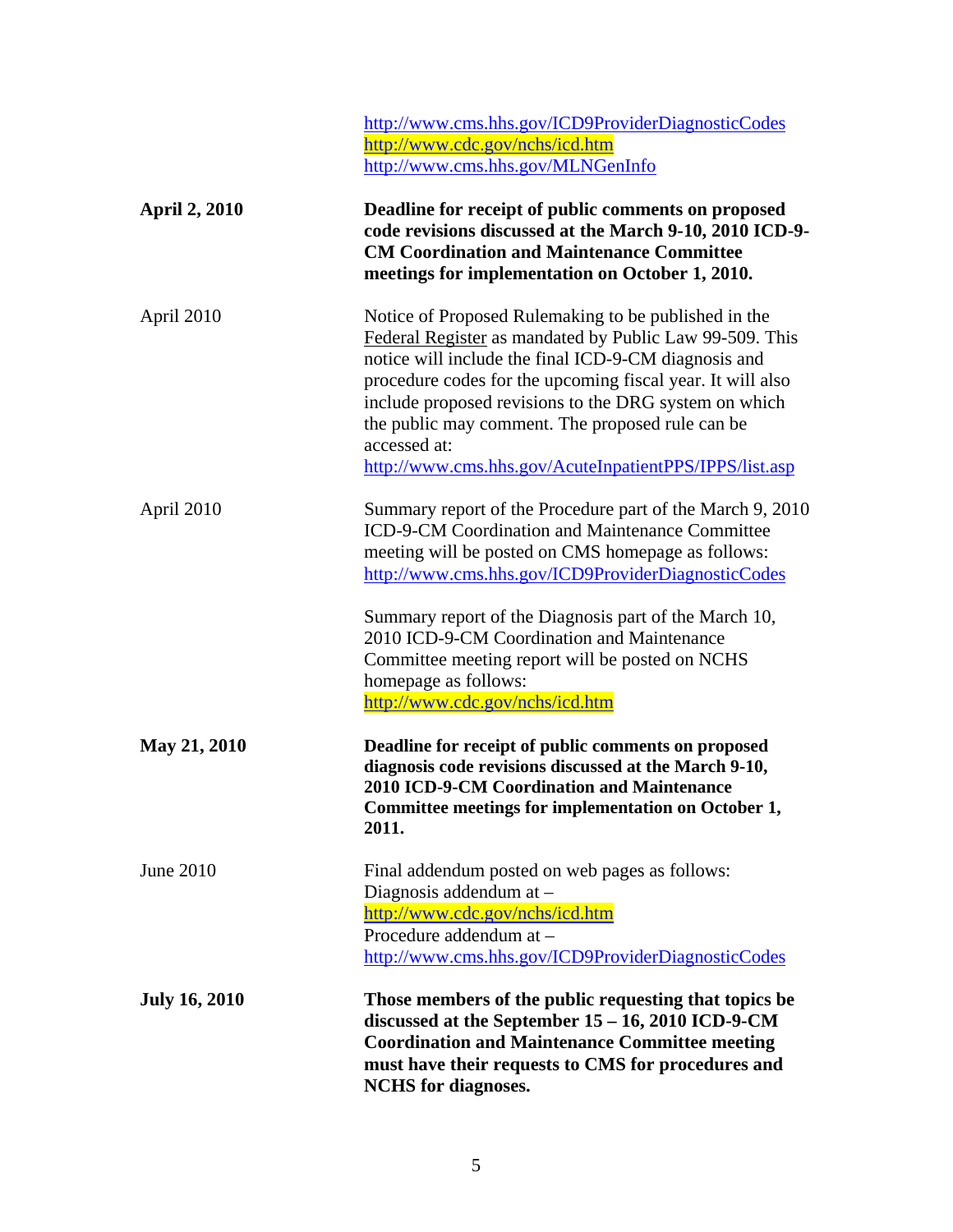| August 1, 2010                | Hospital Inpatient Prospective Payment System final rule to<br>be published in the Federal Register as mandated by Public<br>Law 99-509. This rule will also include all the final codes<br>to be implemented on October 1, 2010.<br>This rule can be accessed at:<br>http://www.cms.hhs.gov/AcuteInpatientPPS/IPPS/list.asp                                      |
|-------------------------------|-------------------------------------------------------------------------------------------------------------------------------------------------------------------------------------------------------------------------------------------------------------------------------------------------------------------------------------------------------------------|
| August 2010                   | Tentative agenda for the Procedure part of the September<br>15 - 16, 2010 ICD-9-CM Coordination and Maintenance<br>Committee meeting will be posted on CMS homepage at -<br>http://www.cms.hhs.gov/ICD9ProviderDiagnosticCodes                                                                                                                                    |
|                               | Tentative agenda for the Diagnosis part of the September<br>15 - 16, 2010 ICD-9-CM Coordination and Maintenance<br>Committee meeting will be posted on NCHS homepage at -<br>http://www.cdc.gov/nchs/icd.htm                                                                                                                                                      |
|                               | Federal Register notice for the September $15-16$ , 2010<br>ICD-9-CM Coordination and Maintenance Committee<br>meeting will be published. This will include the tentative<br>agenda.                                                                                                                                                                              |
| August 13, 2010               | On-line registration opens for the September 15-16, 2010<br>ICD-9-CM Coordination and Maintenance Committee<br>meeting at: http://www.cms.hhs.gov/apps/events                                                                                                                                                                                                     |
| September 10, 2010            | Because of increased security requirements, those wishing<br>to attend the September 15 - 16, 2010 ICD-9-CM<br>Coordination and Maintenance Committee meeting must<br>register for the meeting online at:<br>http://www.cms.hhs.gov/apps/events                                                                                                                   |
|                               | Attendees must register online by September 10, 2010;<br>failure to do so may result in lack of access to the<br>meeting.                                                                                                                                                                                                                                         |
| September $15 - 16$ ,<br>2010 | ICD-9-CM Coordination and Maintenance Committee<br>meeting.<br>Those who wish to attend the ICD-9-CM Coordination and<br>Maintenance Committee meeting must have registered for<br>the meeting online by September 10, 2010. You must<br>bring an official form of picture identification (such as a<br>drivers license) in order to be admitted to the building. |
| October 2010                  | Summary report of the Procedure part of the September 15<br>- 16, 2010 ICD-9-CM Coordination and Maintenance                                                                                                                                                                                                                                                      |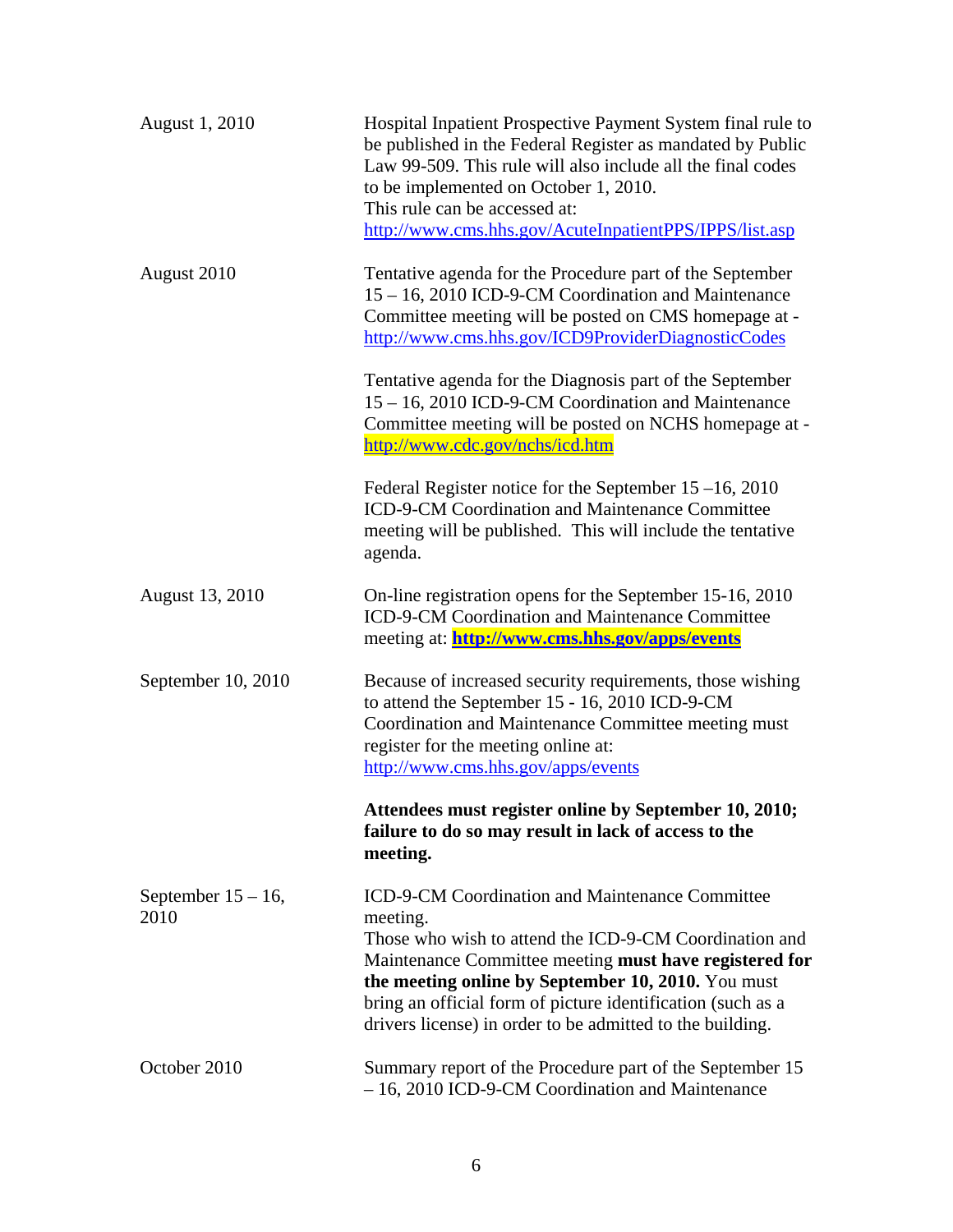|                          | Committee meeting will be posted on CMS homepage as<br>follows:                                                                                                                                                                                                                                                                            |
|--------------------------|--------------------------------------------------------------------------------------------------------------------------------------------------------------------------------------------------------------------------------------------------------------------------------------------------------------------------------------------|
|                          | http://www.cms.hhs.gov/ICD9ProviderDiagnosticCodes                                                                                                                                                                                                                                                                                         |
|                          | Summary report of the Diagnosis part of the September 15–<br>16, 2010 ICD-9-CM Coordination and Maintenance<br>Committee meeting report will be posted on NCHS<br>homepage as follows:<br>http://www.cdc.gov/nchs/icd.htm                                                                                                                  |
| October 1, 2010          | New and revised ICD-9-CM codes go into effect along<br>with DRG changes. Final addendum posted on web pages<br>as follows:                                                                                                                                                                                                                 |
|                          | Diagnosis addendum - http://www.cdc.gov/nchs/icd.htm<br>Procedure addendum at -<br>http://www.cms.hhs.gov/ICD9ProviderDiagnosticCodes                                                                                                                                                                                                      |
| October 8, 2010          | Deadline for receipt of public comments on proposed<br>code revisions discussed at the September 15-16, 2010<br><b>ICD-9-CM Coordination and Maintenance Committee</b><br>meetings for implementation of April 1, 2011.                                                                                                                    |
| November 2010            | Any new ICD-9-CM codes required to capture new<br>technology that will be implemented on the following April<br>1 will be announced. Information on any new codes to be<br>implemented April 1, 2011 will be posted on the following<br>websites:<br>http://www.cms.hhs.gov/ICD9ProviderDiagnosticCodes<br>http://www.cdc.gov/nchs/icd.htm |
| <b>November 19, 2010</b> | Deadline for receipt of public comments on proposed<br>code revisions discussed at the September 15-16, 2010<br><b>ICD-9-CM Coordination and Maintenance Committee</b><br>meetings for implementation of October 1, 2011.                                                                                                                  |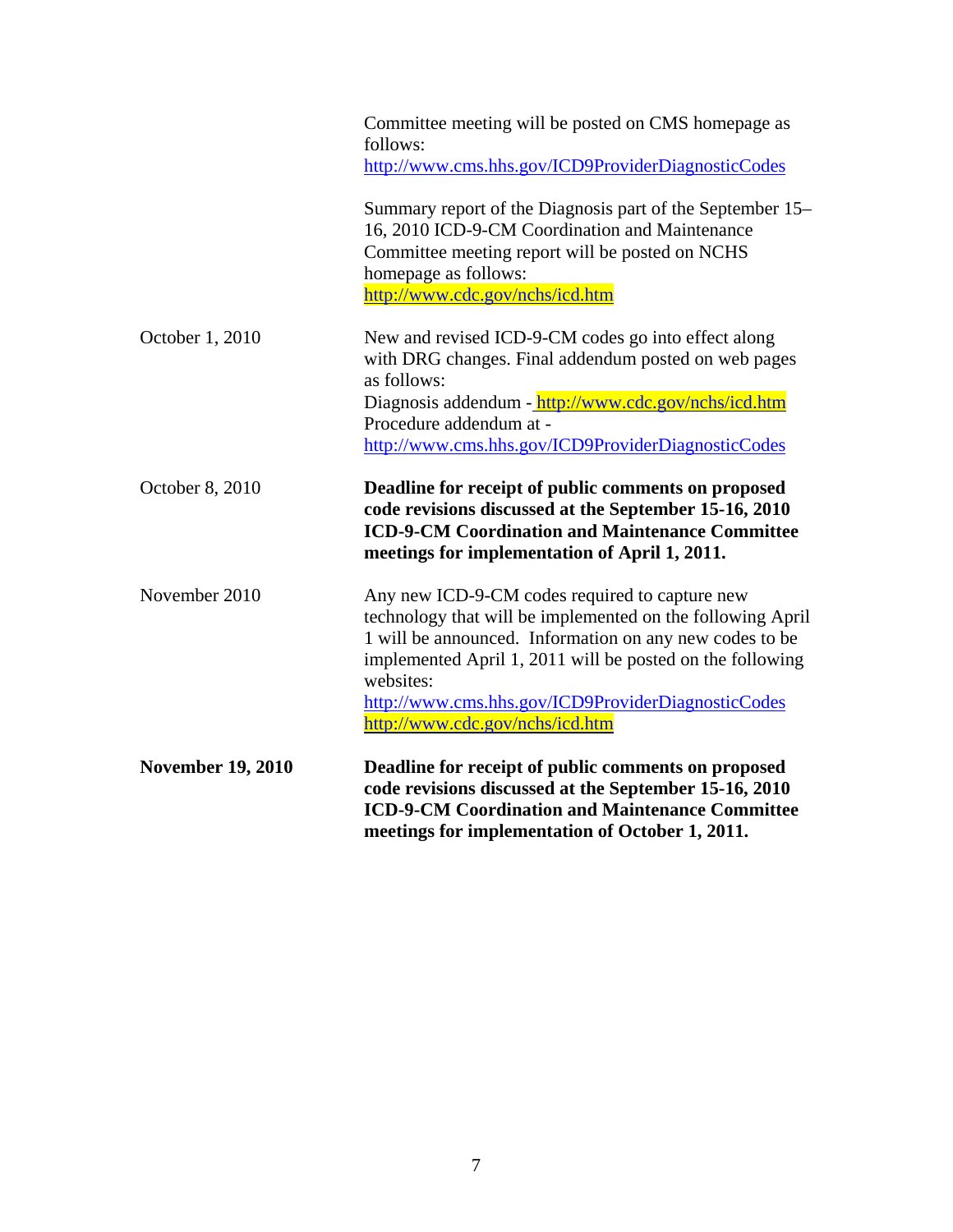Contact Information:

Mailing address:

National Center for Health Statistics ICD-9-CM Coordination and Maintenance Committee 3311 Toledo Road, Room 2402 Hyattsville, Maryland 20782

Fax: (301) 458-4022

| Donna Pickett:  | $(301)$ 458-4434<br>E-mail: $dfp4@cdc.gov$ |
|-----------------|--------------------------------------------|
| Amy Blum:       | $(301)$ 458-4106<br>E-mail alb8@cdc.gov    |
| David Berglund  | $(301)$ 458-4095<br>E-mail $zhc2@cdc.gov$  |
| Lizabeth Fisher | $(301)$ 458-4091<br>E-mail $llw4@cdc.gov$  |

NCHS Classifications of Diseases web page: <http://www.cdc.gov/nchs/icd.htm>

Please consult this web page for updated information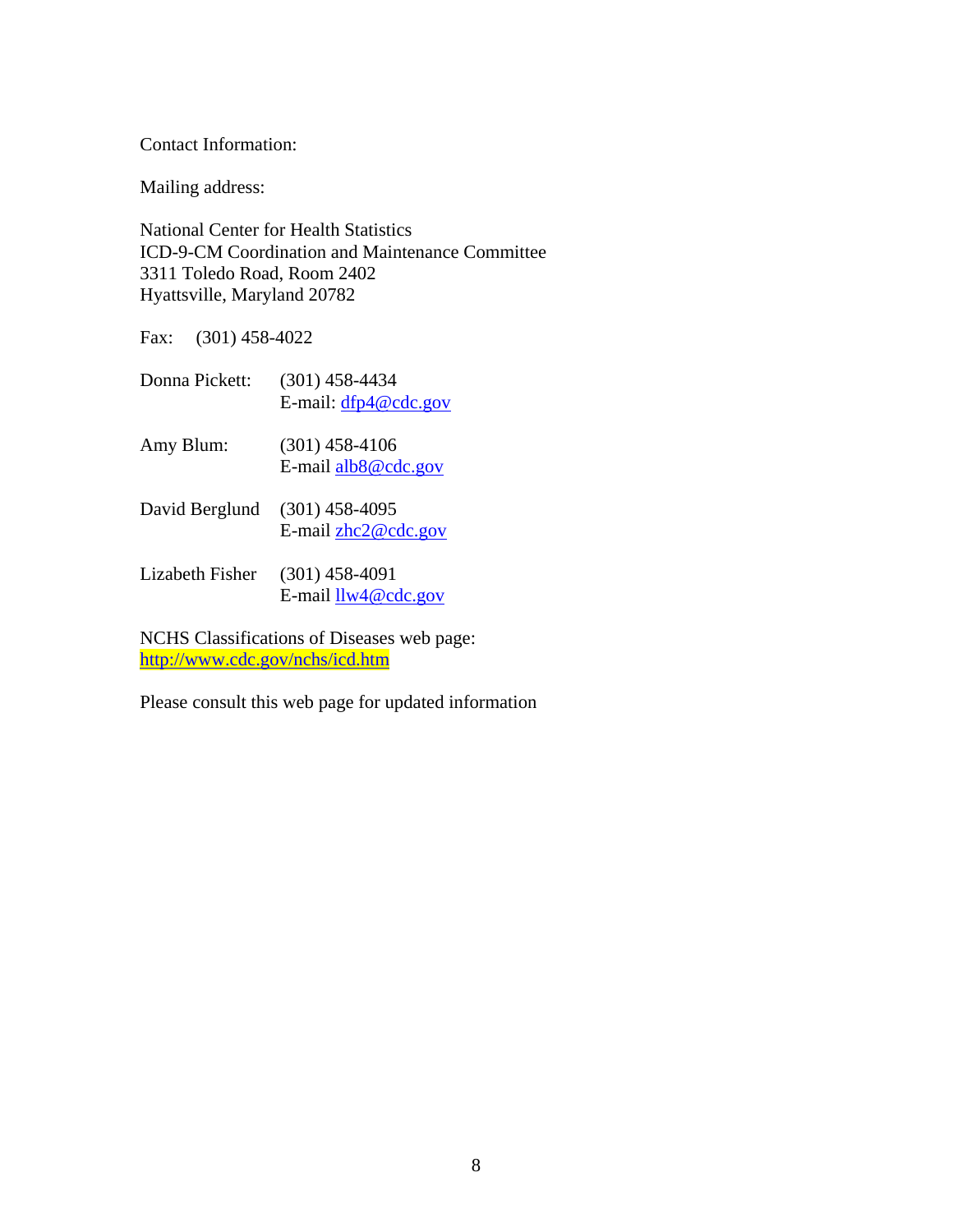#### <span id="page-8-0"></span>**Multiple gestation placenta status**

The Society for Maternal and Fetal Medicine (SMFM) has requested new ICD-9-CM status codes for multiple gestations that indicate the number of placentas and amniotic sacs. Depending on the number the risk of complications is higher and the treatment plan differs.

Codes under category 651, Multiple gestation, cannot be expanded because all codes in the OB chapter of the ICD-9-CM have  $5<sup>th</sup>$  digits for episode of care. A new V code category is being proposed to allow for the coding of the additional information requested by SMFM.

A corresponding issue is that of classifying the number of fetuses in a multiple gestation when one or more of the fetuses have died or there has been a selective reduction. Instructional notes can be added to the tabular and guidelines to inform coders on what code to assign in these situations.

This proposal has been endorsed by the American College of Obstetricians and Gynecologists (ACOG)

|                 | 651 | Multiple gestation                                             |                                                                                        |  |  |  |
|-----------------|-----|----------------------------------------------------------------|----------------------------------------------------------------------------------------|--|--|--|
| Add             |     | Use additional code to specify placenta status (V91.00-V91.99) |                                                                                        |  |  |  |
| New Section     |     | MULTIPLE GESTATION PLACENTA STATUS (V91)                       |                                                                                        |  |  |  |
| <b>New</b>      | V91 | Multiple gestation placenta status                             |                                                                                        |  |  |  |
| category        |     | Code first multiple gestation $(651.0-651.9)$                  |                                                                                        |  |  |  |
| New subcategory |     |                                                                | V91.0 Twin gestation placenta status                                                   |  |  |  |
| New code        |     | V91.00                                                         | Twin gestation, unspecified number of placenta,<br>unspecified number of amniotic sacs |  |  |  |
| New code        |     | V91.01                                                         | Twin gestation, monochorionic/monoamniotic<br>(one placenta, one amniotic sac)         |  |  |  |
| New code        |     | V91.02                                                         | Twin gestation, monochorionic/diamniotic (one<br>placenta, two amniotic sacs)          |  |  |  |
| New code        |     | V91.03                                                         | Twin gestation, dichorionic/diamniotic (two<br>placentae, two amniotic sacs)           |  |  |  |
| New code        |     | V91.09                                                         | Twin gestation, unable to determine number of<br>placenta and number of amniotic sacs  |  |  |  |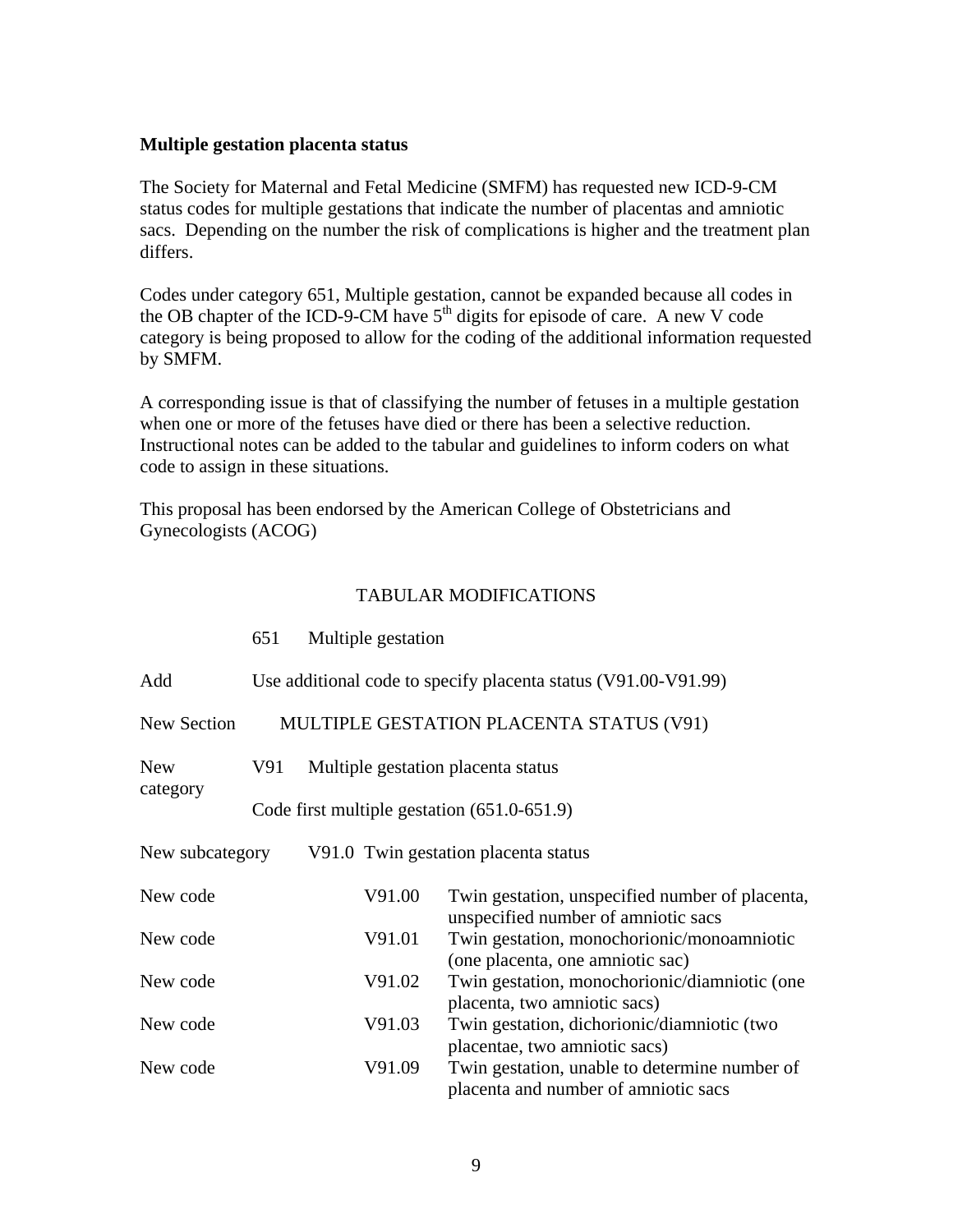| New subcategory |        | V91.1 Triplet gestation placenta status                                                                                         |
|-----------------|--------|---------------------------------------------------------------------------------------------------------------------------------|
| New code        | V91.10 | Triplet gestation, unspecified number of<br>placenta and unspecified number of amniotic<br>sacs                                 |
| New code        | V91.11 | Triplet gestation, with two or more<br>monochorionic fetuses                                                                    |
| New code        | V91.12 | Triplet gestation, with two or more<br>monoamniotic fetuses                                                                     |
| New code        | V91.19 | Triplet gestation, unable to determine number of<br>placenta and number of amniotic sacs                                        |
| New subcategory |        | V91.2 Quadruplet gestation placenta status                                                                                      |
| New code        | V91.20 | Quadruplet gestation, unspecified number of<br>placenta and unspecified number of amniotic<br>sacs                              |
| New code        | V91.21 | Quadruplet gestation, with two or more<br>monochorionic fetuses                                                                 |
| New code        | V91.22 | Quadruplet gestation, with two or more<br>monoamniotic fetuses                                                                  |
| New code        | V91.29 | Quadruplet gestation, unable to determine<br>number of placenta and unspecified number of<br>amniotic sacs                      |
| New subcategory |        | V91.9 Other specified multiple gestation placenta status<br>Placenta status for multiple gestations greater than<br>quadruplets |
| New code        | V91.90 | Other specified multiple gestation, unspecified<br>number of placenta and unspecified number of<br>amniotic sacs                |
| New code        | V91.91 | Other specified multiple gestation, with two or<br>more monochorionic fetuses                                                   |
| New code        | V91.92 | Other specified multiple gestation, with two or<br>more monoamniotic fetuses                                                    |
| New code        | V91.99 | Other specified multiple gestation, unable to<br>determine number of placenta and unspecified<br>number of amniotic sacs        |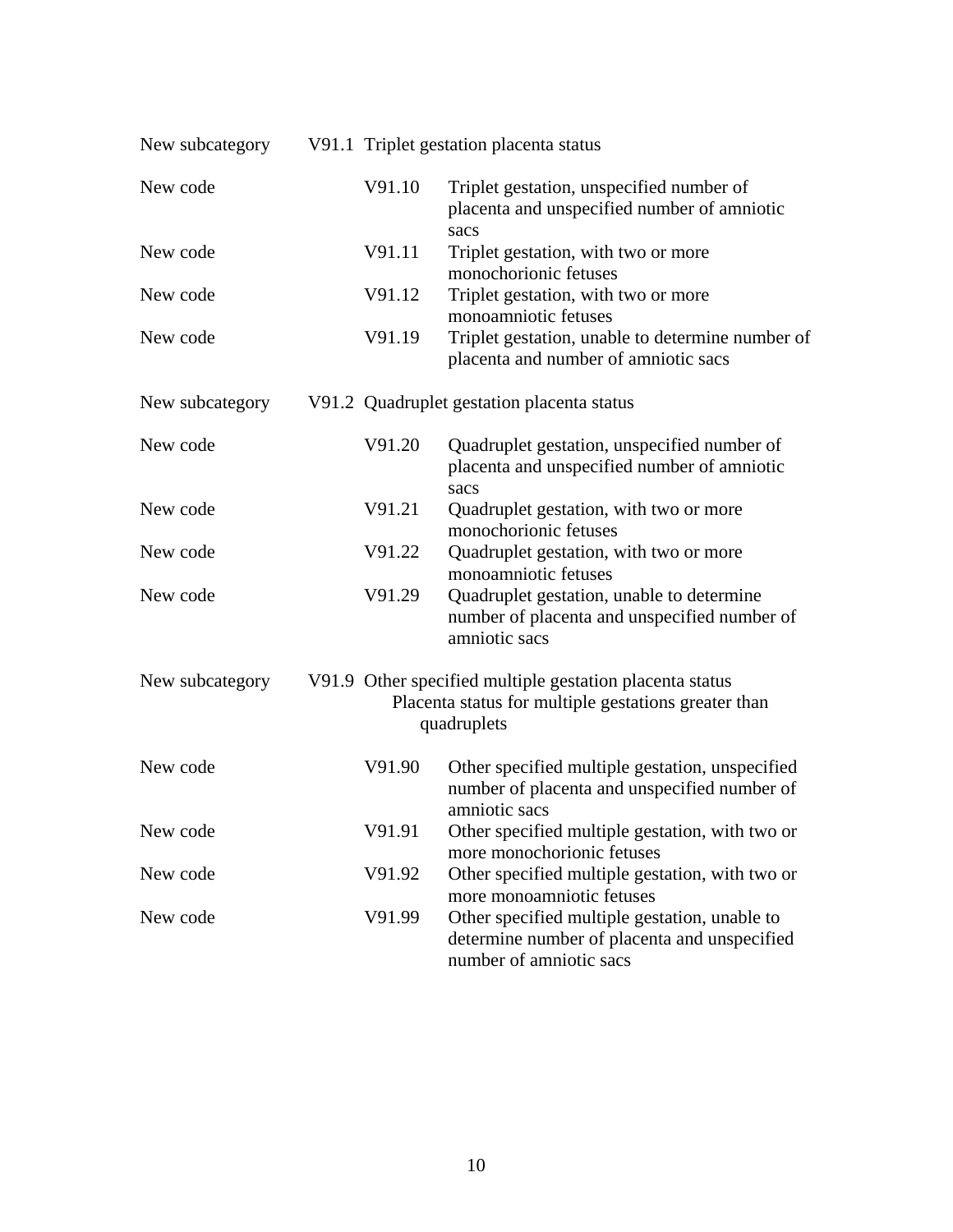#### <span id="page-10-0"></span>**Hemolytic Transfusion Reactions (HTR)**

A Hemolytic Transfusion Reaction (HTR) is a reaction of increased destruction of red blood cells due to incompatibility between blood donor and recipient. The reaction includes clinical and laboratory signs of increased destruction of red blood cells (e.g., fever, chills, rigors, hemoglobinuria, presence of antibodies to RBC antigens, and ABO or non-ABO incompatibility). Hemolytic transfusion reactions can be either acute or delayed depending on the timing of their occurrence and can be due to either ABO or non-ABO incompatibility.

An Acute Hemolytic Transfusion Reaction (AHTR) involves accelerated destruction of red blood cells immediately within 24 hours of a transfusion. Clinical and laboratory signs of hemolysis are present.

A Delayed Hemolytic Transfusion Reaction (DHTR) has accelerated destruction of red blood cells which usually manifests between 24 hours and 28 days (one month) after a transfusion and includes clinical or biological signs of hemolysis.

Some common antibodies associated with Hemolytic Transfusion Reactions (both AHTR and DHTR) include the following: Anti-A; Anti-B; Anti-A,B; Anti-K; Anti-k; Anti-Jka; Anti-Jkb; Anti-S; Anti-Fya; Anti-Fyb; and Anti-M; as well as others. Rh antibodies may also cause HTRs, including Anti-C; Anti-D; Anti-E; Anti-c; and Anti-e.

According to the Center for Biologics Evaluation and Research (CBER), of the Food and Drug Administration (FDA), in Fiscal Year 2008, HTRs were the leading cause of transfusion-related deaths reported to CBER, representing 37% of confirmed transfusionrelated fatalities (22% for ABO mismatch and 15% for non-ABO mismatch). The increase in reported fatalities due to HTRs was due to an increase in fatality reports for both the ABO and non-ABO hemolytic reactions since FY 2007.

Currently, ICD-9-CM diagnosis coding does not distinguish between ABO and non-ABO HTRs, and between acute HTRs and delayed HTRs. A request that unique ICD-9-CM diagnosis codes be created for Hemolytic Transfusion Reactions (HTR) was received from FDA CBER.

References U.S. Biovigilance Network [\(http://www.cdc.gov/nhsn/PDFs/hemovigModuleProtocol\\_current.pdf](http://www.cdc.gov/nhsn/PDFs/hemovigModuleProtocol_current.pdf)) Canadian transfusion safety surveillance system [\(http://www.phac-aspc.gc.ca/hcai-iamss/tti-it/index-eng.php\)](http://www.phac-aspc.gc.ca/hcai-iamss/tti-it/index-eng.php) Fatalities Report for FYs 2005 to 2008 [\(http://www.fda.gov/BiologicsBloodVaccines/SafetyAvailability/ReportaProblem/TransfusionDonationFat](http://www.fda.gov/BiologicsBloodVaccines/SafetyAvailability/ReportaProblem/TransfusionDonationFatalities/ucm113649.htm) [alities/ucm113649.htm\)](http://www.fda.gov/BiologicsBloodVaccines/SafetyAvailability/ReportaProblem/TransfusionDonationFatalities/ucm113649.htm)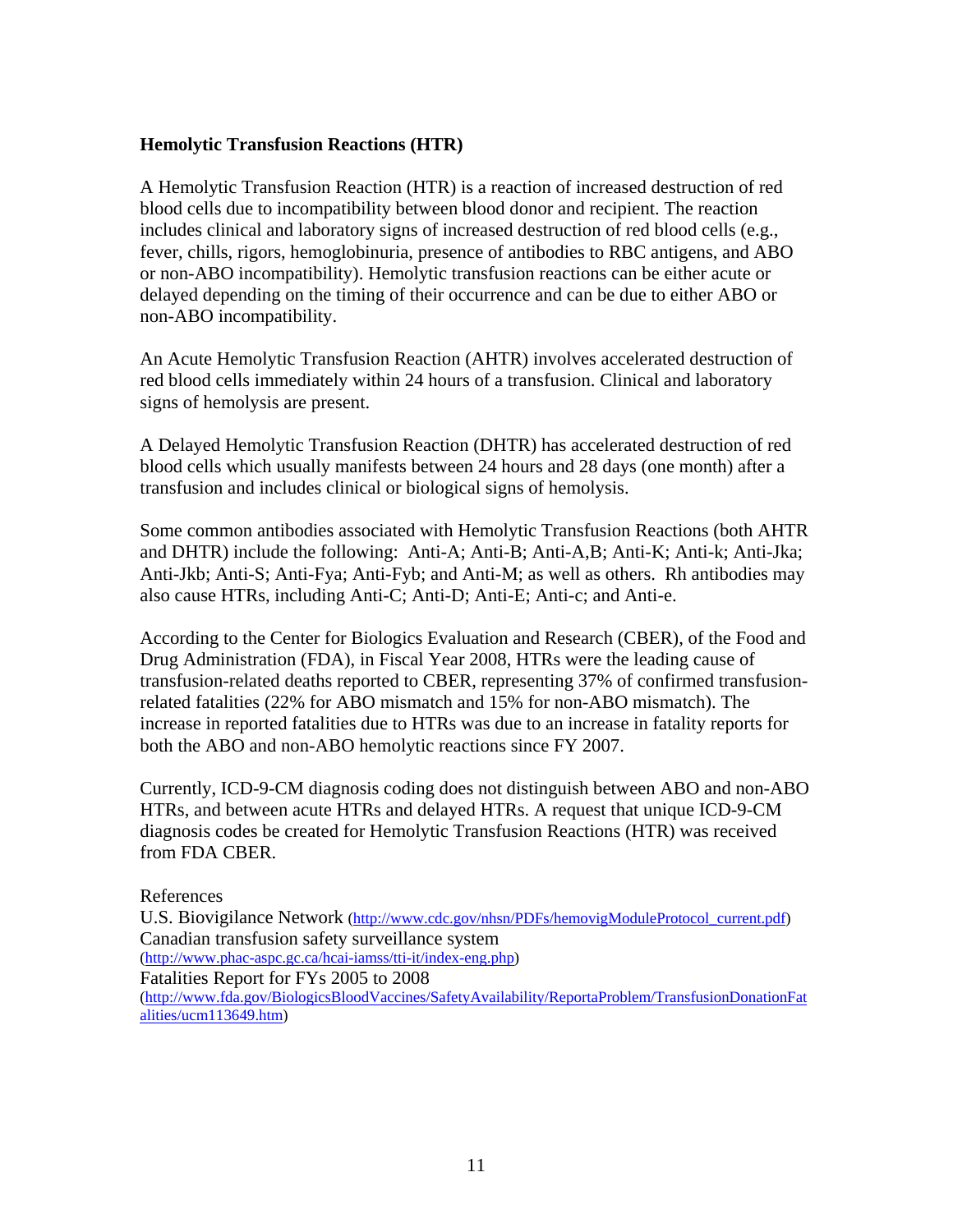|          | 283                                                                                                        |       | Acquired hemolytic anemias                                                                                                                                                                                                                                                    |
|----------|------------------------------------------------------------------------------------------------------------|-------|-------------------------------------------------------------------------------------------------------------------------------------------------------------------------------------------------------------------------------------------------------------------------------|
| Add      | Excludes: hemolytic transfusion reactions (999.61-999.63, 999.71-<br>999.73, 999.76-999.78, 999.84-999.86) |       |                                                                                                                                                                                                                                                                               |
|          | 999                                                                                                        |       | Complications of medical care, not elsewhere classified                                                                                                                                                                                                                       |
| Revise   |                                                                                                            | 999.6 | ABO incompatibility reaction due to transfusion of blood<br>or blood products                                                                                                                                                                                                 |
| Delete   |                                                                                                            |       | Incompatible blood transfusion                                                                                                                                                                                                                                                |
| Delete   |                                                                                                            |       | Reaction to blood group incompatibility in infusion or<br>transfusion                                                                                                                                                                                                         |
| New code |                                                                                                            |       | 999.60 ABO incompatibility reaction, unspecified<br>ABO incompatible blood transfusion NOS<br>Reaction to ABO incompatibility from transfusion<br><b>NOS</b>                                                                                                                  |
| New code |                                                                                                            |       | 999.61 ABO incompatibility with hemolytic transfusion<br>reaction not specified as acute or delayed<br>Hemolytic transfusion reaction (HTR) due to ABO<br>incompatibility<br>ABO incompatibility with hemolytic transfusion<br>reaction at unspecified time after transfusion |
| New code |                                                                                                            |       | 999.62 ABO incompatibility with acute hemolytic<br>transfusion reaction<br>Acute hemolytic transfusion reaction (AHTR) due<br>to ABO incompatibility<br>ABO incompatibility with hemolytic transfusion<br>reaction less than 24 hours after transfusion                       |
| New code |                                                                                                            |       | 999.63 ABO incompatibility with delayed hemolytic<br>transfusion reaction<br>Delayed hemolytic transfusion reaction (DHTR)<br>due to ABO incompatibility<br>ABO incompatibility with hemolytic transfusion<br>reaction 24 hours or more after transfusion                     |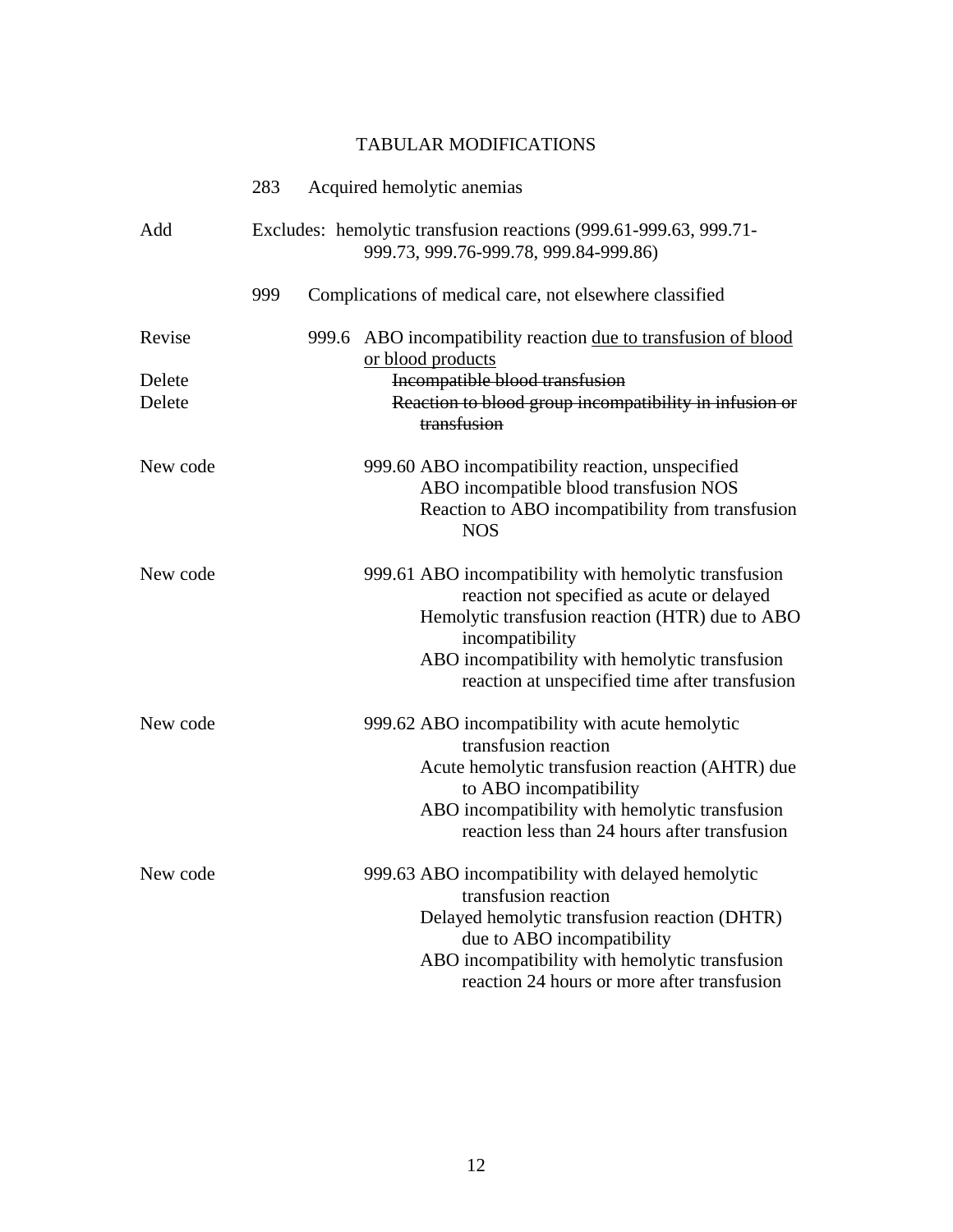| New code | 999.69 Other ABO incompatibility reaction<br>Other ABO incompatible blood transfusion<br>Other reaction to ABO incompatibility from<br>transfusion<br>Delayed Serologic Transfusion Reaction (DSTR)<br>from ABO incompatibility                                                                                                                                                                         |
|----------|---------------------------------------------------------------------------------------------------------------------------------------------------------------------------------------------------------------------------------------------------------------------------------------------------------------------------------------------------------------------------------------------------------|
| Revise   | 999.7 Rh and other non-ABO incompatibility reaction due to<br>transfusion of blood or blood products                                                                                                                                                                                                                                                                                                    |
| Delete   | Reactions due to Rh factor in infusion or transfusion                                                                                                                                                                                                                                                                                                                                                   |
| New code | 999.70 Rh incompatibility reaction, unspecified<br>Rh incompatible blood transfusion NOS<br>Unspecified reaction to Rh incompatibility<br>Unspecified reaction due to incompatibility related<br>to Rh antigens $(C)$ $(D)$ $(E)$ $(c)$ $(e)$<br>Reaction due to Rh factor in transfusion, NOS                                                                                                          |
| New code | 999.71 Rh incompatibility with hemolytic transfusion<br>reaction not specified as acute or delayed<br>Hemolytic transfusion reaction (HTR) due to Rh<br>incompatibility<br>HTR due to incompatibility related to Rh antigens<br>$(C)$ $(D)$ $(E)$ $(c)$ $(e)$ , not specified as acute or<br>delayed<br>Rh incompatibility with hemolytic transfusion<br>reaction at unspecified time after transfusion |
| New code | 999.72 Rh incompatibility with acute hemolytic transfusion<br>reaction<br>Acute hemolytic transfusion reaction (AHTR) due<br>to Rh incompatibility<br>AHTR due to incompatibility related to Rh antigens<br>$(C)$ (D) $(E)$ (c) (e)<br>Rh incompatibility with hemolytic transfusion<br>reaction less than 24 hours after transfusion                                                                   |
| New code | 999.73 Rh incompatibility with delayed hemolytic<br>transfusion reaction<br>Delayed hemolytic transfusion reaction (DHTR)<br>due to Rh incompatibility<br>DHTR due to incompatibility related to Rh antigens<br>$(C)$ (D) (E) (c) (e)<br>Rh incompatibility with hemolytic transfusion<br>reaction 24 hours or more after transfusion                                                                   |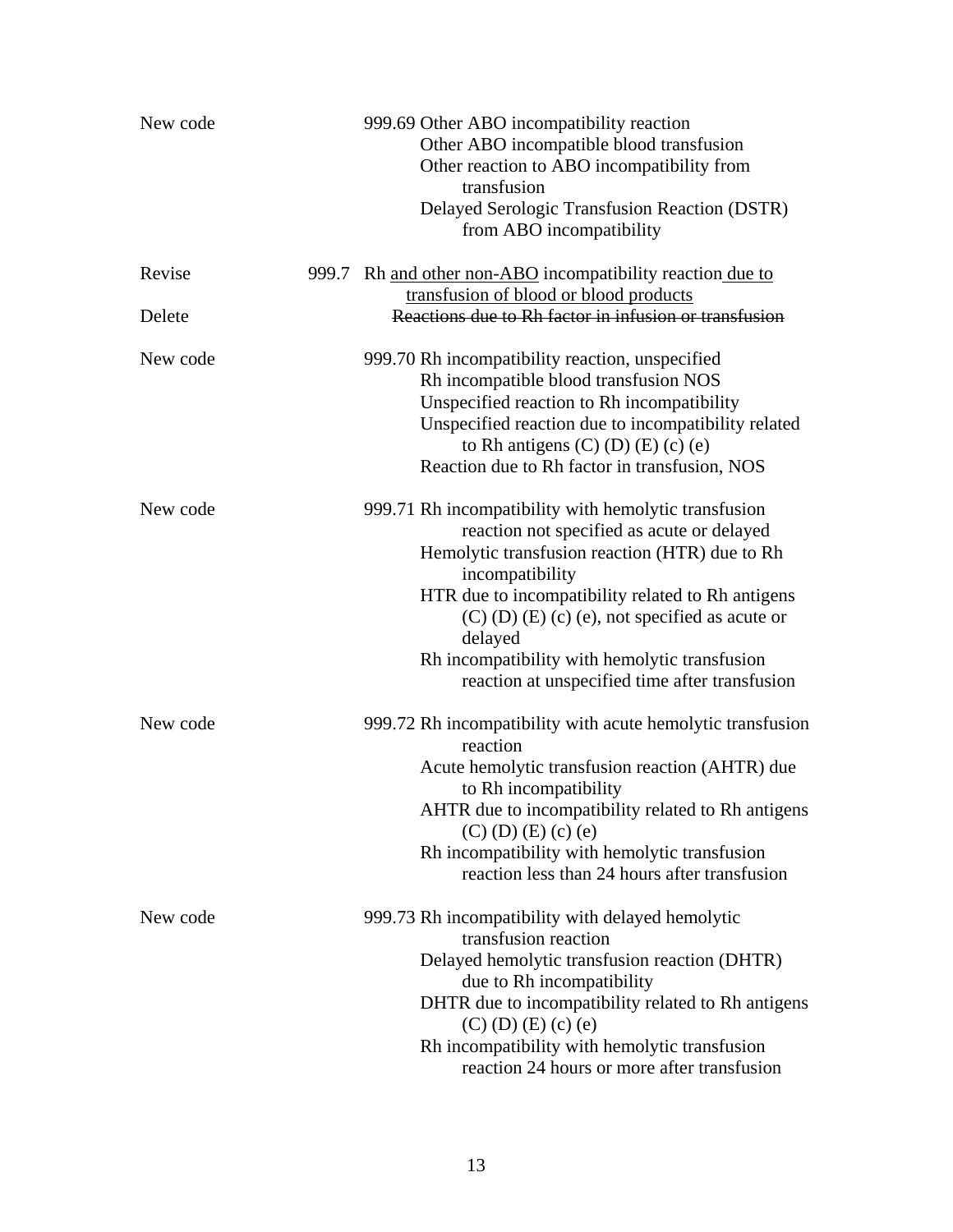| New code | 999.74 Other Rh incompatibility reaction<br>Other reaction to Rh incompatible blood transfusion<br>Other reaction due to incompatibility related to Rh<br>antigens $(C)$ $(D)$ $(E)$ $(c)$ $(e)$<br>Delayed Serologic Transfusion Reaction (DSTR)<br>from Rh incompatibility                                                                                                                              |
|----------|-----------------------------------------------------------------------------------------------------------------------------------------------------------------------------------------------------------------------------------------------------------------------------------------------------------------------------------------------------------------------------------------------------------|
| New code | 999.75 Non-ABO incompatibility reaction, unspecified<br>Non-ABO incompatible blood transfusion NOS<br>Reaction to non-ABO antigen incompatibility from<br>transfusion NOS<br>Unspecified reaction due to incompatibility related<br>to minor antigens (Duffy) (Kell) (Kidd)<br>(Lewis) (M) (N) (P) (S)                                                                                                    |
| New code | 999.76 Non-ABO incompatibility with hemolytic<br>transfusion reaction not specified as acute or<br>delayed<br>Hemolytic transfusion reaction (HTR) due to non-<br>ABO incompatibility<br>HTR from incompatibility related to minor antigens<br>$(Duffy)$ (Kell) (Kidd) (Lewis) (M) (N) (P) (S)<br>Non-ABO incompatibility with hemolytic<br>transfusion reaction at unspecified time after<br>transfusion |
| New code | 999.77 Non-ABO incompatibility with acute hemolytic<br>transfusion reaction<br>Acute hemolytic transfusion reaction (AHTR) due<br>to non-ABO incompatibility<br>AHTR from incompatibility related to minor<br>antigens (Duffy) (Kell) (Kidd) (Lewis) (M)<br>$(N)$ $(P)$ $(S)$<br>Non-ABO incompatibility with hemolytic<br>transfusion reaction less than 24 hours after<br>transfusion                   |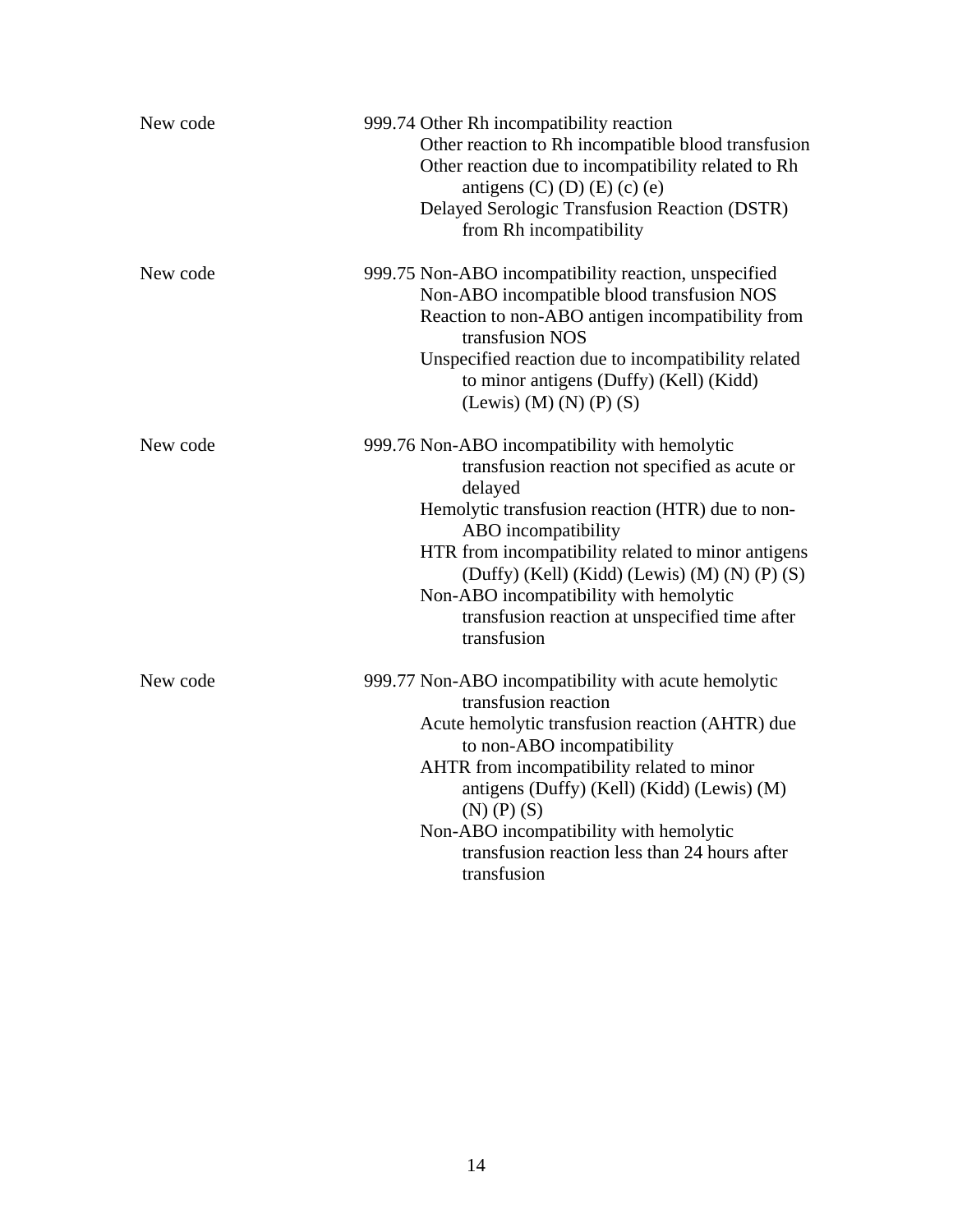| New code               | 999.78 Non-ABO incompatibility with delayed hemolytic<br>transfusion reaction<br>Delayed hemolytic transfusion reaction (DHTR)<br>due to non-ABO incompatibility<br>DHTR from incompatibility related to minor<br>antigens (Duffy) (Kell) (Kidd) (Lewis) (M)<br>$(N)$ $(P)$ $(S)$<br>Non-ABO incompatibility with hemolytic<br>transfusion reaction 24 hours or more after<br>transfusion |
|------------------------|-------------------------------------------------------------------------------------------------------------------------------------------------------------------------------------------------------------------------------------------------------------------------------------------------------------------------------------------------------------------------------------------|
| New code               | 999.79 Other non-ABO incompatibility reaction<br>Other non-ABO incompatible blood transfusion<br>Other reaction to non-ABO incompatibility from<br>transfusion<br>Other reaction due to incompatibility related to<br>minor antigens (Duffy) (Kell) (Kidd) (Lewis)<br>$(M)$ $(N)$ $(P)$ $(S)$<br>Delayed Serologic Transfusion Reaction (DSTR)<br>from non-ABO incompatibility            |
|                        | 999.8 Other infusion and transfusion reaction                                                                                                                                                                                                                                                                                                                                             |
| New code<br>Add<br>Add | 999.80 Transfusion reaction, unspecified<br>Incompatible blood transfusion NOS<br>Reaction to blood group incompatibility in infusion<br>or transfusion NOS                                                                                                                                                                                                                               |
| New code               | 999.84 Hemolytic transfusion reaction, incompatibility<br>unspecified<br>Hemolytic transfusion reaction (HTR) with antigen<br>incompatibility unspecified, not specified as<br>acute or delayed<br>HTR with incompatibility unspecified at<br>unspecified time after transfusion                                                                                                          |
| New code               | 999.85 Acute hemolytic transfusion reaction,<br>incompatibility unspecified<br>Acute hemolytic transfusion reaction (AHTR) with<br>antigen incompatibility unspecified<br>AHTR, incompatibility unspecified                                                                                                                                                                               |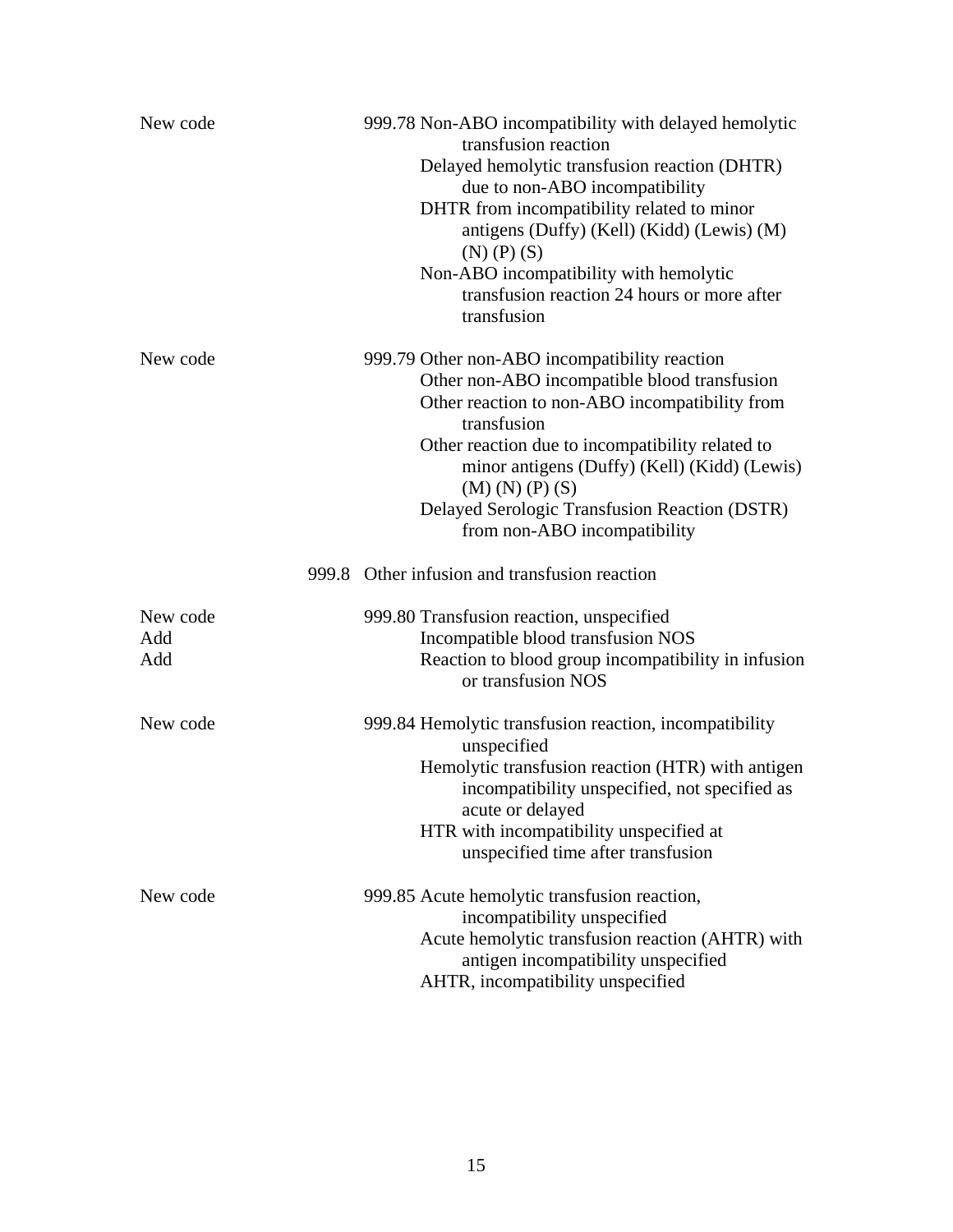| New code | 999.86 Delayed hemolytic transfusion reaction,<br>incompatibility unspecified.<br>Delayed hemolytic transfusion reaction (DHTR)<br>with antigen incompatibility unspecified<br>DHTR, incompatibility unspecified. |
|----------|-------------------------------------------------------------------------------------------------------------------------------------------------------------------------------------------------------------------|
| Add      | 999.89 Other Transfusion Reaction<br>Delayed Serologic Transfusion Reaction (DSTR),<br>incompatibility unspecified                                                                                                |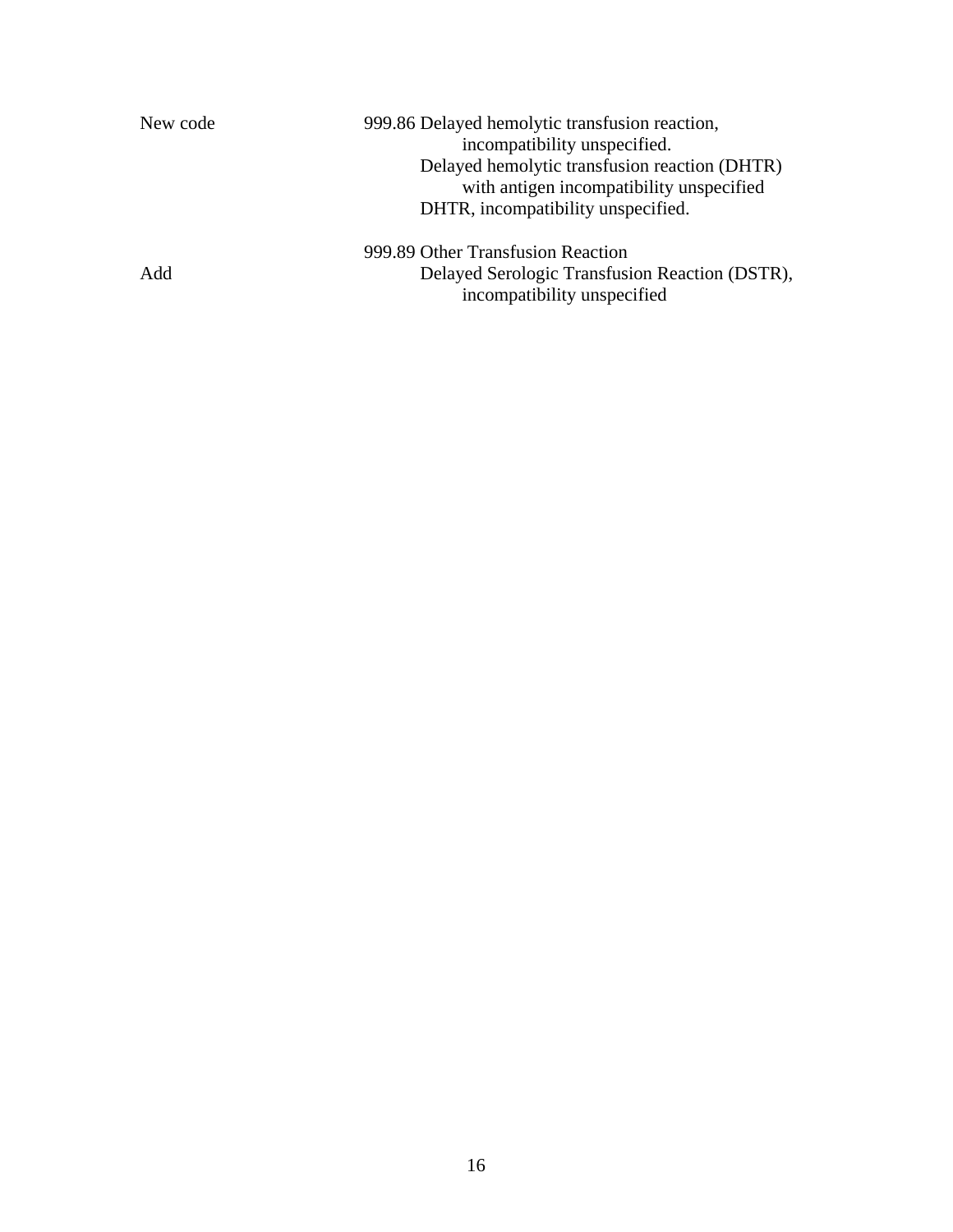#### <span id="page-16-0"></span>**Transfusion transmitted infections**

Transfusion-Transmitted Infections include any infectious organism (bacteria, virus, parasite, or other) transmitted through transfusion of blood or blood products (whole blood, RBCs, plasma, platelets, or other). Bacterial transfusion-transmitted infections include: gram-negative organisms (e.g. Yersinia enterocolitica, Pseudomonas spp , Serratia spp), gram-positive organisms (e.g., Staphylococcus aureus, Staphylococcus epidermidis), and others. Viral transfusion-transmitted infections include: HIV, hepatitis, parvovirus, cytomegalovirus, Epstein-Barr virus, West Nile virus, and others. Parasitic transfusion-transmitted infections include: malaria, Chagas, babesiosis, and others. Other transfusion-transmitted infections include infections due to prions, such as Creutzfeldt-Jakob Disease (CJD), and variant CJD, among others.

Currently there are no specific ICD-9-CM diagnosis codes for transfusion-transmitted infections. A request was received from FDA CBER that to create unique codes.

References U.S. Biovigilance Network [\(http://www.cdc.gov/nhsn/PDFs/hemovigModuleProtocol\\_current.pdf](http://www.cdc.gov/nhsn/PDFs/hemovigModuleProtocol_current.pdf)) Canadian transfusion safety surveillance system [\(http://www.phac-aspc.gc.ca/hcai-iamss/tti-it/index-eng.php\)](http://www.phac-aspc.gc.ca/hcai-iamss/tti-it/index-eng.php)

|          | 999 | Complications of medical care, not elsewhere classified           |
|----------|-----|-------------------------------------------------------------------|
|          |     | 999.3 Other infection                                             |
|          |     | Use additional code to identify the specified infection, such as: |
| Add      |     | hepatitis (070.00-070.93)                                         |
| Add      |     | HIV(042)                                                          |
| Add      |     | malaria (084.0-084.9)                                             |
| Add      |     | West Nile virus (066.40-066.49)                                   |
| New code |     | Transfusion transmitted infection<br>999.32                       |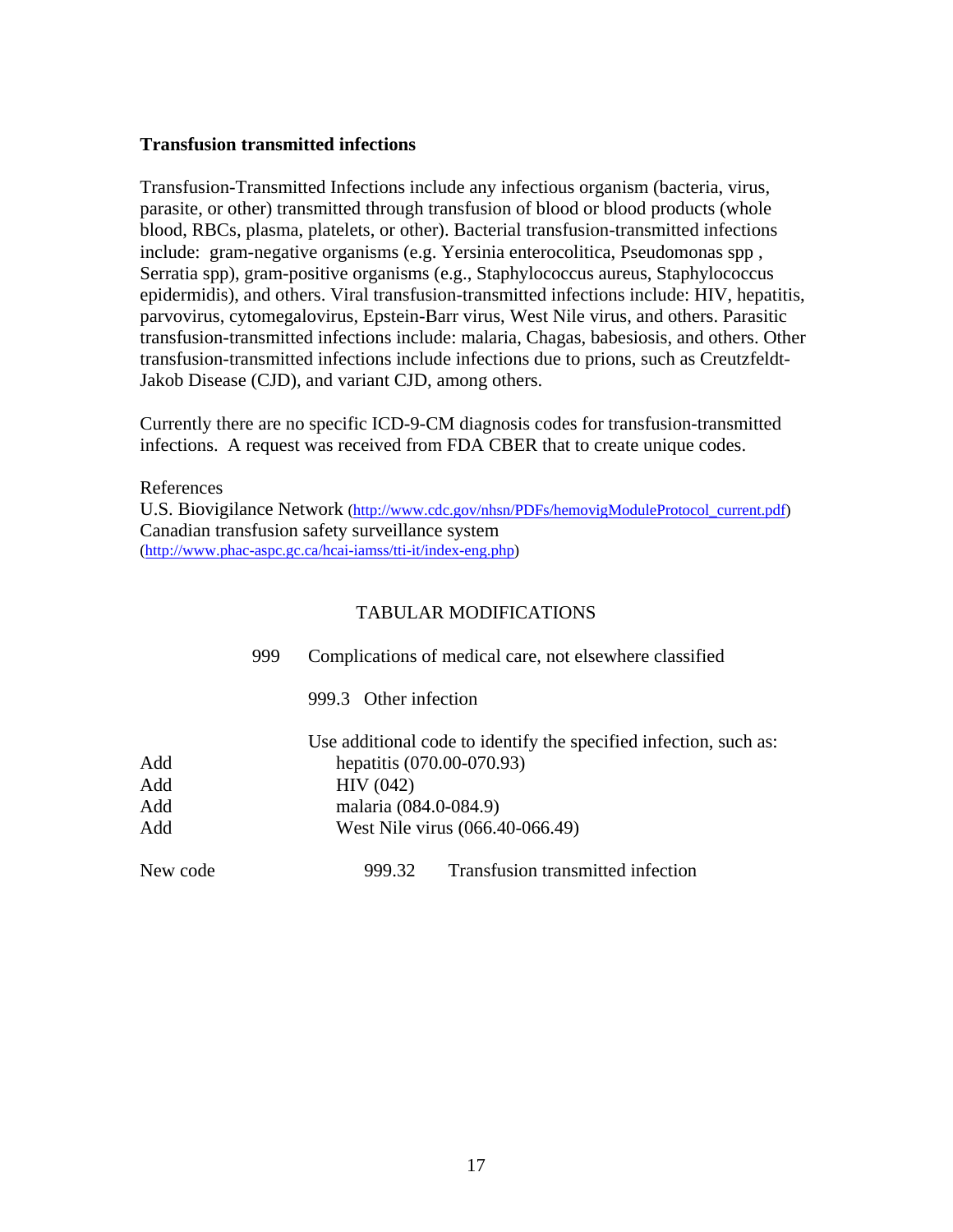#### <span id="page-17-0"></span>**Febrile Nonhemolytic Transfusion Reaction (FNHTR)**

Febrile Nonhemolytic Transfusion Reaction (FNHTR) includes fever, chills, and rigors without hemolysis, occurring within 4 hours after transfusion. The two most commonly described mechanisms of the reaction are passively transfused cytokines and a reaction between recipient antibodies and transfused leukocytes.

Currently there is no specific ICD-9-CM diagnosis code for FNHTR. A recommendation was received from FDA CBER that a unique code be created for FNHTR.

References U.S. Biovigilance Network [\(http://www.cdc.gov/nhsn/PDFs/hemovigModuleProtocol\\_current.pdf](http://www.cdc.gov/nhsn/PDFs/hemovigModuleProtocol_current.pdf)) Canadian transfusion safety surveillance system [\(http://www.phac-aspc.gc.ca/hcai-iamss/tti-it/index-eng.php\)](http://www.phac-aspc.gc.ca/hcai-iamss/tti-it/index-eng.php)

|          | 780                                                                     | General symptoms                                                            |  |
|----------|-------------------------------------------------------------------------|-----------------------------------------------------------------------------|--|
|          |                                                                         | 780.6 Fever and other physiologic disturbances of temperature<br>regulation |  |
| Add      | Excludes: febrile nonhemolytic transfusion reaction (FNHTR)<br>(999.83) |                                                                             |  |
|          | 999                                                                     | Complications of medical care, not elsewhere classified                     |  |
|          |                                                                         | 999.8 Other infusion and transfusion reaction                               |  |
| New code |                                                                         | 999.83<br>Febrile nonhemolytic transfusion reaction<br><b>FNHTR</b>         |  |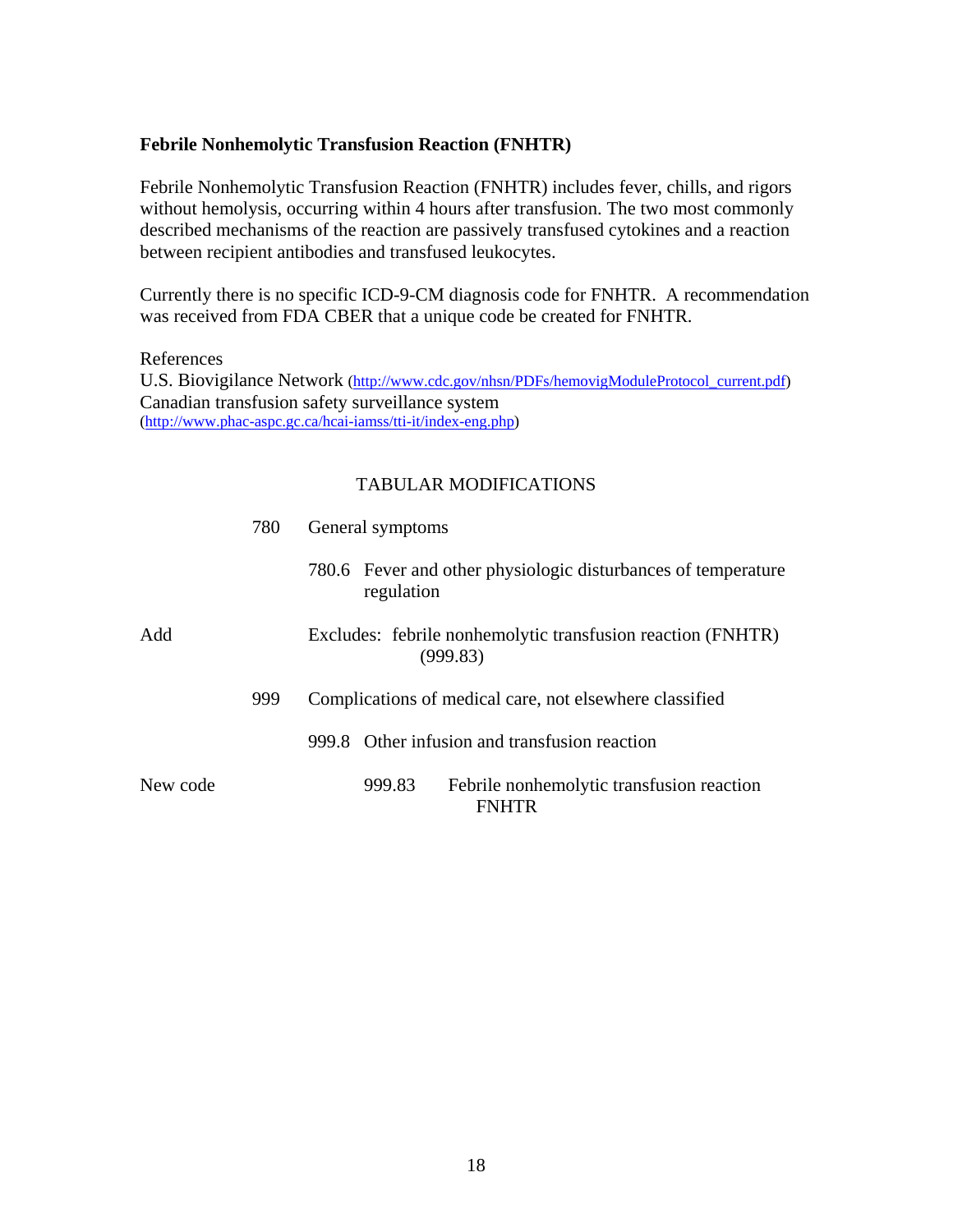#### <span id="page-18-0"></span>**Post transfusion purpura (PTP)**

Post Transfusion Purpura (PTP) is characterized by sudden severe thrombocytopenia (platelet count  $\langle 10,000/\mu L \rangle$ ) usually arising 5-12 days following transfusion of blood components (which may be whole blood, RBCs, plasma, or platelets). This reaction is associated with presence of antibodies directed against the Human Platelet Antigen (HPA) system.

Currently there is no specific ICD-9-CM diagnosis code for PTP. A recommendation has been received from FDA CBER, that a unique code be created for PTP.

References U.S. Biovigilance Network [\(http://www.cdc.gov/nhsn/PDFs/hemovigModuleProtocol\\_current.pdf](http://www.cdc.gov/nhsn/PDFs/hemovigModuleProtocol_current.pdf)) Canadian transfusion safety surveillance system [\(http://www.phac-aspc.gc.ca/hcai-iamss/tti-it/index-eng.php\)](http://www.phac-aspc.gc.ca/hcai-iamss/tti-it/index-eng.php)

#### TABULAR MODIFICATIONS

| Delete<br>Delete<br>Delete<br>Delete<br>Delete<br>Delete<br>Delete | 287.4 |        | Secondary thrombocytopenia<br>Posttransfusion purpura<br>Thrombocytopenia (due to):<br>dilutional<br>drugs<br>extracorporeal circulation of blood<br>massive blood transfusion<br>platelet alloimmunization |
|--------------------------------------------------------------------|-------|--------|-------------------------------------------------------------------------------------------------------------------------------------------------------------------------------------------------------------|
| New code                                                           |       | 287.41 | Posttransfusion purpura<br><b>PTP</b>                                                                                                                                                                       |
| New code                                                           |       | 287.49 | Other secondary thrombocytopenia<br>Thrombocytopenia (due to):<br>dilutional<br>drugs<br>extracorporeal circulation of blood<br>massive blood transfusion<br>platelet alloimmunization                      |

#### 287 Purpura and other hemorrhagic conditions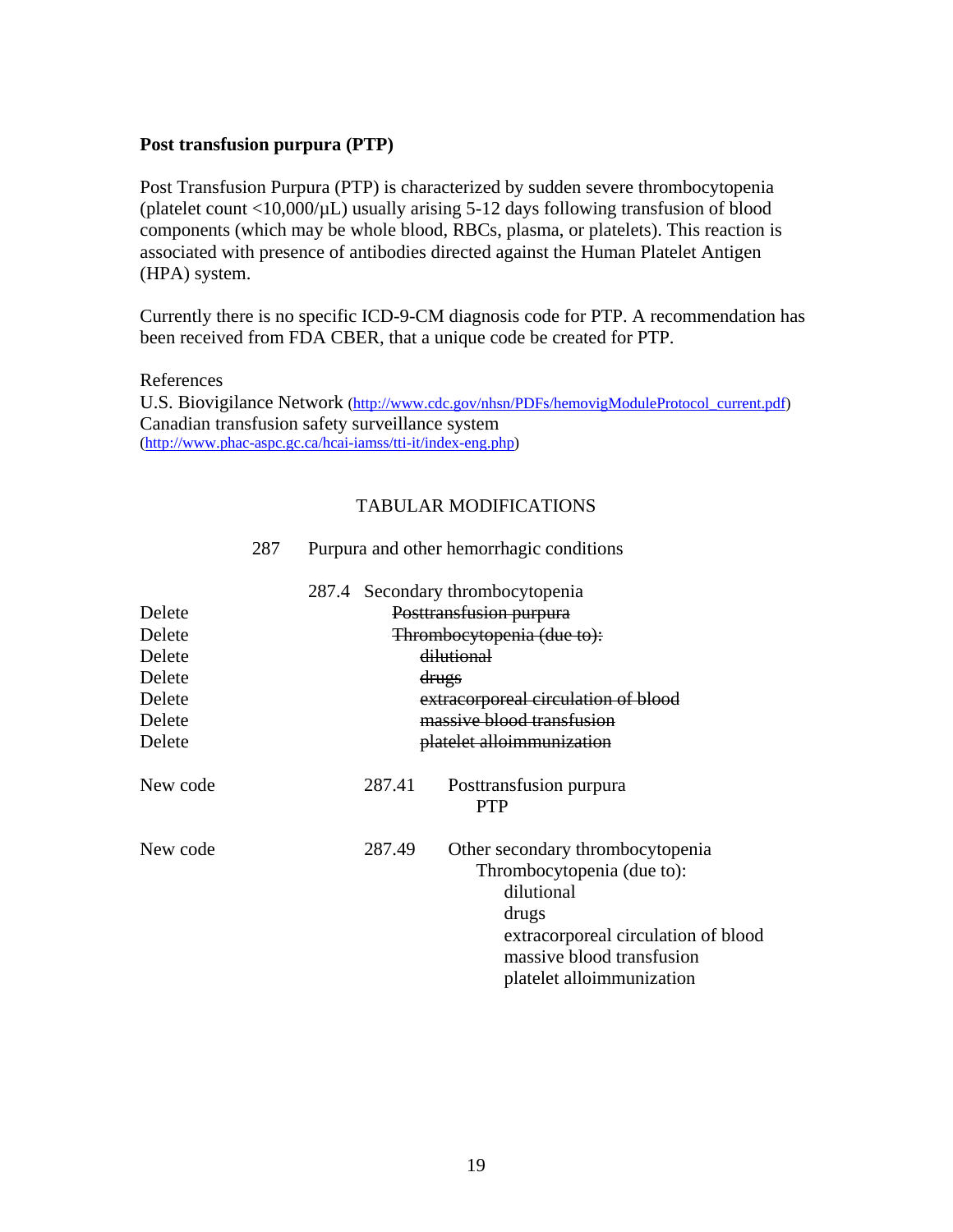#### **Transfusion Associated Circulatory Overload (TACO)**

Transfusion-Associated Circulatory Overload (TACO) is a circulatory overload following transfusion of blood or blood components, which may be either due to the high rates and large volumes of infusion that cannot be effectively processed by the recipient, or underlying cardiac or pulmonary pathology. TACO is characterized by acute respiratory distress (e.g., dyspnea, orthopnea), increased blood pressure, pulmonary edema secondary to congestive heart failure, and positive fluid balance, during or within 6 hours of transfusion. Elderly and infants are at an increased risk for TACO occurrence even with small transfusion volumes. Occurrence of TACO is also very likely to be underreported due to a variety of differential diagnoses that present as acute respiratory distress in the transfused persons, including Transfusion Associated Lung Injury (TRALI) and anaphylaxis.

Currently there is no specific ICD-9-CM diagnosis code for TACO. A recommendation was received from FDA CBER that a unique code be created for TACO.

References U.S. Biovigilance Network [\(http://www.cdc.gov/nhsn/PDFs/hemovigModuleProtocol\\_current.pdf](http://www.cdc.gov/nhsn/PDFs/hemovigModuleProtocol_current.pdf)) Canadian transfusion safety surveillance system [\(http://www.phac-aspc.gc.ca/hcai-iamss/tti-it/index-eng.php\)](http://www.phac-aspc.gc.ca/hcai-iamss/tti-it/index-eng.php)

|          | 276 | Disorders of fluid, electrolyte, and acid-base balance |                      |                                                            |  |
|----------|-----|--------------------------------------------------------|----------------------|------------------------------------------------------------|--|
| Delete   |     |                                                        | 276.6 Fluid overload | Eluid retention                                            |  |
| New code |     |                                                        | 276.61               | Transfusion associated circulatory overload<br><b>TACO</b> |  |
| New code |     |                                                        | 276.69               | Other fluid overload<br>Fluid retention                    |  |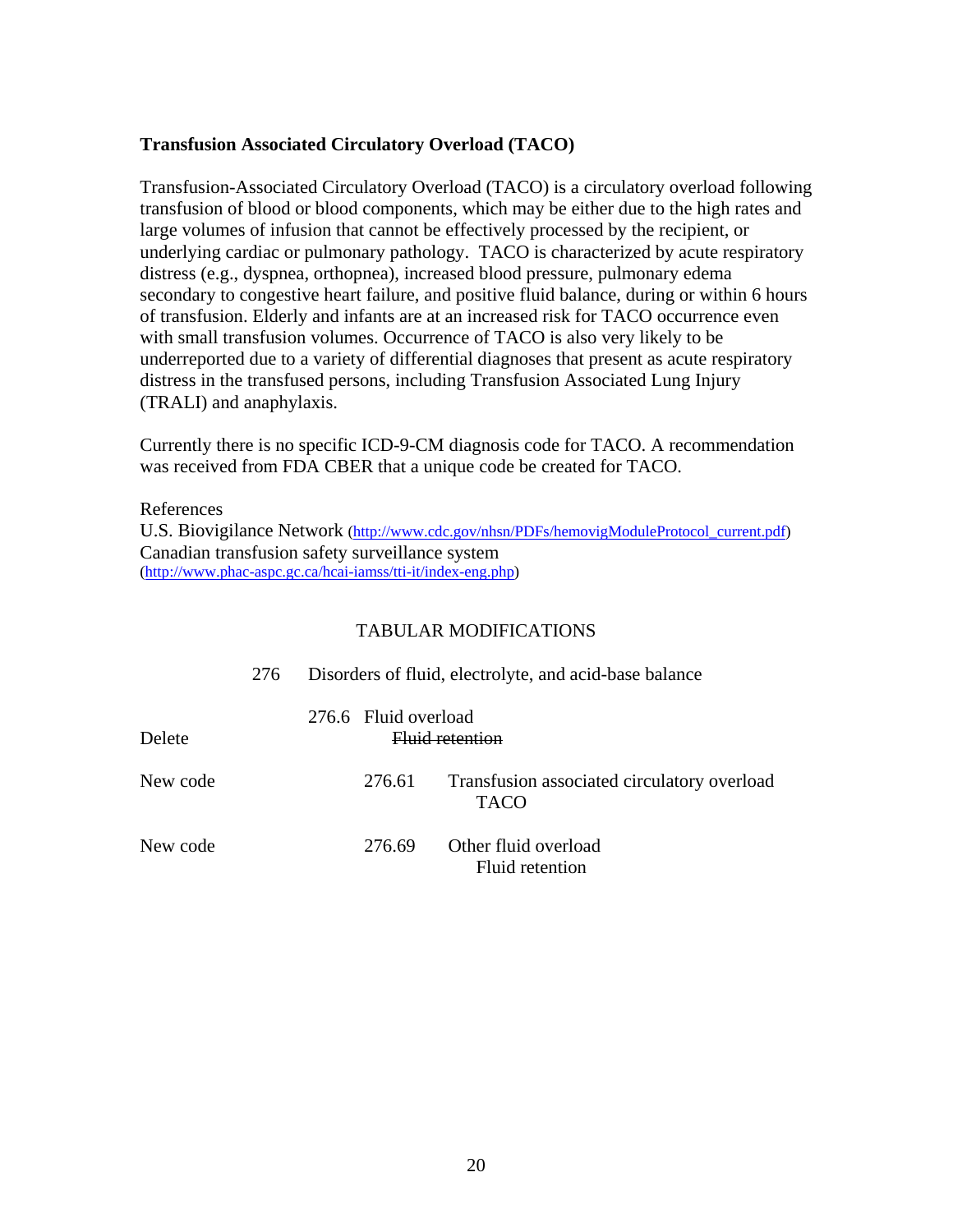#### <span id="page-20-0"></span>**Transfusion-Associated Hemochromatosis (Iron Overload)**

Transfusion-associated hemochromatosis or iron overload can result from repeated red blood cell transfusions. Hemochromatosis may result in organ damage, including heart, renal, and liver dysfunction.

Currently there is no specific ICD-9-CM diagnosis code for transfusion-associated hemochromatosis or iron overload. A request was received from FDA CBER to create a unique code for it.

#### References

U.S. Biovigilance Network [\(http://www.cdc.gov/nhsn/PDFs/hemovigModuleProtocol\\_current.pdf](http://www.cdc.gov/nhsn/PDFs/hemovigModuleProtocol_current.pdf)) Canadian transfusion safety surveillance system [\(http://www.phac-aspc.gc.ca/hcai-iamss/tti-it/index-eng.php\)](http://www.phac-aspc.gc.ca/hcai-iamss/tti-it/index-eng.php)

#### TABULAR MODIFICATIONS

|                            | 275 | Disorders of mineral metabolism                                                                                                          |  |  |
|----------------------------|-----|------------------------------------------------------------------------------------------------------------------------------------------|--|--|
| Delete<br>Delete<br>Delete |     | 275.0 Disorders of iron metabolism<br><b>Bronzed diabetes</b><br><b>Hemochromatosis</b><br>Pigmentary cirrhosis (of liver)               |  |  |
| New code                   |     | 275.01<br>Hemochromatosis due to repeated red blood<br>cell transfusions<br>Iron overload due to repeated red blood cell<br>transfusions |  |  |
| New code                   |     | Other disorders of iron metabolism<br>275.09<br><b>Bronzed</b> diabetes<br>Hemochromatosis NOS<br>Pigmentary cirrhosis (of liver)        |  |  |
|                            | 999 | Complications of medical care, not elsewhere classified                                                                                  |  |  |
|                            |     | 999.8 Other infusion and transfusion reaction                                                                                            |  |  |
| Add                        |     | Excludes: hemochromatosis due to repeated red blood cell<br>transfusions $(275.01)$                                                      |  |  |

### 21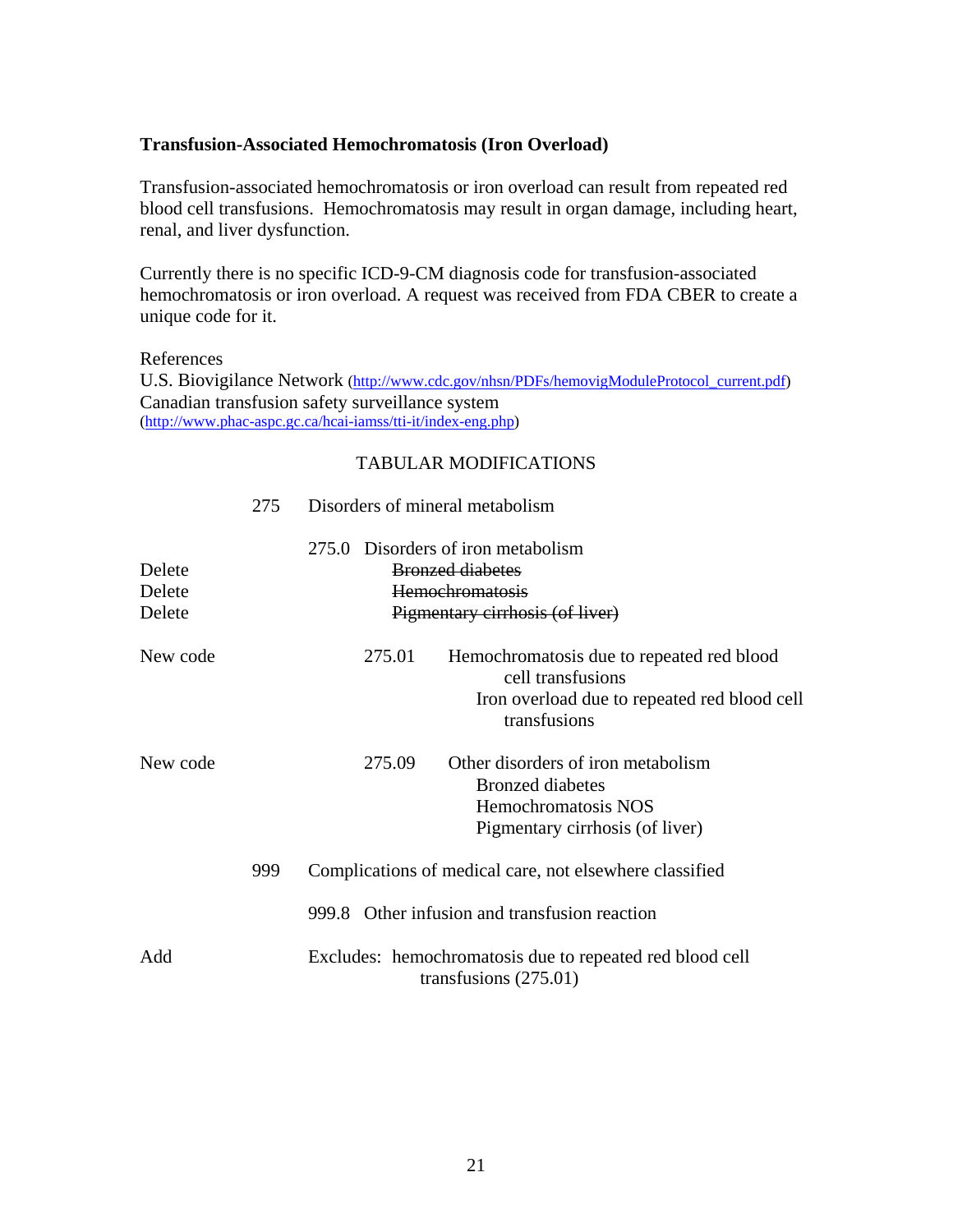#### <span id="page-21-0"></span>**Stuttering**

The American Speech-Language-Hearing Association (ASHA) and the American Psychiatric Association (APA) recommend additions and revisions to the ICD-9-CM so that diagnostic information can be coded that clarifies and augments the nature and description of stuttering. Specifically this proposal is to allow the distinction between stuttering with onset in childhood vs. stuttering with onset after puberty

Stuttering is defined as a disruption in speech production characterized by primary behavioral symptoms that include sound and syllable repetitions, blocks (articulatory fixations that prevent the speaker from moving forward in his or her speech), and inappropriate prolongations of speech sounds. The speaker's inability to initiate or continue speaking may cause secondary reactions characterized by visible signs of awareness, tension and struggle.

Presently there are three major recognized forms of stuttering: stuttering with onset in early childhood, stuttering with onset after puberty and fluency disorder subsequent to brain lesion or disease, most typically as a result of cerebrovascular disease (sometimes called neurogenic stuttering).

The prevalence of stuttering in the general population, both in the United States and in other surveyed regions, is approximately 1% of the general population. There is a higher incidence, approximately 4%, with onset in early childhood that spontaneously resolves. It is not currently possible to predict which children will experience remission or become persistent stutterers. Persistent stuttering is a potentially handicapping and disabling condition with significant educational, social and vocational consequences

In contrast, stuttering with onset after puberty and neurogenic stuttering are much less frequently observed speech fluency disorders. Stuttering with onset after puberty, a form of conversion reaction, has been documented in relatively few published reports with virtually all reported cases showing onset in adulthood. The number of documented cases of stuttering secondary to central nervous system damage or disease is growing. Stuttering is most commonly observed subsequent to cerebrovascular events, but may be seen in neurodegenerative diseases, among a variety of causes.

New code 438.14, Late effects of cerebrovascular disease, fluency disorder takes effect on October 1, 2009. However, the only other code in ICD-9-CM for stuttering is 307.0, Stuttering. ASHA and APA recognize the appropriateness of this code for individuals showing post-childhood onset of stuttering symptoms secondary to emotional stress or trauma, but propose to add a new code for stuttering with onset in childhood. ASHA and APA propose to add this code to subcategory 315.3 Developmental speech or language disorder. Epidemiological, research and treatment efforts could improve considerably if this specificity were available in the ICD-9-CM to distinguish among types of fluency disturbances. In particular, it is timely and important to establish the proposed additional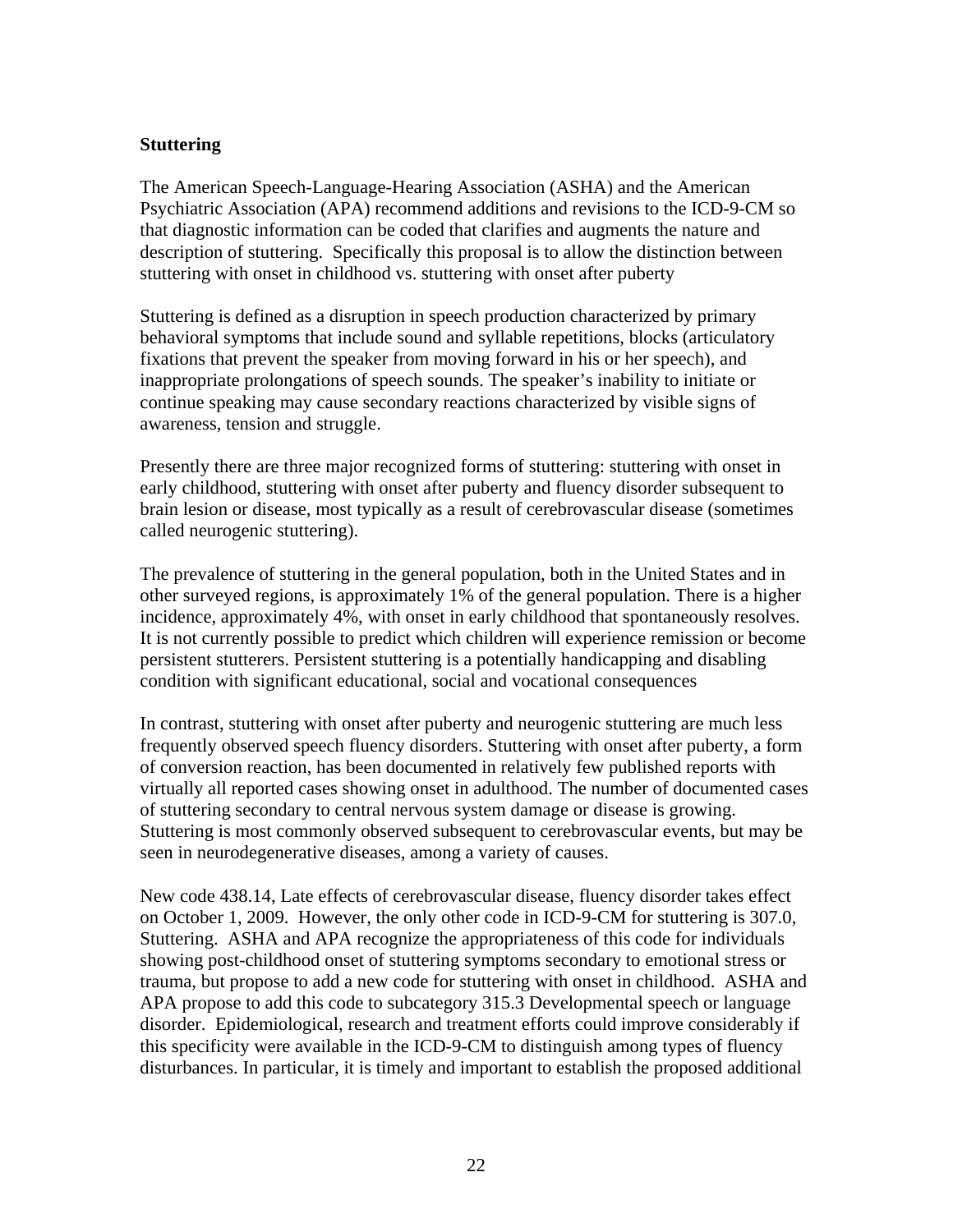code, especially that for the most typical presentation of stuttering, appropriately among other speech and language disorders.

According to the National Stuttering Association's 2002 survey findings (provided by ASHA) the typical profile for primary referral for diagnosis and treatment to speechlanguage pathologists are for childhood onset stuttering disorder. Only about 5% of cases appear to warrant treatment beyond that provided by speech-language pathologists.

|          | 307 |                                                        |        | Special symptoms or syndromes, not elsewhere classified                                                                                           |
|----------|-----|--------------------------------------------------------|--------|---------------------------------------------------------------------------------------------------------------------------------------------------|
| Revise   |     |                                                        |        | 307.0 Stuttering with onset after puberty                                                                                                         |
| Add      |     | Excludes: childhood onset stuttering disorder (315.35) |        |                                                                                                                                                   |
|          | 315 |                                                        |        | Specific delays in development                                                                                                                    |
|          |     |                                                        |        | 315.3 Developmental speech or language disorder                                                                                                   |
| New code |     |                                                        | 315.35 | Childhood onset stuttering disorder                                                                                                               |
|          |     |                                                        |        | Excludes: stuttering (fluency disorder) due to late effect of<br>cerebrovascular accident (438.14)<br>stuttering with onset after puberty (307.0) |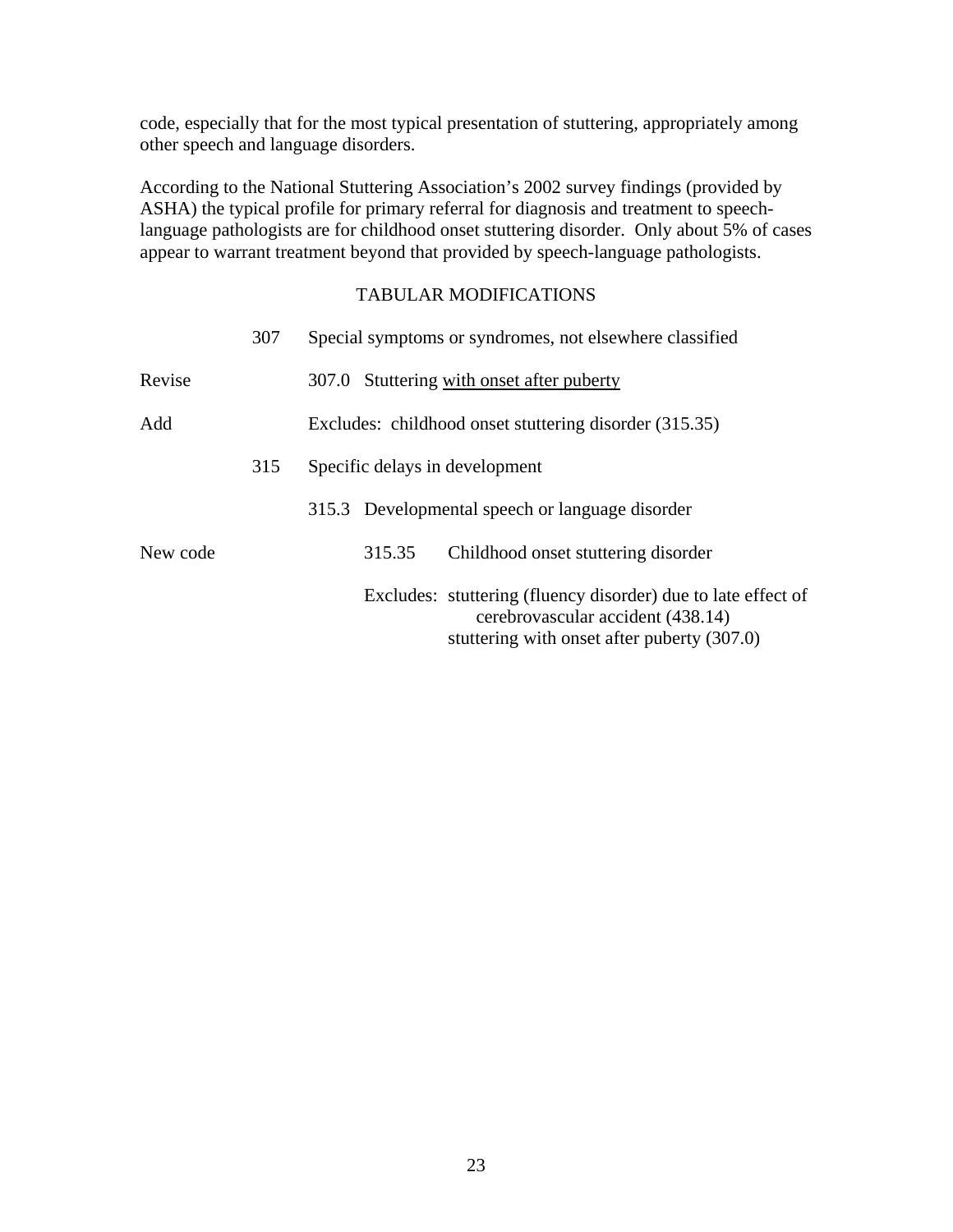#### <span id="page-23-0"></span>**Multiple sclerosis**

Multiple sclerosis (MS) is a disease of the central nervous system characterized by the destruction of the myelin sheath surrounding neurons, resulting in the formation of "plaques." Because they involve the destruction of the myelin sheath that covers nerve tissue, diseases such as MS are known as "demyelinating" diseases.

MS is a progressive and usually fluctuating disease with exacerbations (patients feeling worse) and remissions (patients feeling better) over many decades. The cause of MS is unknown. The most widely held hypothesis is that MS occurs in patients with a genetic susceptibility and is "triggered" by certain environmental factors. MS is 3 times more common in women than men, with diagnosis usually made as young adults; however, it has been estimated that between 2 to 5% of cases begin before age 16. Although MS can occur at any age, it most often begins in people between the ages of 20 and 40. Women are more likely to develop MS than are men.

The National Institute of Neurological Disorders and Stroke information sheet "Multiple Sclerosis: Hope through Research" describes the various forms of the MS clinical course. Most commonly, MS first manifests itself as a series of attacks followed by complete or partial remissions as symptoms lessen, only to return later after a period of stability. This is called relapsing-remitting (RR) MS. Primary-progressive (PP) MS is characterized by a gradual clinical decline with no distinct remissions, although there may be temporary plateaus or minor relief from symptoms. Secondary-progressive (SP) MS begins with a relapsing-remitting course followed by a later primary-progressive course. Rarely, patients may have a progressive-relapsing (PR) course in which the disease takes a progressive path punctuated by acute attacks. PP, SP, and PR are sometimes lumped together and called "chronic progressive MS." It should be noted that the literature includes other terms used in describing the clinical course of MS that are not addressed in the NIH fact sheet. There is no internationally accepted classification for MS.

Currently, ICD-9-CM has a single code, 340, Multiple sclerosis, that represents all of the forms of MS. Expanded detail would allow better identification of a patient's current form of the disease and would be helpful to be able to identify subpopulations of patients with MS. It is noted that several drug treatments have been approved for specific MS indications by the U.S. Food and Drug Administration.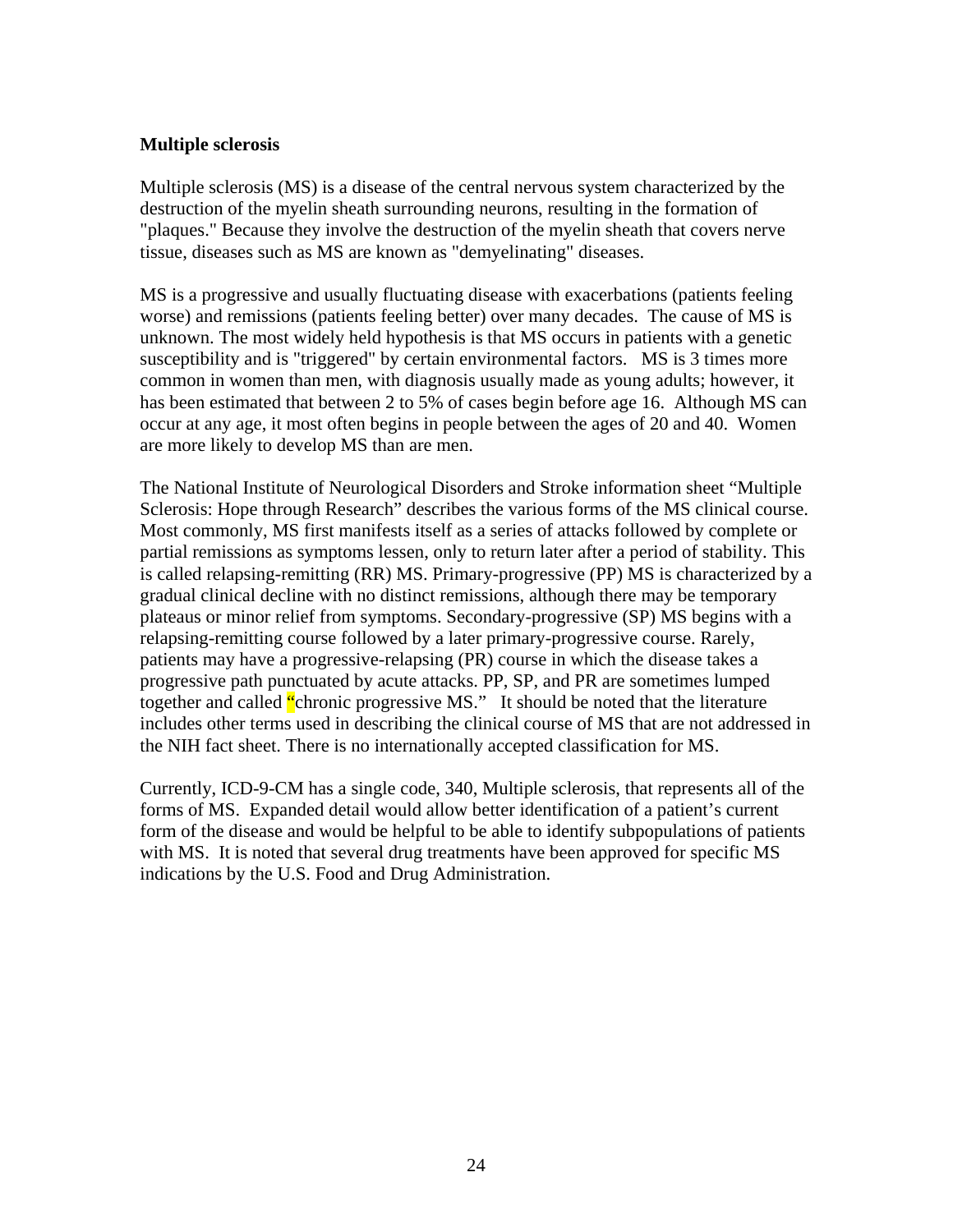The BlueCross BlueShield Association is proposing the following new codes for multiple sclerosis.

| 340                              |       | Multiple sclerosis              |                                                                                                                                                   |  |
|----------------------------------|-------|---------------------------------|---------------------------------------------------------------------------------------------------------------------------------------------------|--|
| New subcategory                  |       |                                 | 340.0 Relapsing multiple sclerosis                                                                                                                |  |
| New code<br>New code<br>New code |       | 340.01<br>340.02<br>340.09      | Progressive relapsing multiple sclerosis<br>Relapsing remitting multiple sclerosis<br>Relapsing multiple sclerosis, not elsewhere<br>classified   |  |
| New subcategory                  |       |                                 | 340.1 Progressive multiple sclerosis                                                                                                              |  |
|                                  |       |                                 | Excludes: progressive relapsing multiple sclerosis (340.01)                                                                                       |  |
| New code<br>New code<br>New code |       | 340.11<br>340.12<br>340.19      | Primary progressive multiple sclerosis<br>Secondary progressive multiple sclerosis<br>Progressive multiple sclerosis, not elsewhere<br>classified |  |
| New code                         |       | 340.8 Other multiple sclerosis  |                                                                                                                                                   |  |
| New code                         | 340.9 | Multiple sclerosis, unspecified |                                                                                                                                                   |  |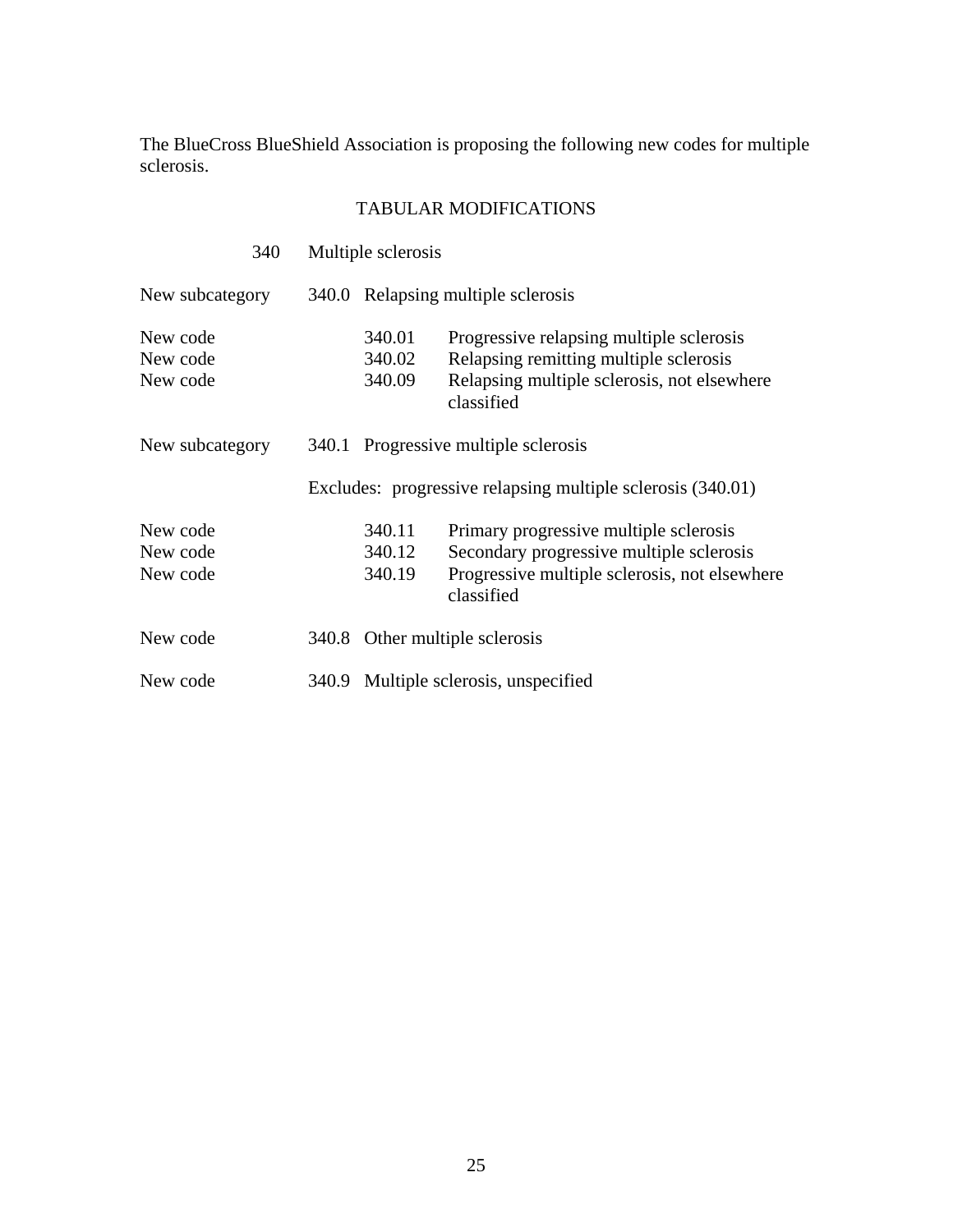#### <span id="page-25-0"></span>**Neurogenic claudication**

Lumbar spinal stenosis is spinal canal narrowing. Neurogenic claudication is a commonly used term for a syndrome associated with significant lumbar spinal stenosis leading to compression of the cauda equina (lumbar nerves). Symptoms experienced are buttock and lower extremity cramping, pain, and fatigue. The symptoms are exacerbated by standing erect and extension of the lumbar spine and are typically relieved with sitting, squatting, and lumbar flexion of the lumbar spine. People compensate for these symptoms by flexing forward, leaning onto objects (e.g., over a shopping cart) and alternate sitting to rest when ambulating distances. Neurogenic claudication symptoms can be similar to vascular claudication symptoms but are instead due to multiple lumbar nerve root compression rather than vascular insufficiency.

Although there is a code for lumbar spinal stenosis, 724.02, Spinal stenosis, lumbar region, there currently is no unique ICD-9-CM (or ICD-10-CM) code for neurogenic claudication. Dr. Andelle Teng, a spine and orthopaedic surgeon, is requesting that a unique code be created. He indicates that one can have lumbar stenosis without having neurogenic claudication and therefore requests that we have a code be added that can allow differentiating between patients with and without neurogenic claudication, since lumbar stenosis is simply narrowing of the lumbar spinal canal. However, this does not imply a symptomatic or surgical condition. If the stenosis at a single level becomes severe enough, or if the nerves are being compressed by multiple levels of stenosis, then a patient can become symptomatic and then experience neurogenic claudication. Neurogenic claudication is a possible surgical condition.

The following tabular modifications are proposed:

| 724      |  |        | Other and unspecified disorders of back                             |  |  |
|----------|--|--------|---------------------------------------------------------------------|--|--|
|          |  |        | 724.0 Spinal stenosis, other than cervical                          |  |  |
| Revise   |  | 724.02 | Lumbar region, without neurogenic claudication<br>Lumbar region NOS |  |  |
| New code |  | 724.03 | Lumbar region, with neurogenic claudication                         |  |  |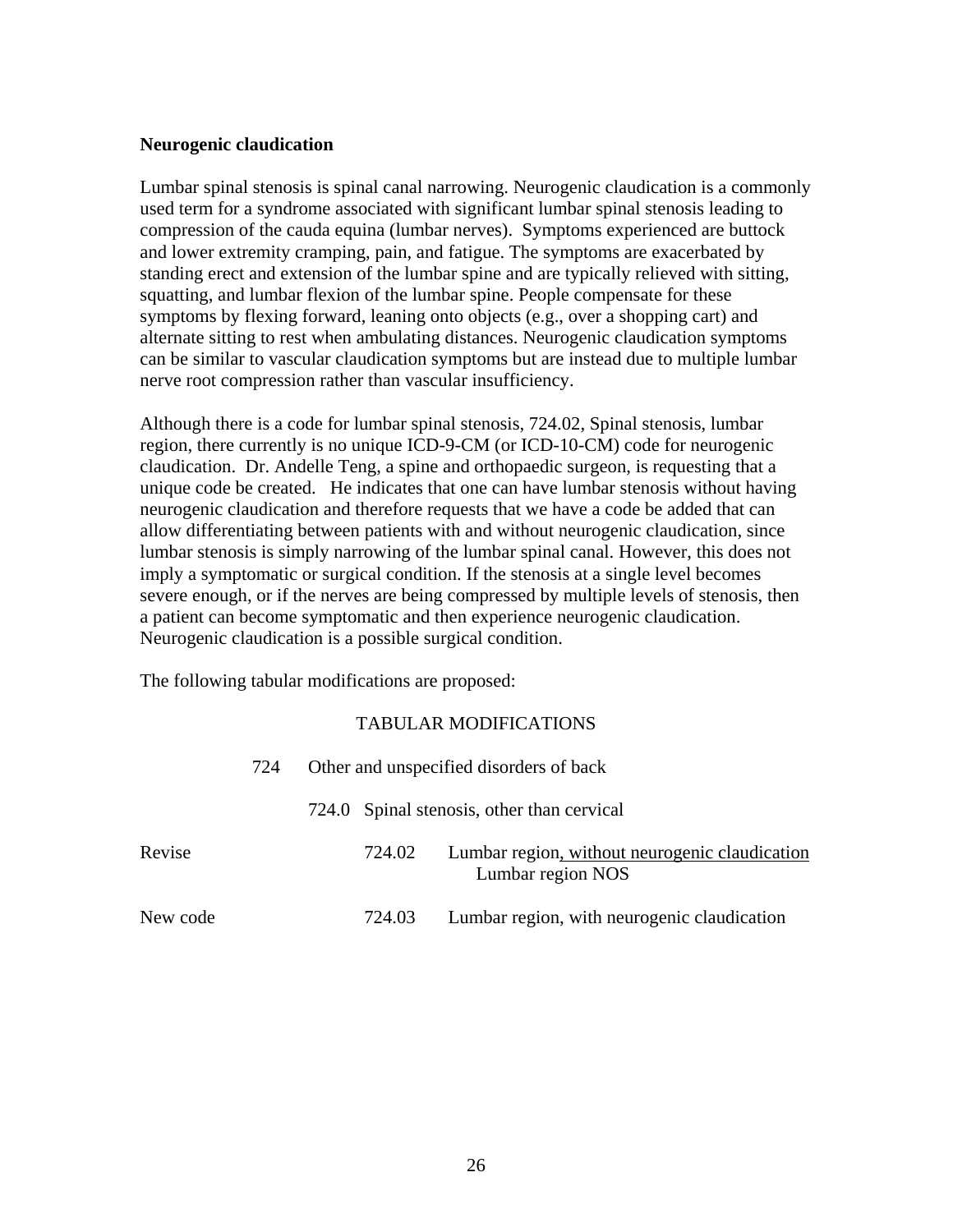#### <span id="page-26-0"></span>**Acquired absence of pancreas**

There is currently no unique ICD-9-CM diagnosis code for acquired absence of the pancreas. It is indexed to code V45.79, Other acquired absence of organ. It has been suggested to create new unique code for this condition so as to provide additional information about patients with code 251.3, Postsurgical hypoinsulinemia assigned. Since there is no more room in category V45, or subcategory V45.7 it is being proposed to create this new code in category V88, Acquired absence of other organs and tissue. NCHS proposes the following changes:

|             | 251             | Other disorders of pancreatic internal secretion                                                                           |
|-------------|-----------------|----------------------------------------------------------------------------------------------------------------------------|
|             |                 | 251.3 Postsurgical hypoinsulinemia                                                                                         |
| Revise      |                 | Use additional code to identify (any associated):<br>acquired absence of pancreas (V88.11-V88.12)                          |
|             | V <sub>45</sub> | Other postprocedural states                                                                                                |
|             |                 | V45.7 Acquired absence of organ                                                                                            |
|             |                 | Other acquired absence of organ<br>V45.79                                                                                  |
| Add         |                 | Excludes: acquired absence of pancreas (V88.11-V88.12)                                                                     |
|             | V88             | Acquired absence of other organs and tissue                                                                                |
| <b>New</b>  |                 | V88.1 Acquired absence of pancreas                                                                                         |
| subcategory |                 | Use additional code to identify (any associated):<br>insulin use $(V58.67)$<br>secondary diabetes mellitus (249.00-249.91) |
| New code    |                 | Acquired total absence of pancreas<br>V88.11<br>Acquired absence of pancreas NOS                                           |
| New code    |                 | Acquired partial absence of pancreas<br>V88.12                                                                             |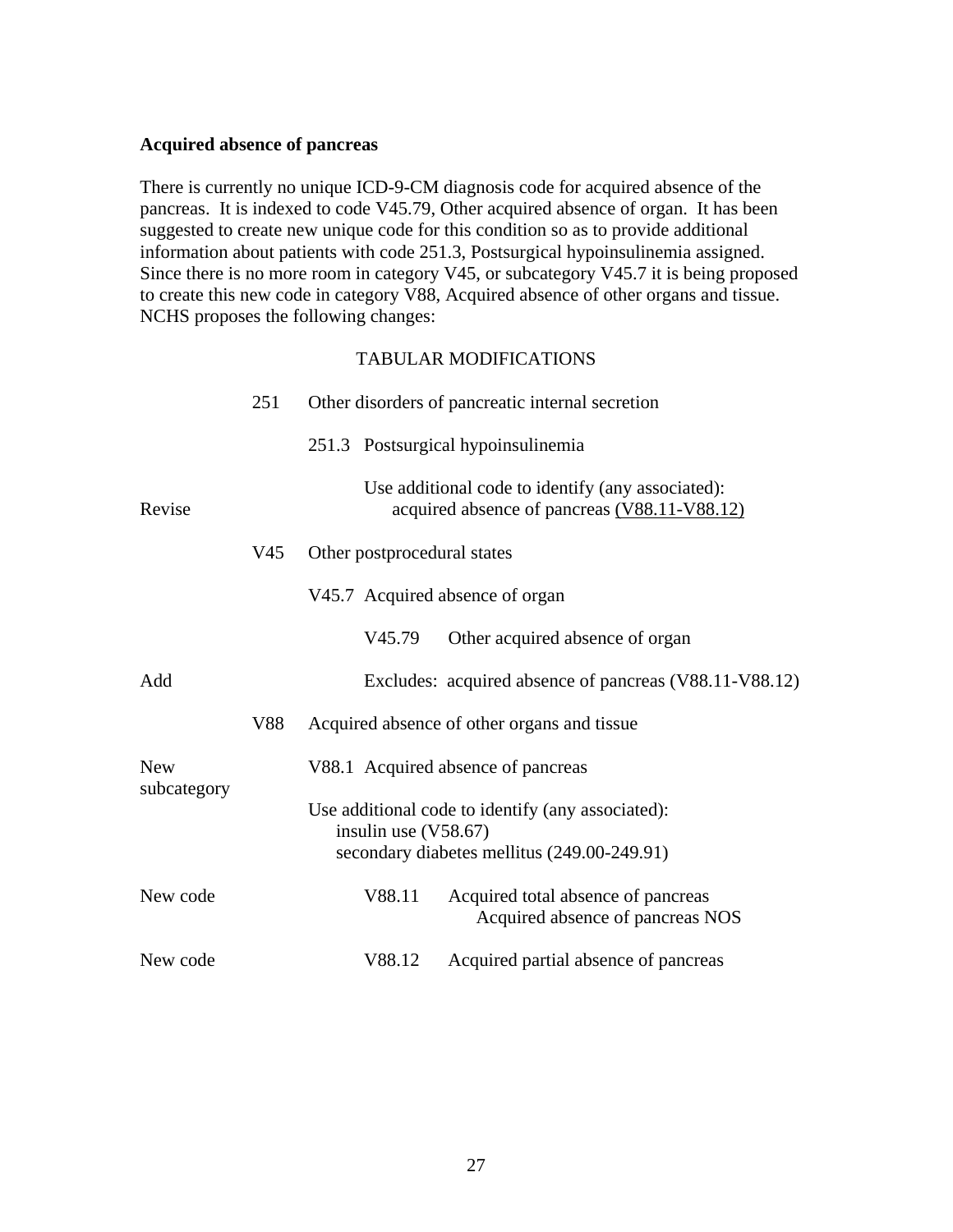#### <span id="page-27-0"></span>**Do not resuscitate**

A request has been received from Jeanne Yoder to add a code to ICD-9-CM for do not resuscitate status. Currently there is no unique code for this in ICD-9-CM. In ICD-10- CM there is a code for this which is Z66, Do not resuscitate.

Patient care services during an encounter may change when a patient has a "do not resuscitate" order in the chart. This code will assist in identifying records for review if this status can be identified.

It would be recommended to code this only when there is an order, in the current encounter, for do not resuscitate.

#### TABULAR MODIFICATIONS

V49 Other conditions influencing health status

V49.8 Other specified conditions influencing health status

New code V49.86 Do not resuscitate status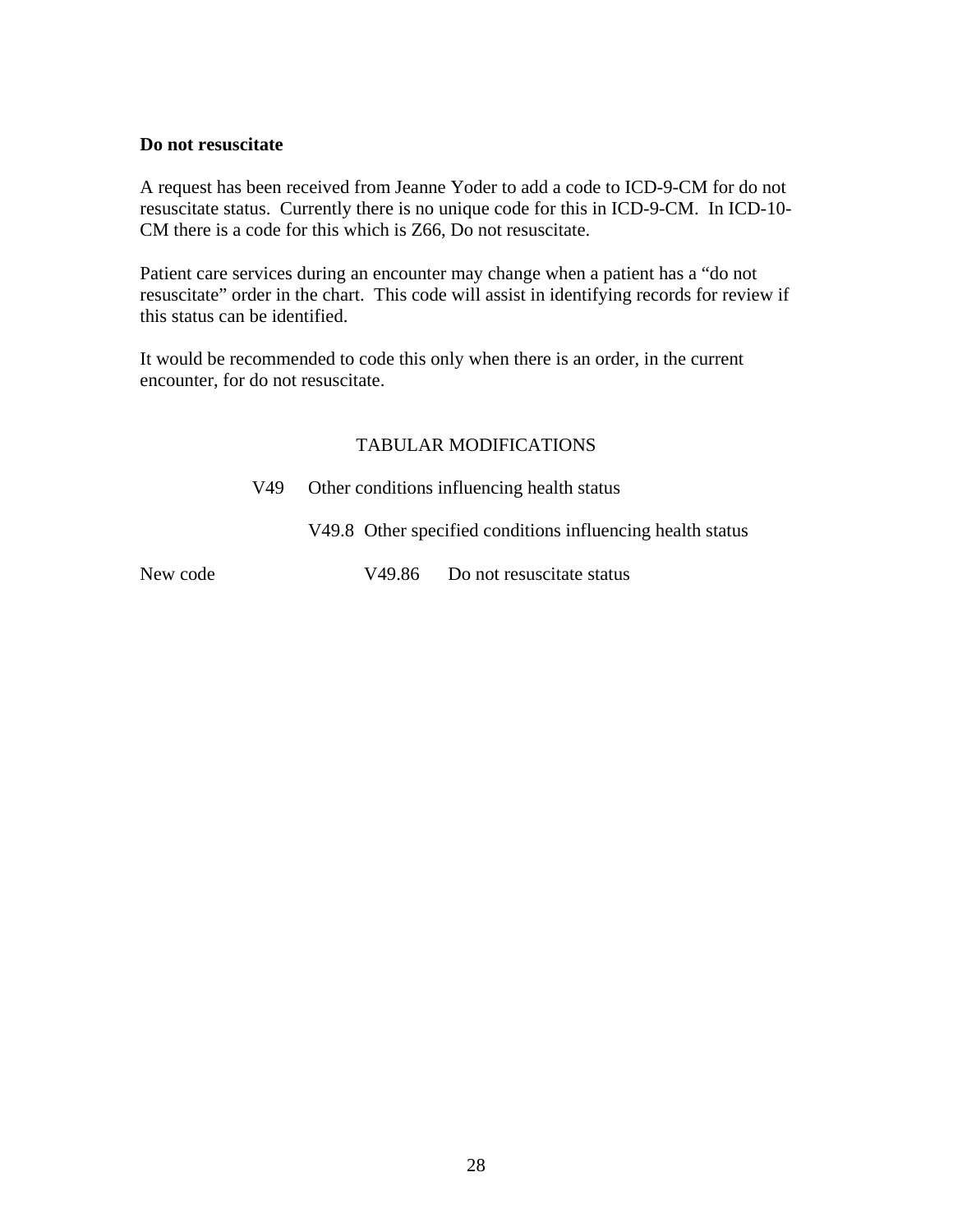#### <span id="page-28-0"></span>**Physical restraints**

A request has been received from Jeanne Yoder to add a code to ICD-9-CM for physical restraint status.

Patients must be evaluated and monitored more closely when restraints are used. A health care facility must be able to easily identify patients who had restraints used during the encounter. The services provided during an encounter change when a patient is physically restrained. It is a high risk situation which requires special training and patient care. This new code will assist in giving better description of the episode of care. The following tabular modifications are requested:

|          | V49. | Other conditions influencing health status |        |                                                            |
|----------|------|--------------------------------------------|--------|------------------------------------------------------------|
|          |      |                                            |        | V49.8 Other specified conditions influencing health status |
| New code |      |                                            | V49.87 | Physical restraints status                                 |
|          |      |                                            |        | Excludes: restraint due to a procedure $-$ omit code       |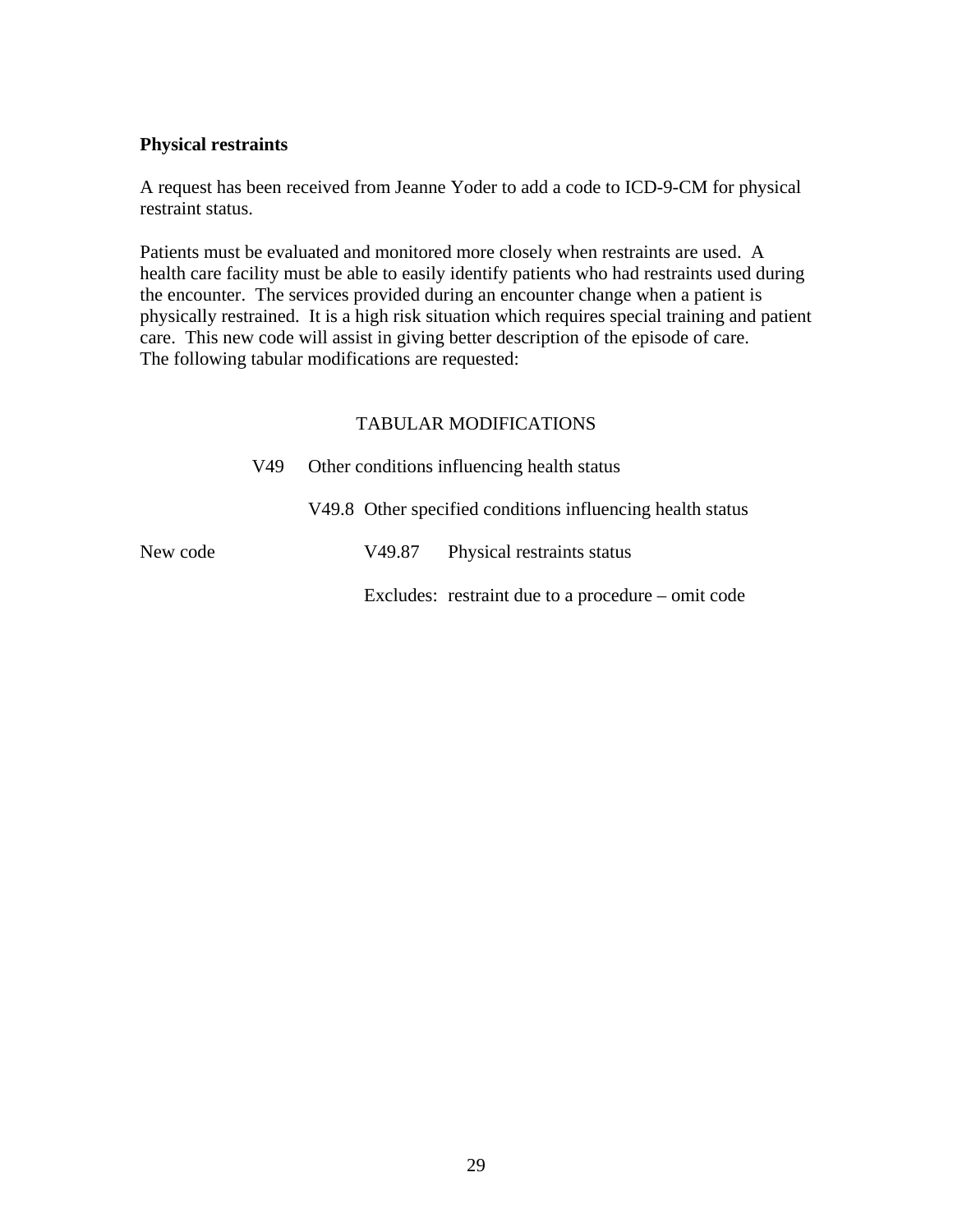#### <span id="page-29-0"></span>**Combat Operational Stress Reaction (COSR)**

At the September 12, 2008 meeting of the ICD-9-CM Coordination and Maintenance Committee, the Department of Defense (DoD) proposed a new code for history of combat and operational stress reaction (COSR). The proposal was deferred pending further review and discussion with the American Psychiatric Association (APA) as there was concern about introducing this history code for a condition that had no equivalent code in Chapter 5, Mental Disorders. Following recommendations made by the National Center for Health Statistics (NCHS) and review by Army Behavioral Health a recommendation was made that COSR be treated as a variant of acute reaction to stress which is currently coded to ICD-9-CM category 308, Acute reaction to stress. This category already has an inclusion term for combat fatigue.

The changes proposed are to add an inclusion term for combat and operational stress reaction in category 308, Acute reaction to stress and to add a new V code for personal history of combat and operational stress reaction. The personal history code would provide the capability of tracking patients who later have symptoms related to having had COSR. The APA has reviewed and is in concurrence with the proposed changes.

|          | 308                                              | Acute reaction to stress                     |  |  |  |
|----------|--------------------------------------------------|----------------------------------------------|--|--|--|
| Add      | Includes: combat and operational stress reaction |                                              |  |  |  |
|          | V <sub>1</sub>                                   | Personal history of mental disorder          |  |  |  |
| New code |                                                  | V11.4 Combat and operational stress reaction |  |  |  |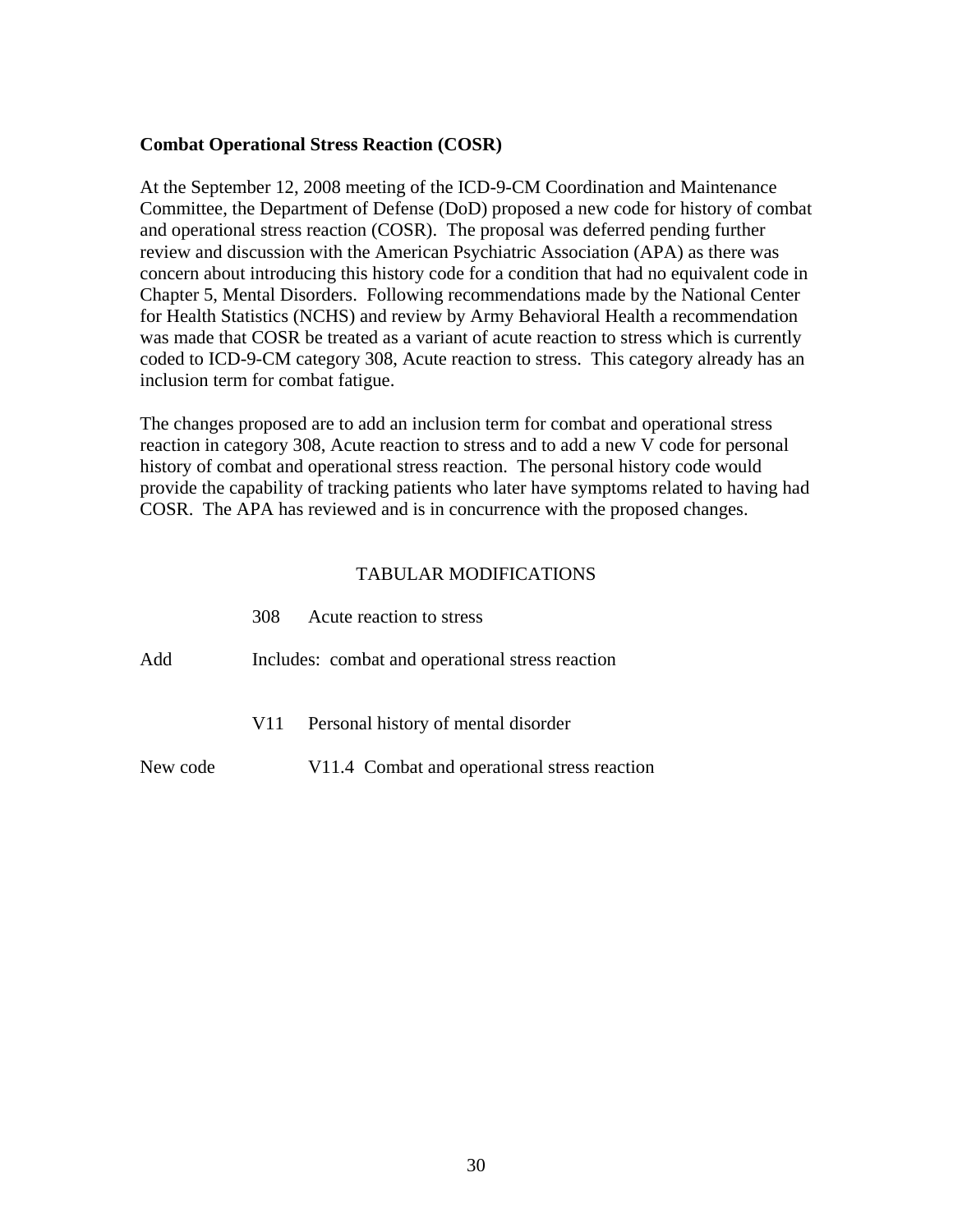#### <span id="page-30-0"></span>**Neurofibromatosis - Schwannomatosis**

Neurofibromatosis (NF) encompasses a set of distinct genetic disorders that cause tumors to grow along various types of nerves and, in addition, can affect the development of non-nervous tissues such as bones and skin. Neurofibromatosis causes tumors to grow anywhere on or in the body. It has been classified in the past into two major forms, type 1 and type 2. Recently a third major type has been recognized, called schwannomatosis. This is a rare type of NF that may vary between patients. These patients have multiple Schwannomas on cranial, spinal and peripheral nerves, however, they do not develop vestibular tumors and do not go deaf as in the type 2 NF.

Neurofibromatosis is currently recognized in ICD-9-CM at subcategory 237.7, Neurofibromatosis. There is  $5<sup>th</sup>$  digit specification for type 1 (von Recklinghausen's disease) and type 2 (acoustic neurofibromatosis). The American Academy of Neurology is requesting a new code to capture schwannomatosis. Additionally they recommend adding a code to allow capturing other neurofibromatosis.

The following tabular modifications are proposed:

|          | 237 | system                  | Neoplasm of uncertain behavior of endocrine glands and nervous |
|----------|-----|-------------------------|----------------------------------------------------------------|
| Delete   |     | 237.7 Neurofibromatosis | von Recklinghausen's disease                                   |
| New code |     | 237.73                  | Schwannomatosis                                                |
| New code |     | 237.78                  | Other neurofibromatosis                                        |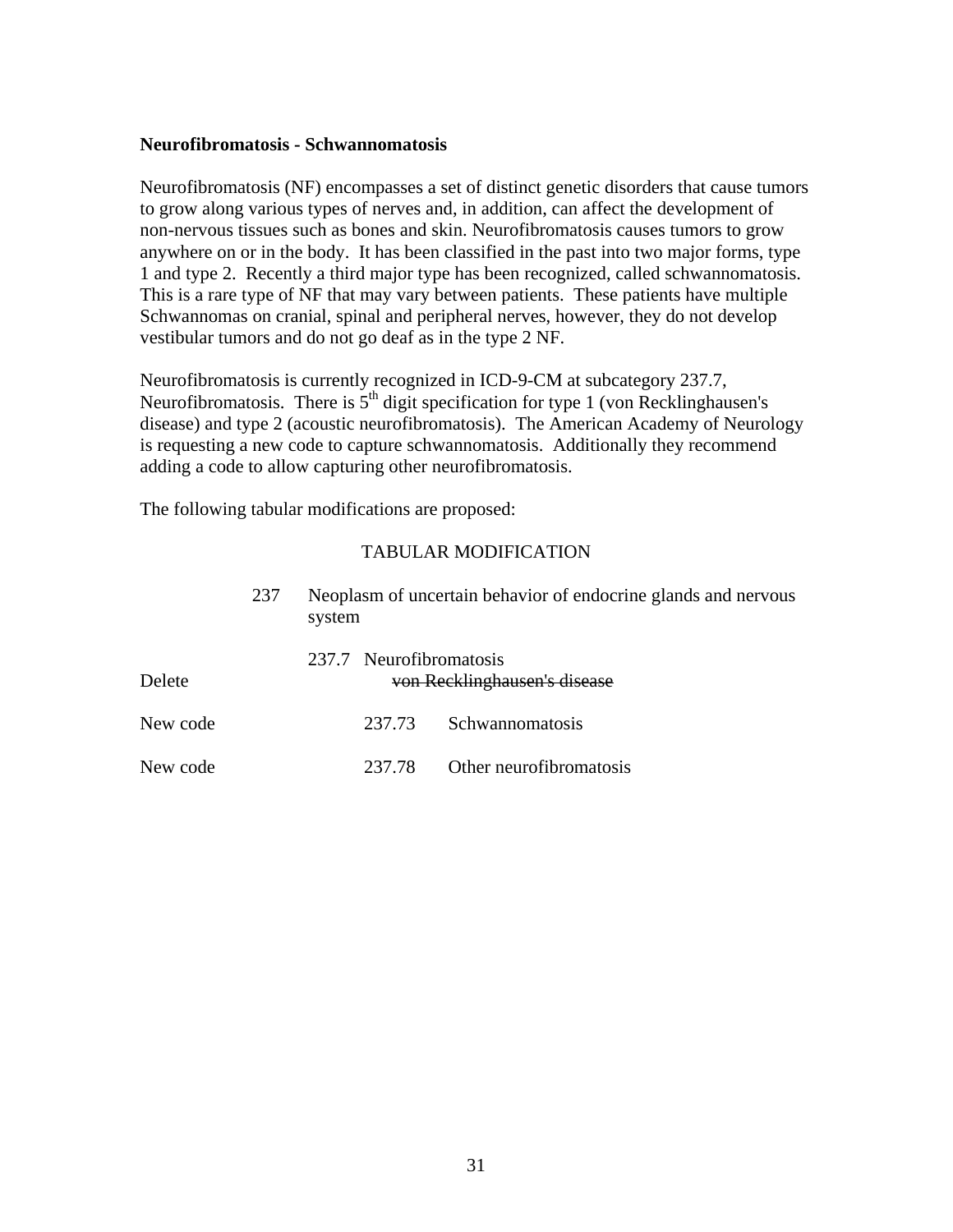#### <span id="page-31-0"></span>**Mesh erosion/Mesh exposure**

One of the most effective surgeries for vaginal vault prolapse is abdominal sacral colpopexy. In this procedure, a graft is used to suspend the upper vagina to the anterior longitudinal ligament of the sacrum. Synthetic graft material used to suspend the apex of the vagina to the anterior longitudinal ligament of the sacrum has been associated with mesh erosion and subsequent pelvic infection (due to the erosion into internal organs). Treatment for this usually requires excision of the mesh. Exposure of the mesh into the vagina can also occur but is a less severe condition.

Mesh and mesh patches are also used to repair ventral (incisional) hernias caused by thinning or stretching of scar tissue that forms after surgery. Mesh erosion is a known complication that results in bowel perforations and/or, chronic intestinal fistulae.

Previous coding advice has been to assign code 996.76, Other complications due to genitourinary device, implant, and graft for the erosion and/or code 996.65, Infection and inflammatory reaction due to other genitourinary device, implant and graft if an infection occurred from the mesh.

The American College of Obstetricians and Gynecologists (ACOG) is requesting unique codes for mesh erosion and mesh exposure. They are especially concerned about a clear delineation between the two conditions. The following tabular modifications are proposed:

|            | 996 |                                                           |            | Complications peculiar to certain specified procedures           |  |
|------------|-----|-----------------------------------------------------------|------------|------------------------------------------------------------------|--|
| Add<br>Add |     | Excludes: mesh erosion (998.84)<br>mesh exposure (998.85) |            |                                                                  |  |
|            | 998 |                                                           |            | Other complications of procedures, NEC                           |  |
|            |     |                                                           | classified | 998.8 Other specified complications of procedures, not elsewhere |  |
| New code   |     |                                                           | 998.84     | Mesh erosion                                                     |  |
| New code   |     |                                                           | 998.85     | Mesh exposure                                                    |  |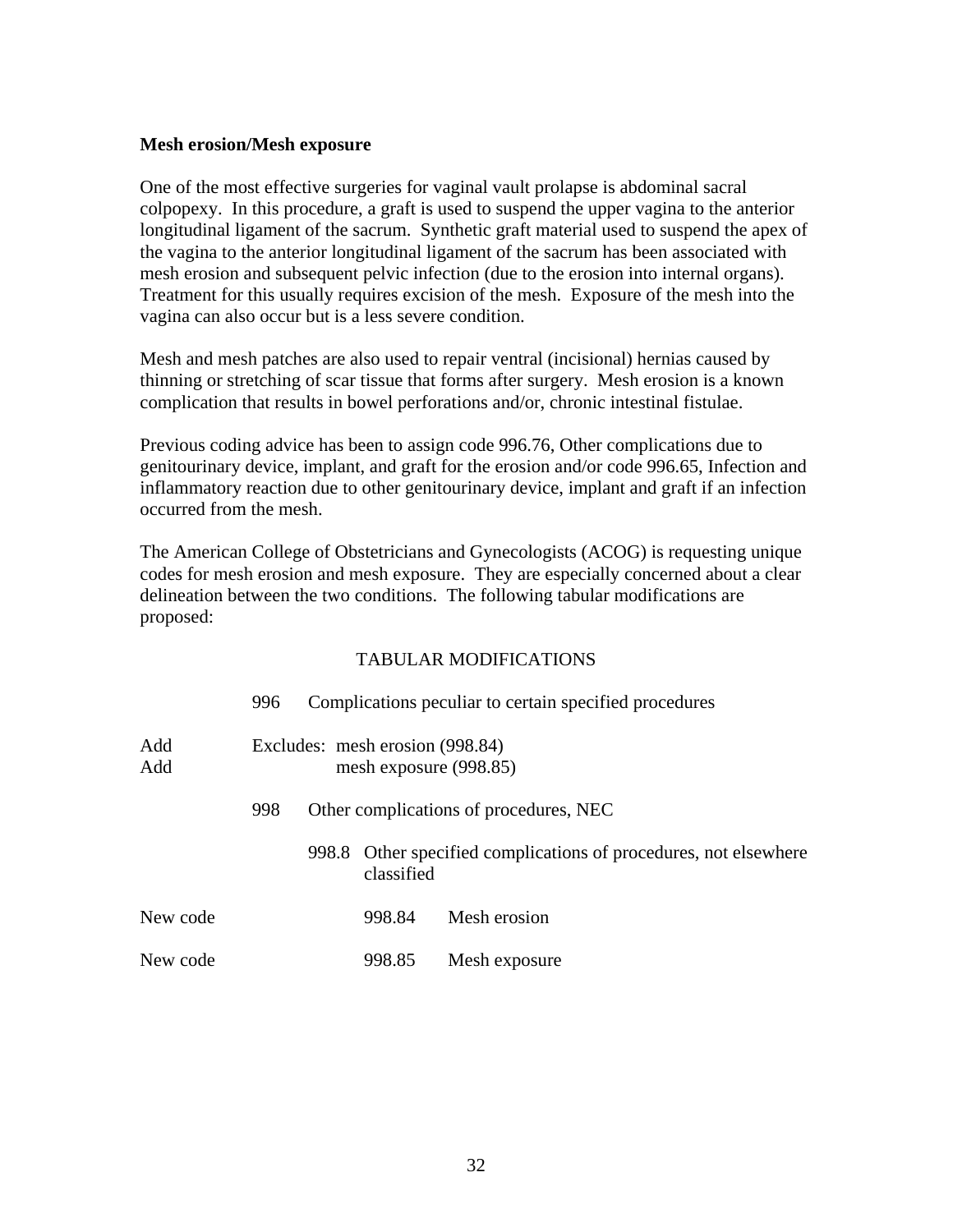#### <span id="page-32-0"></span>**Obesity hypoventilation syndrome (Pickwickian syndrome)**

In obesity hypoventilation syndrome (OHS), breathing problems cause chronic hypoventilation, that manifests with decreased oxygen levels and elevated carbon dioxide levels. OHS is also called Pickwickian syndrome. It involves sleep disordered breathing. The breathing problems may be related to both obesity and to neurological issues. Weight loss is beneficial.

While other codes may be assigned for the sleep disordered breathing, notes to require a particular code ordering are not being proposed.

#### TABULAR MODIFICATIONS

|          | 278 | Overweight, obesity and other hyperalimentation |                                                          |  |  |
|----------|-----|-------------------------------------------------|----------------------------------------------------------|--|--|
|          |     | 278.0 Overweight and obesity                    |                                                          |  |  |
| New code |     | 278.03                                          | Obesity hypoventilation syndrome<br>Pickwickian syndrome |  |  |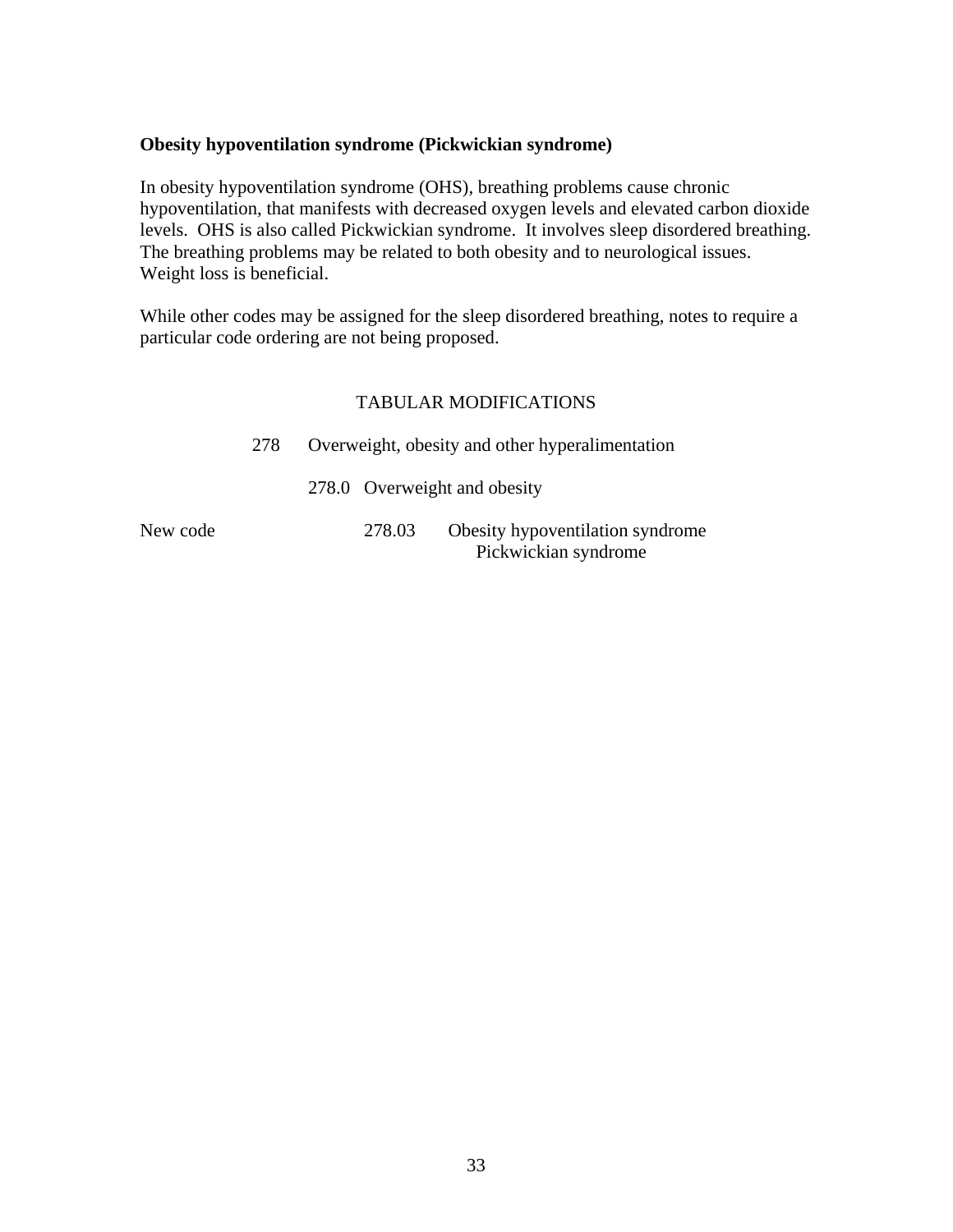#### <span id="page-33-0"></span>**Heart failure terms related to systolic function**

It is proposed to add inclusion terms related to systolic function, for systolic heart failure, diastolic heart failure, and combined systolic and diastolic heart failure subcategories.

In diastolic heart failure, or combined heart failure with a diastolic component, there is diastolic dysfunction. This generally involves a stiff left ventricle and problems with the ventricle filling during the diastolic phase. Inclusion terms are proposed to clarify the presence of diastolic dysfunction in these cases.

Parts of this proposal may be considered as alternative or replacement to the proposal in March 2009, titled "Heart Failure with Reduced Ejection Fraction, and with Normal Ejection Fraction." The ejection fraction is the usual measure of left ventricular systolic function. While terms related to reduced and preserved ejection fraction are widely used in the literature, and related guidelines, concerns were raised about how such terms might be interpreted in the context of ICD coding. This proposal was developed in consultation with Dr. Andy Hedberg of the American College of Physicians-American Society of Internal Medicine. Previous proposals presented in March are under independent consideration from the current proposals.

|               | 428 | Heart failure |                              |                                                                                                                                                |
|---------------|-----|---------------|------------------------------|------------------------------------------------------------------------------------------------------------------------------------------------|
|               |     |               | 428.2 Systolic heart failure |                                                                                                                                                |
| Revise<br>Add |     |               | 428.20                       | Systolic heart failure, unspecified<br>Heart failure with reduced left ventricular<br>systolic function (not specified as acute<br>or chronic) |
| Revise<br>Add |     |               | 428.21                       | Acute systolic heart failure<br>Acute heart failure with reduced left<br>ventricular systolic function                                         |
| Revise<br>Add |     |               | 428.22                       | Chronic systolic heart failure<br>Chronic heart failure with reduced left<br>ventricular systolic function                                     |
| Revise<br>Add |     |               | 428.23                       | Acute on chronic systolic heart failure<br>Acute on chronic heart failure with reduced<br>left ventricular systolic function                   |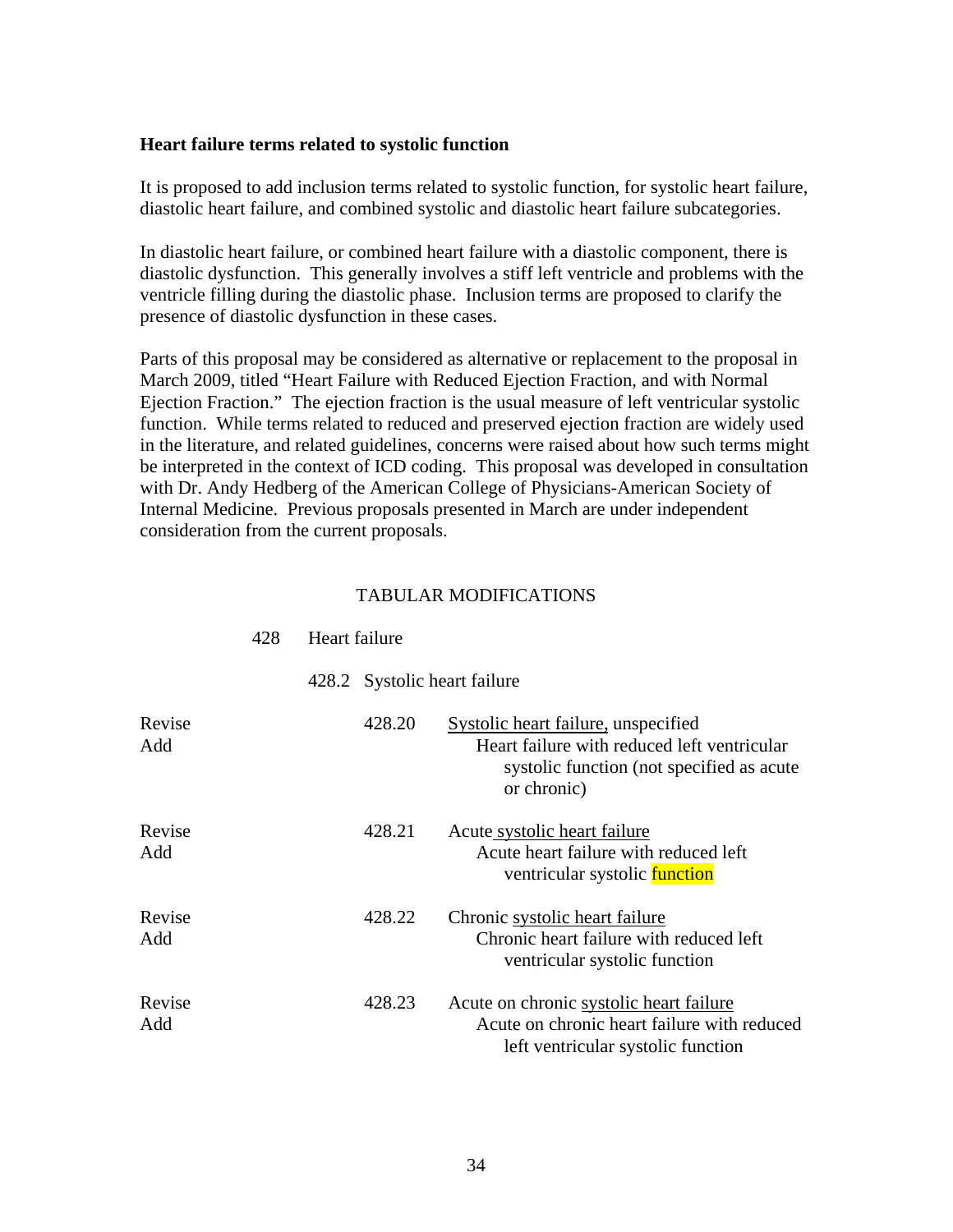|                      | 428.3 Diastolic heart failure |                                                                                                                                                                                                                                      |
|----------------------|-------------------------------|--------------------------------------------------------------------------------------------------------------------------------------------------------------------------------------------------------------------------------------|
| Revise<br>Add<br>Add | 428.30                        | Diastolic heart failure, unspecified<br>Heart failure with diastolic dysfunction (not<br>specified as acute or chronic)<br>Heart failure with preserved left ventricular<br>systolic function (not specified as acute<br>or chronic) |
| Revise<br>Add<br>Add | 428.31                        | Acute diastolic heart failure<br>Acute heart failure with diastolic<br>dysfunction<br>Acute heart failure with preserved left<br>ventricular systolic function                                                                       |
| Revise<br>Add<br>Add | 428.32                        | Chronic diastolic heart failure<br>Chronic heart failure with diastolic<br>dysfunction<br>Chronic heart failure with preserved left<br>ventricular systolic function                                                                 |
| Revise<br>Add<br>Add | 428.33                        | Acute on chronic diastolic heart failure<br>Acute on chronic heart failure with diastolic<br>dysfunction<br>Acute on chronic heart failure with<br>preserved left ventricular systolic<br>function                                   |
|                      |                               | 428.4 Combined systolic and diastolic heart failure                                                                                                                                                                                  |
| Revise<br>Add        | 428.40                        | Combined systolic and diastolic heart failure,<br>unspecified<br>Heart failure with reduced left ventricular<br>systolic function combined with<br>diastolic dysfunction (not specified as<br>acute or chronic)                      |
| Revise<br>Add        | 428.41                        | Acute combined systolic and diastolic heart<br>failure<br>Acute heart failure with reduced left<br>ventricular systolic function combined<br>with diastolic dysfunction                                                              |
| Revise               | 428.42                        | Chronic combined systolic and diastolic heart<br>failure                                                                                                                                                                             |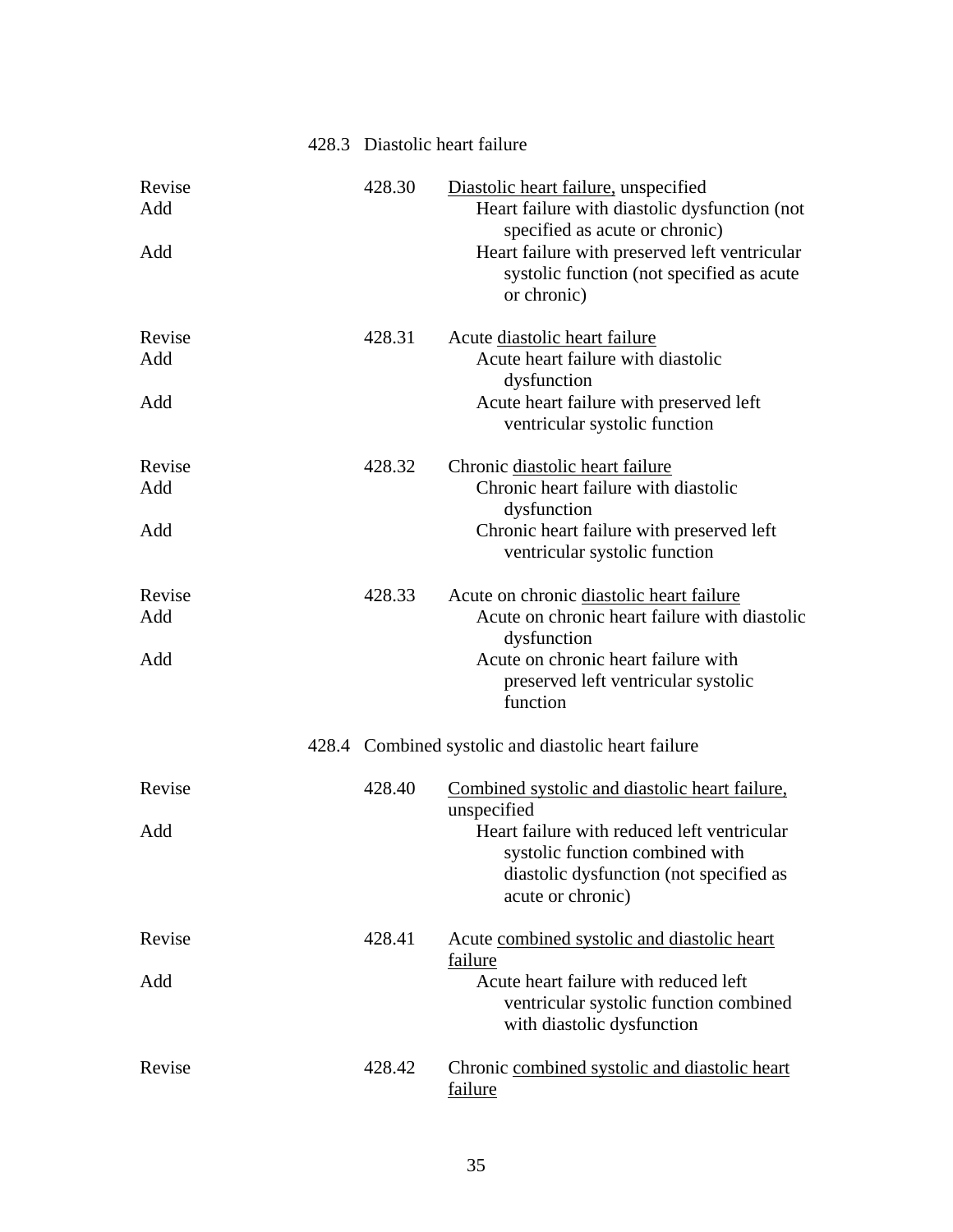| Add    |        | Chronic heart failure with reduced left<br>ventricular systolic function combined<br>with diastolic dysfunction |
|--------|--------|-----------------------------------------------------------------------------------------------------------------|
| Revise | 428.43 | Acute on chronic combined systolic and                                                                          |
|        |        | diastolic heart failure                                                                                         |
| Add    |        | Acute on chronic heart failure with reduced                                                                     |
|        |        | left ventricular systolic function                                                                              |
|        |        | combined with diastolic dysfunction                                                                             |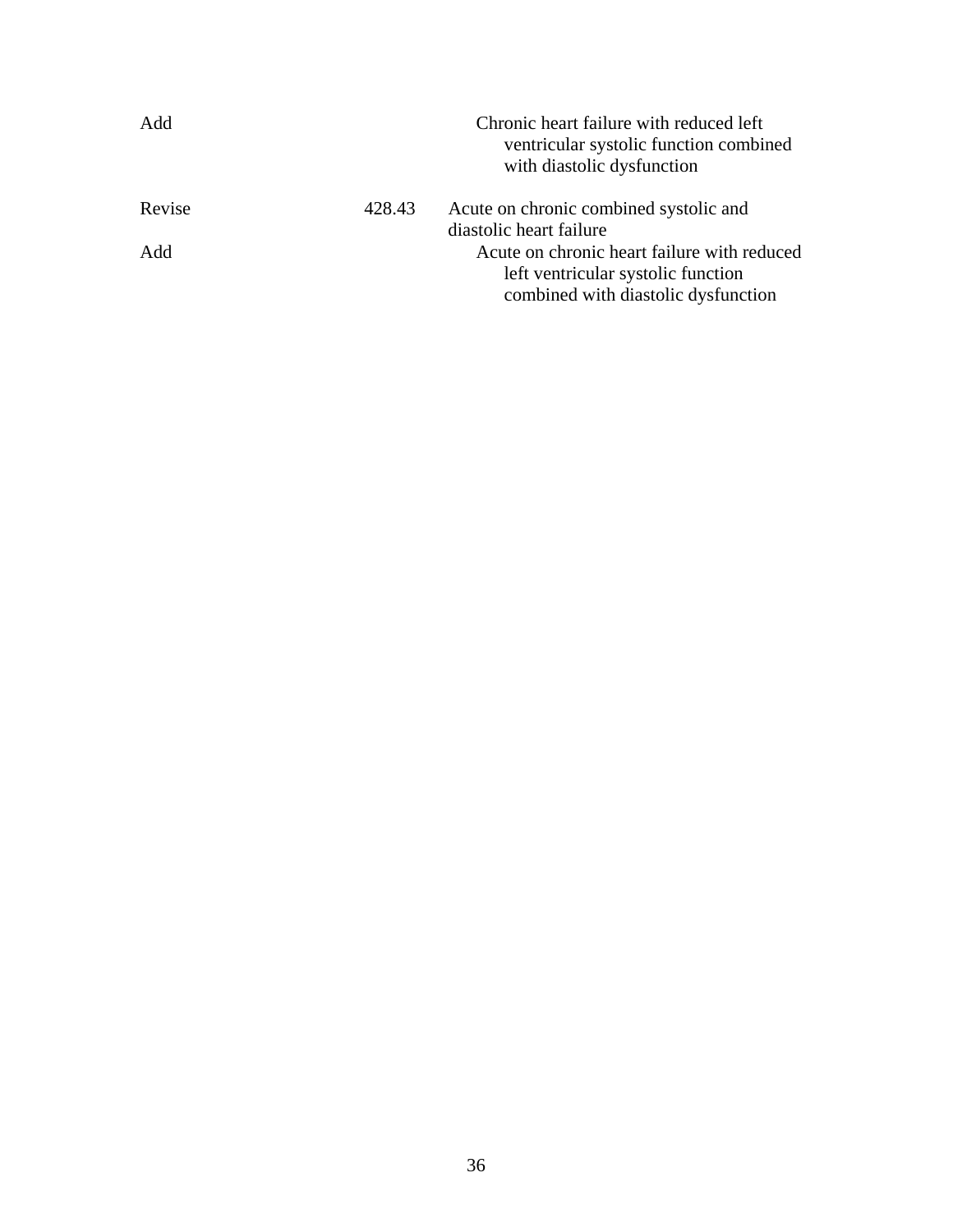#### <span id="page-36-0"></span>**High Cardiac Output Heart Failure**

High cardiac output heart failure occurs secondary to a number of other conditions. It has not been possible to identify it explicitly in ICD-9-CM, and it is now coded to 428.9, Heart failure, unspecified. It is proposed to create a new code for high cardiac output heart failure.

This proposal is similar to part of a presentation from March 2009, titled "Acute Heart Failure Classification, and Related Heart Failure Issues," specifically, Part 2, High Output Failure. This may be considered a replacement for that previous proposal. This proposal was developed in consultation with Dr. Andy Hedberg of the American College of Physicians-American Society of Internal Medicine.

#### TABULAR MODIFICATIONS

428 Heart failure

New code 428.6 High cardiac output heart failure High cardiac output failure High output cardiac failure High output heart failure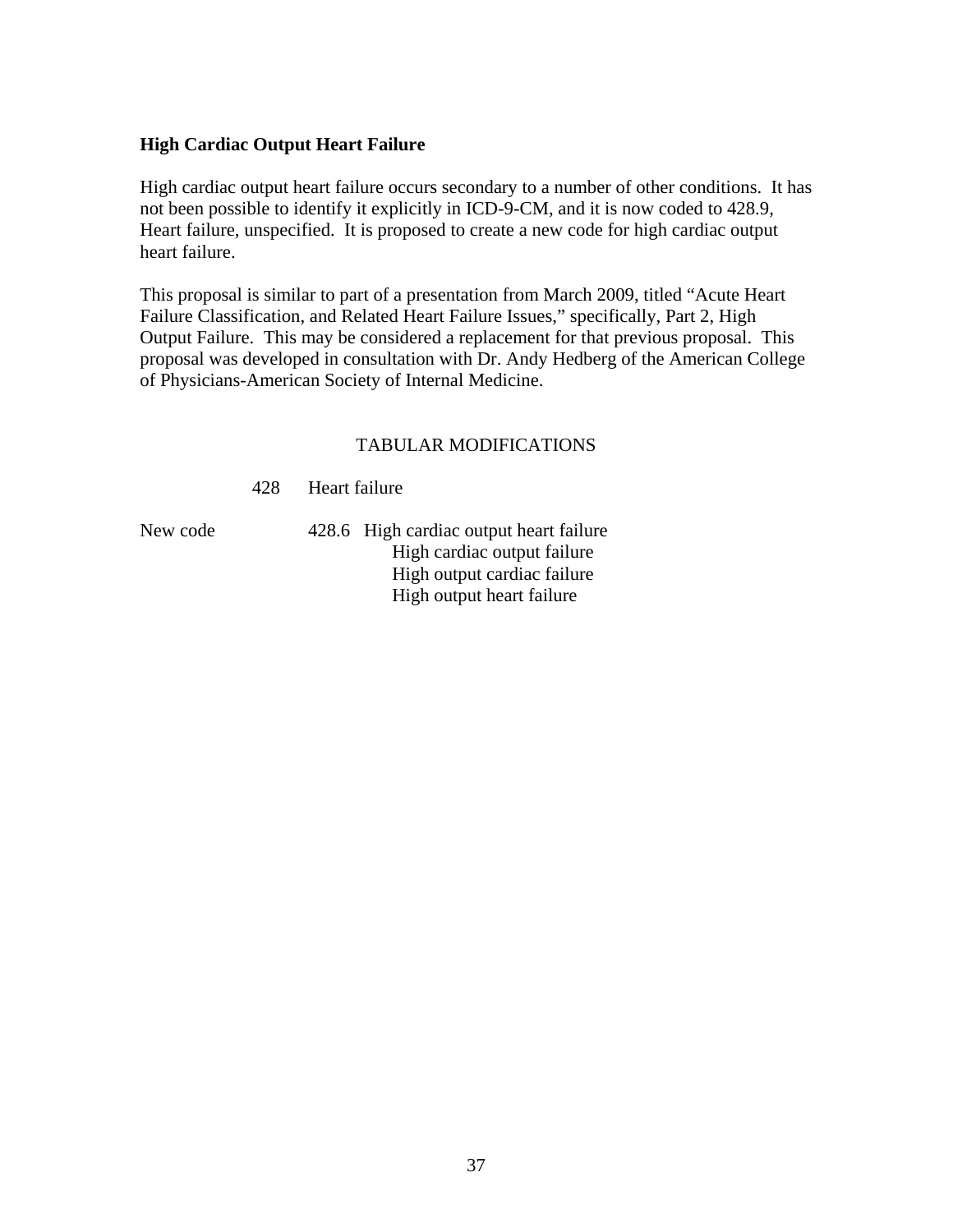#### <span id="page-37-0"></span>**Encounters for the insertion, checking or removal of an intrauterine contraceptive device**

Currently, an encounter for the insertion of an intrauterine contraceptive device (IUD) is coded to V25.1. The routine checking, removal and any subsequent reinsertion of an IUD is code V25.42. The American College of Obstetricians and Gynecologists (ACOG) has asked that these codes be modified to allow for better classifying encounters for IUD insertion and maintenance. The College specifically wants the ability to capture both the removal and immediate reinsertion of an IUD.

It is being proposed that code V25.11 be expanded to include both insertion and removal of an IUD. Both of these codes could be used together on a record. Also, code V25.42 would be limited to routine surveillance of an existing device.

|          | V <sub>25</sub> |                      | Encounter for contraceptive management                                                                                    |
|----------|-----------------|----------------------|---------------------------------------------------------------------------------------------------------------------------|
| Revise   |                 | contraceptive device | V25.1 Encounter for insertion or removal of intrauterine                                                                  |
| Add      |                 |                      | Excludes: encounter for routine checking of intrauterine<br>contraceptive device (V25.42)                                 |
| New code |                 | V25.11               | Encounter for insertion of intrauterine<br>contraceptive device                                                           |
| New code |                 | V25.12               | Encounter for removal of intrauterine<br>contraceptive device                                                             |
|          |                 | methods              | V25.4 Surveillance of previously prescribed contraceptive                                                                 |
| Delete   |                 |                      | Excludes: presence of intrauterine contraceptive device as<br>incidental finding (V45.5)                                  |
| Revise   |                 | V25.42               | Intrauterine contraceptive device<br>Checking, reinsertion, or removal of<br>intrauterine device                          |
| Add      |                 |                      | Excludes: presence of intrauterine contraceptive                                                                          |
| Add      |                 |                      | device as incidental finding $(V45.5)$<br>insertion or removal of intrauterine<br>contraceptive device (V25.11-<br>V25.12 |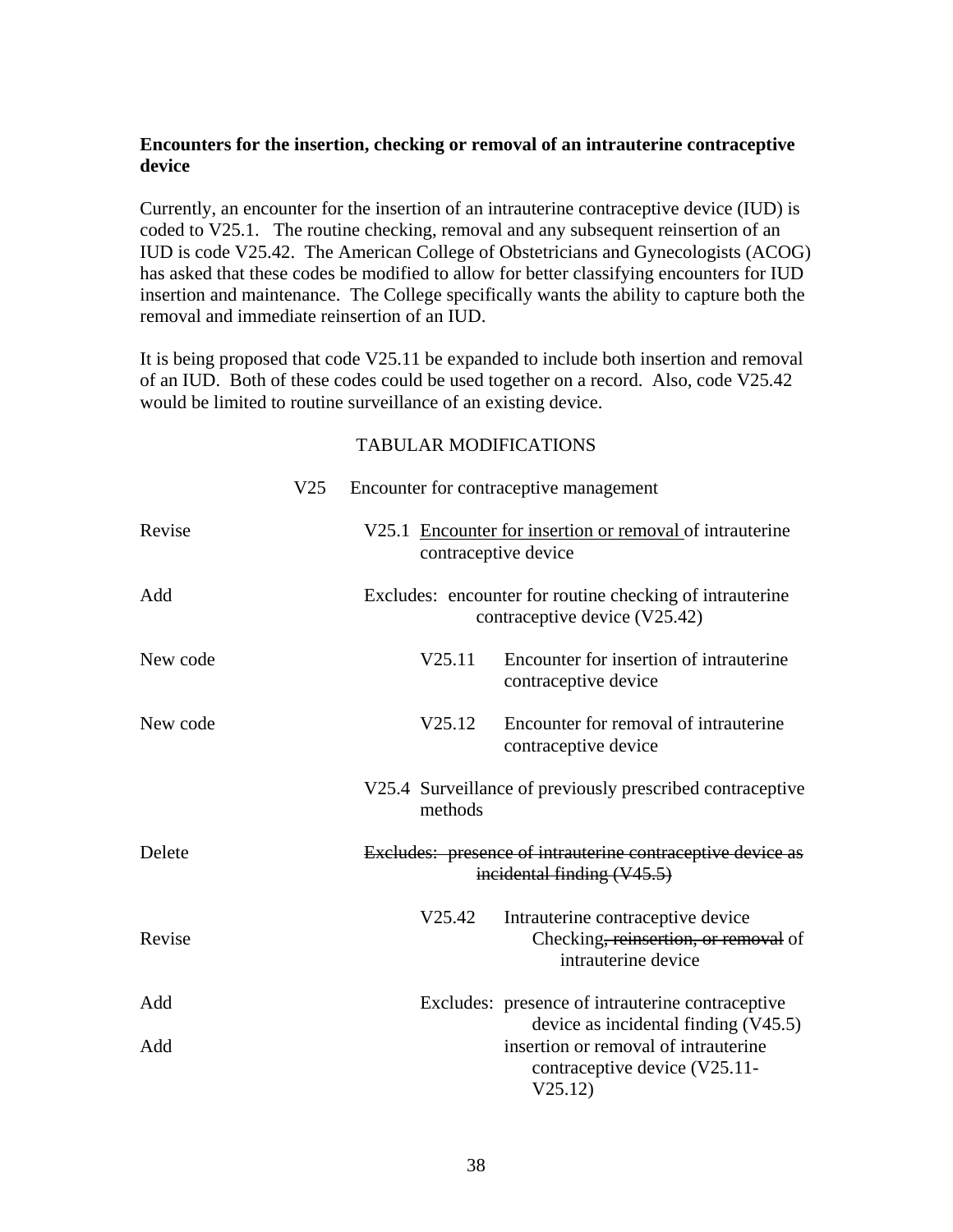|        | V45 | Other postprocedural states<br>V45.5 Presence of contraceptive device                                                                |                                       |  |  |  |
|--------|-----|--------------------------------------------------------------------------------------------------------------------------------------|---------------------------------------|--|--|--|
|        |     |                                                                                                                                      |                                       |  |  |  |
| Delete |     | Excludes: checking, reinsertion, or removal of device (V25.42)<br>complication from device (996.32)<br>insertion of device $(V25.1)$ |                                       |  |  |  |
|        |     | V45.51                                                                                                                               | Intrauterine contraceptive device     |  |  |  |
| Add    |     |                                                                                                                                      | Excludes: checking of device (V25.42) |  |  |  |
| Add    |     |                                                                                                                                      | complication from device (996.32)     |  |  |  |
| Add    |     |                                                                                                                                      | insertion of device $(V25.11)$        |  |  |  |
| Add    |     |                                                                                                                                      | removal of device (V25.12)            |  |  |  |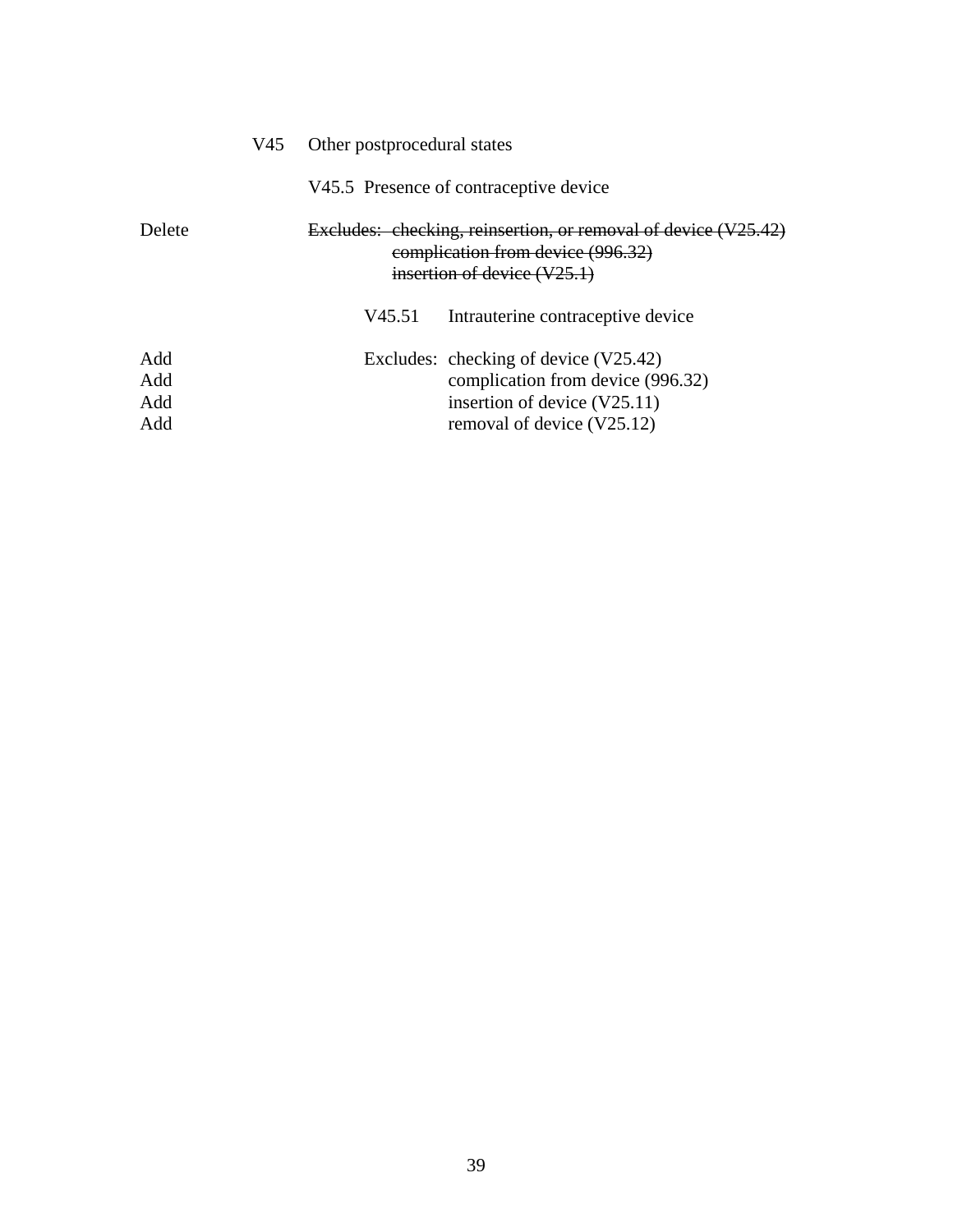#### <span id="page-39-0"></span>**External cause status**

The new codes for external cause status have been well received and many questions have come in regarding their use. A new code for volunteer activity was requested by the Bureau of Labor Statistics so that is being proposed.

The issue of a child doing work for communal family employment, such as a child assisting in the fields in migrant worker families, was discussed. The decision was to continue to include this under E000.8, Other external cause status. This was decided because the child is not independently compensated. Any injuries the child may sustain would not qualify under workers compensation laws. A child who is injured while doing compensated work, such as on a newspaper delivery route would be included under code E000.0 if the child receives a salary from an employer. Babysitting should be coded to E000.8 unless the babysitter is a contractor for a babysitting service in which case code E000.0 would be appropriate.

A question was submitted asking if such activities as bank robbery should be considered civilian activity done for income or pay. The answer is no, only legally reimbursed activities should be considered when using code E000.0. For this reason, it is being proposed that the inclusion term under E000.0 be modified to indicate only legal compensation is included.

|          | E000 | External cause status |                                                                                                                        |
|----------|------|-----------------------|------------------------------------------------------------------------------------------------------------------------|
| Revise   |      | E000.0                | Civilian activity done for income or pay<br>Civilian activity done for financial or other legal<br>compensation        |
| New code |      | E000.2                | Volunteer activity                                                                                                     |
|          |      |                       | Excludes: activity of child or other family member assisting in<br>compensated work of other family member<br>(E000.8) |
|          |      | E000.8                | Other external cause status                                                                                            |
| Add      |      |                       | Activity of child or other family member assisting<br>in compensated work of other family member                       |
| Delete   |      |                       | Volunteer activity                                                                                                     |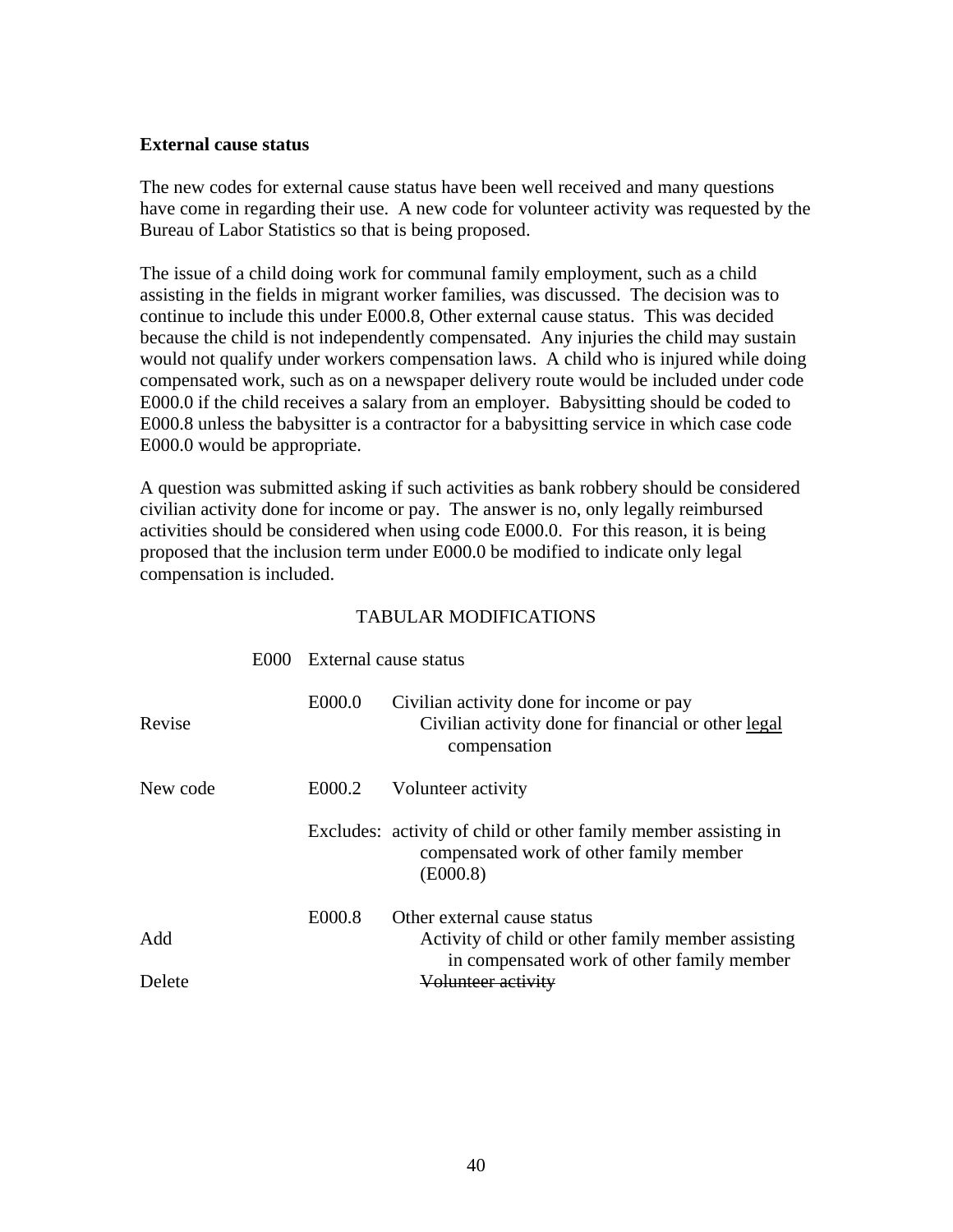#### <span id="page-40-0"></span>**Heat illness (heat exhaustion, heat injury and heat stroke)**

Heat exhaustion (HE) is defined as a syndrome of hyperthermia with physical collapse or debilitation occurring during or immediately following exertion in the heat, with no more than minor central nervous system dysfunction (e.g. headache, dizziness). HE resolves rapidly with minimal cooling intervention.

Heat injury (HI) is defined as HE with clinical evidence of organ (e.g. liver, kidney, stomach) and/or muscle (e.g. rhabdomyolysis, compartment syndrome) damage, but without sufficient neurological symptoms to be diagnosed as heat stroke.

Heat stroke (HS) is defined as a syndrome of hyperthermia, physical collapse or debilitation, and encephalopathy as evidenced by delirium, stupor, or coma occurring during or immediately following exertion or significant heat exposure. HS can be complicated by organ and/or tissue damage, systemic inflammatory activation, and disseminated intravascular coagulation. HS is a life-threatening condition and a medical emergency.

The ICD-9-CM has codes for heat exhaustion, 992.3-992.5 and for heat stroke, 992.0. There is no specified code for heat injury nor is it indexed. The U.S. Army has a medical policy for evaluating and treatment of soldiers suffering from heat illness. The Army has requested that a new code for heat injury be created.

It is also being proposed that instructional notes be added under code 992.0 to instruct coders to code any complications of heat stroke, such as coma or SIRS. It is also being proposed that instructional notes be added under the SIRS codes, 995.93 and 995.94 to indicate that these conditions may be a result of heat injury or heat stroke.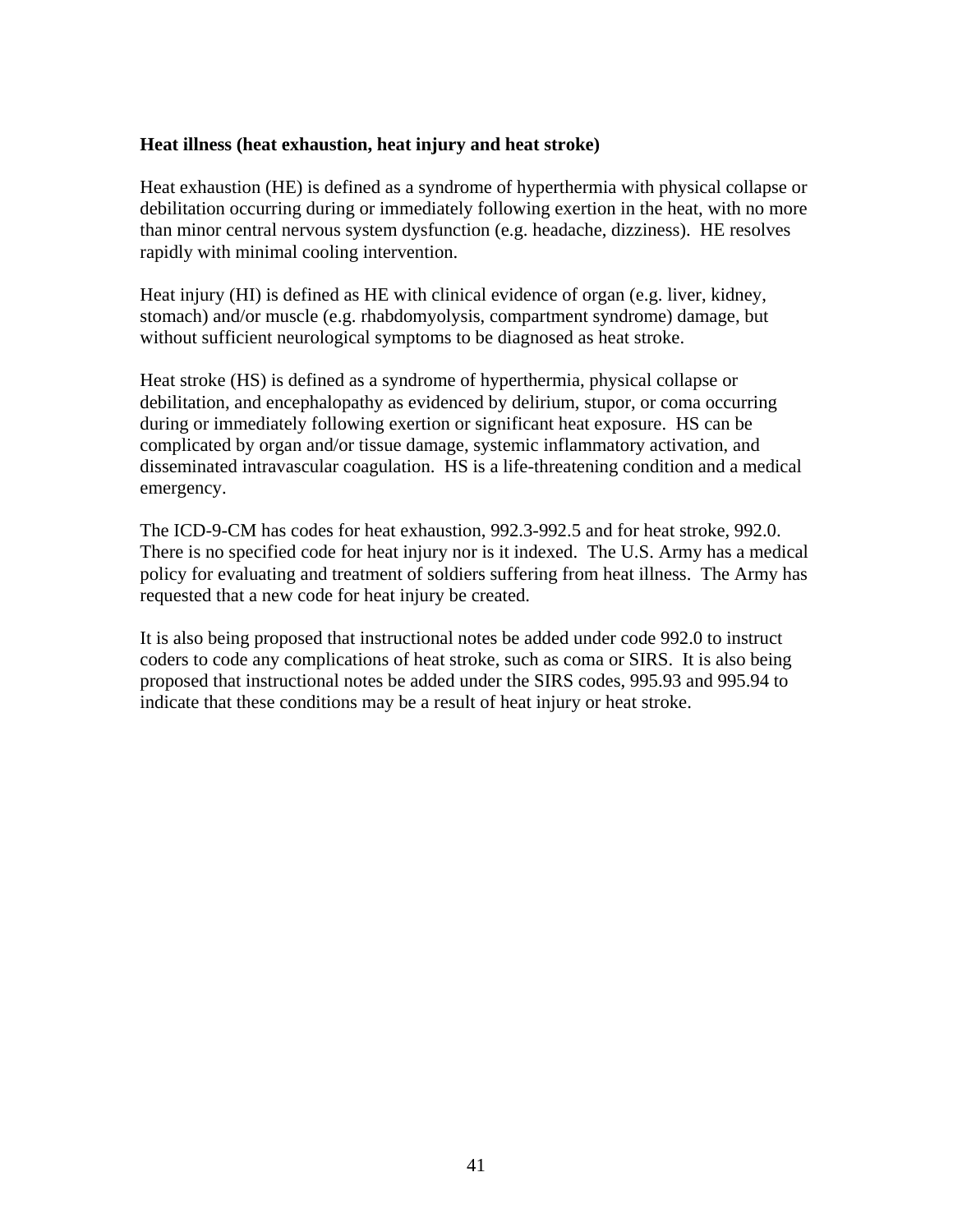|            | 992 | Effects of heat and light                                                                                                        |                                                                                                                                                                                                                                            |  |  |
|------------|-----|----------------------------------------------------------------------------------------------------------------------------------|--------------------------------------------------------------------------------------------------------------------------------------------------------------------------------------------------------------------------------------------|--|--|
|            |     |                                                                                                                                  | 992.0 Heat stroke and sunstroke                                                                                                                                                                                                            |  |  |
| Add        |     | Use additional code(s) to identify any associated complication of                                                                |                                                                                                                                                                                                                                            |  |  |
| Add<br>Add |     | heat stroke, such as:<br>alterations of consciousness (780.01-780.09)<br>systemic inflammatory response syndrome (995.93-995.94) |                                                                                                                                                                                                                                            |  |  |
|            |     |                                                                                                                                  | 992.8 Other specified heat effects                                                                                                                                                                                                         |  |  |
| New code   |     | 992.81                                                                                                                           | Heat injury                                                                                                                                                                                                                                |  |  |
|            |     |                                                                                                                                  | Use additional $code(s)$ to identify any associated<br>complication of heat injury, such as:<br>compartment syndrome (traumatic) (958.90-958.99)<br>rhabdomyolysis (728.88)<br>systemic inflammatory response syndrome (995.93-<br>993.94) |  |  |
| New code   |     | 992.89                                                                                                                           | Other specified heat effects                                                                                                                                                                                                               |  |  |
|            | 995 |                                                                                                                                  | Certain adverse effects not elsewhere classified                                                                                                                                                                                           |  |  |
|            |     |                                                                                                                                  | 995.9 Systemic inflammatory response syndrome (SIRS)                                                                                                                                                                                       |  |  |
|            |     | 995.93                                                                                                                           | Systemic inflammatory response syndrome due<br>to non-infectious process without acute organ<br>dysfunction                                                                                                                                |  |  |
| Add        |     |                                                                                                                                  | Code first underlying conditions, such as:<br>heat injury $(992.81)$                                                                                                                                                                       |  |  |
|            |     | 995.94                                                                                                                           | Systemic inflammatory response syndrome due<br>to non-infectious process with acute organ<br>dysfunction                                                                                                                                   |  |  |
| Add        |     |                                                                                                                                  | Code first underlying conditions, such as:<br>heat stroke (992.0)                                                                                                                                                                          |  |  |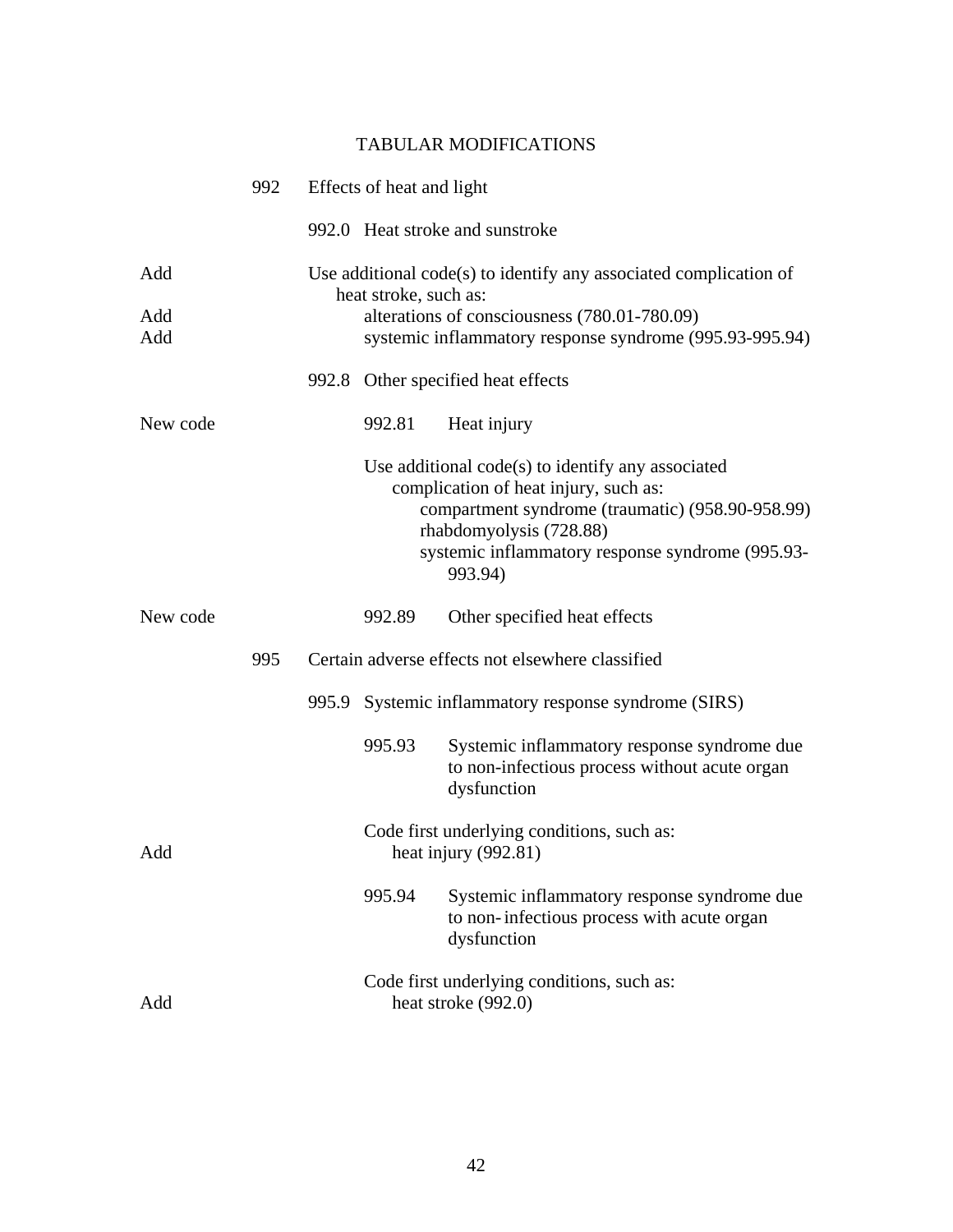#### <span id="page-42-0"></span>**Retained foreign bodies**

Injuries from explosions often include fragments or splinters from the explosive device embedding in the injured person. In some cases the fragments can be removed. In other cases they are too difficult to remove because of their number or their location in the body. Any embedded object has the potential to cause infection due to the object itself or any organism present on it when it entered the body. An embedded magnetic object is a relative contraindication to an MRI exam. Some types of embedded fragments, such as those composed of lead, pose long-term health risks. Certain metal alloys, including some containing tungsten, may also be long-term toxicological hazards.

The Department of Defense requested new codes for embedded fragment status to identify the type of embedded material. Though this category would be useful primarily for the military, the codes would also be applicable to any injury resulting in embedded fragments. These new codes would not be applicable to or overlap with internal medical devices.

This topic was originally presented at the September 08 C&M meeting when a proposal for a new category for embedded fragments status was proposed. These codes would be used as secondary status codes for cases such as injury codes that include the presence of a foreign body, or with toxic effect codes. A new code was also being proposed for personal history of embedded fragment removal. This would be a status code that would be used to identify potential health hazards associated with having had retained foreign bodies.

There was agreement that such a set of codes would be useful, but the consensus was that it should be re-titled retained foreign bodies and that certain additional codes should be added. This revised proposed is now being presented.

|     | 360 | Disorders of the globe                                      |  |  |
|-----|-----|-------------------------------------------------------------|--|--|
|     |     | 360.5 Retained (old) intraocular foreign body, magnetic     |  |  |
| Add |     | Use additional code to identify foreign body (V90.01-V90.9) |  |  |
|     |     | 360.6 Retained (old) intraocular foreign body, nonmagnetic  |  |  |
| Add |     | Use additional code to identify foreign body (V90.01-V90.9) |  |  |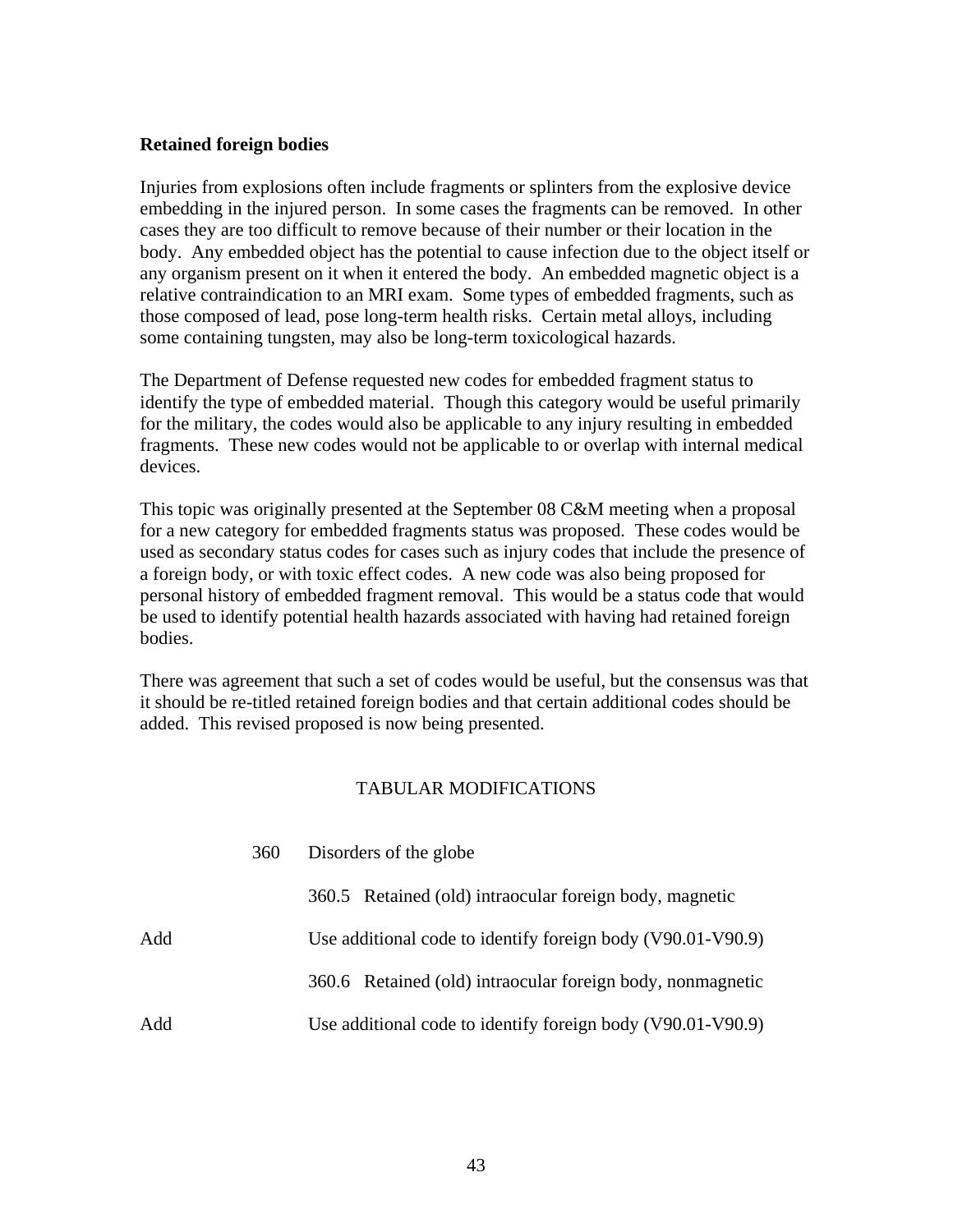|     | 374 | Other disorder of eyelids                                                 |  |  |
|-----|-----|---------------------------------------------------------------------------|--|--|
|     |     | 374.8 Other disorders of eyelid                                           |  |  |
|     |     | Retained foreign body of eyelid<br>374.86                                 |  |  |
| Add |     | Use additional code to identify foreign body (V90.01-V90.9)               |  |  |
|     | 376 | Disorder of the orbit                                                     |  |  |
|     |     | 376.6 Retained (old) foreign body following penetrating wound<br>of orbit |  |  |
| Add |     | Use additional code to identify foreign body (V90.01-V90.9)               |  |  |
|     | 385 | Other disorders of middle ear and mastoid                                 |  |  |
|     |     | 385.8 Other disorders of middle ear and mastoid                           |  |  |
|     |     | Retained foreign body of middle ear<br>385.83                             |  |  |
| Add |     | Use additional code to identify foreign body (V90.01-V90.9)               |  |  |
|     | 709 | Other disorders of skin and subcutaneous tissue                           |  |  |
|     |     | 709.4 Foreign body granuloma of skin and subcutaneous tissue              |  |  |
| Add |     | Use additional code to identify foreign body (V90.01-V90.9)               |  |  |
|     | 728 | Disorders of muscle, ligament, and fascia                                 |  |  |
|     |     | 728.8 Other disorders of muscle, ligament, and fascia                     |  |  |
|     |     | Foreign body granuloma of muscle<br>728.82                                |  |  |
| Add |     | Use additional code to identify foreign body (V90.01-V90.9)               |  |  |
|     | 729 | Other disorders of soft tissues                                           |  |  |
|     |     | 729.6 Residual foreign body in soft tissue                                |  |  |
| Add |     | Use additional code to identify foreign body (V90.01-V90.9)               |  |  |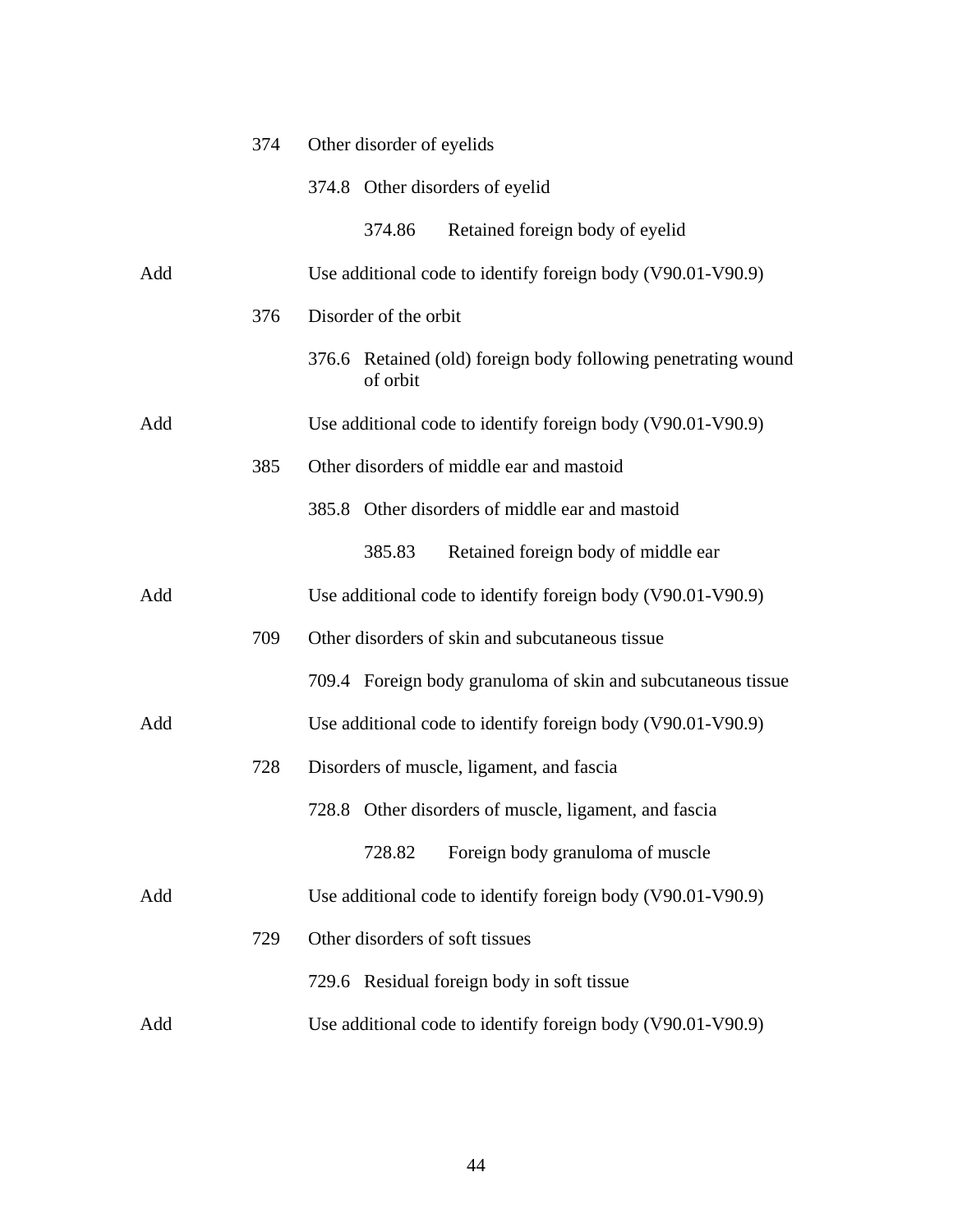|                   | 796 |                                  | Other nonspecific abnormal findings                                                                                       |
|-------------------|-----|----------------------------------|---------------------------------------------------------------------------------------------------------------------------|
|                   |     |                                  | 796.0 Nonspecific abnormal toxicological findings                                                                         |
| Add               |     | $(V90.01-V90.9)$                 | Use additional code for retained foreign body, if applicable,                                                             |
|                   |     |                                  | 17. INJURY AND POISONING (800-999)                                                                                        |
| Add               |     | V90.9                            | Use additional code for retained foreign body, if applicable, V90.01-                                                     |
|                   |     |                                  | TOXIC EFFECTS OF SUBSTANCES CHIEFLY NONMEDICINAL AS TO SOURCE<br>$(980-989)$                                              |
| Add<br>Add<br>Add |     | Use additional code to identify: | retained foreign body status, if applicable, (V90.01-V90.9)<br>personal history of retained foreign body removed (V87.32) |
|                   | V87 | to health                        | Other specified personal exposures and history presenting hazards                                                         |
|                   |     |                                  | V87.3 Contact with and (suspected) exposure to other potentially<br>hazardous substances                                  |
| New code          |     | V87.32                           | Personal history of retained foreign body fully<br>removed                                                                |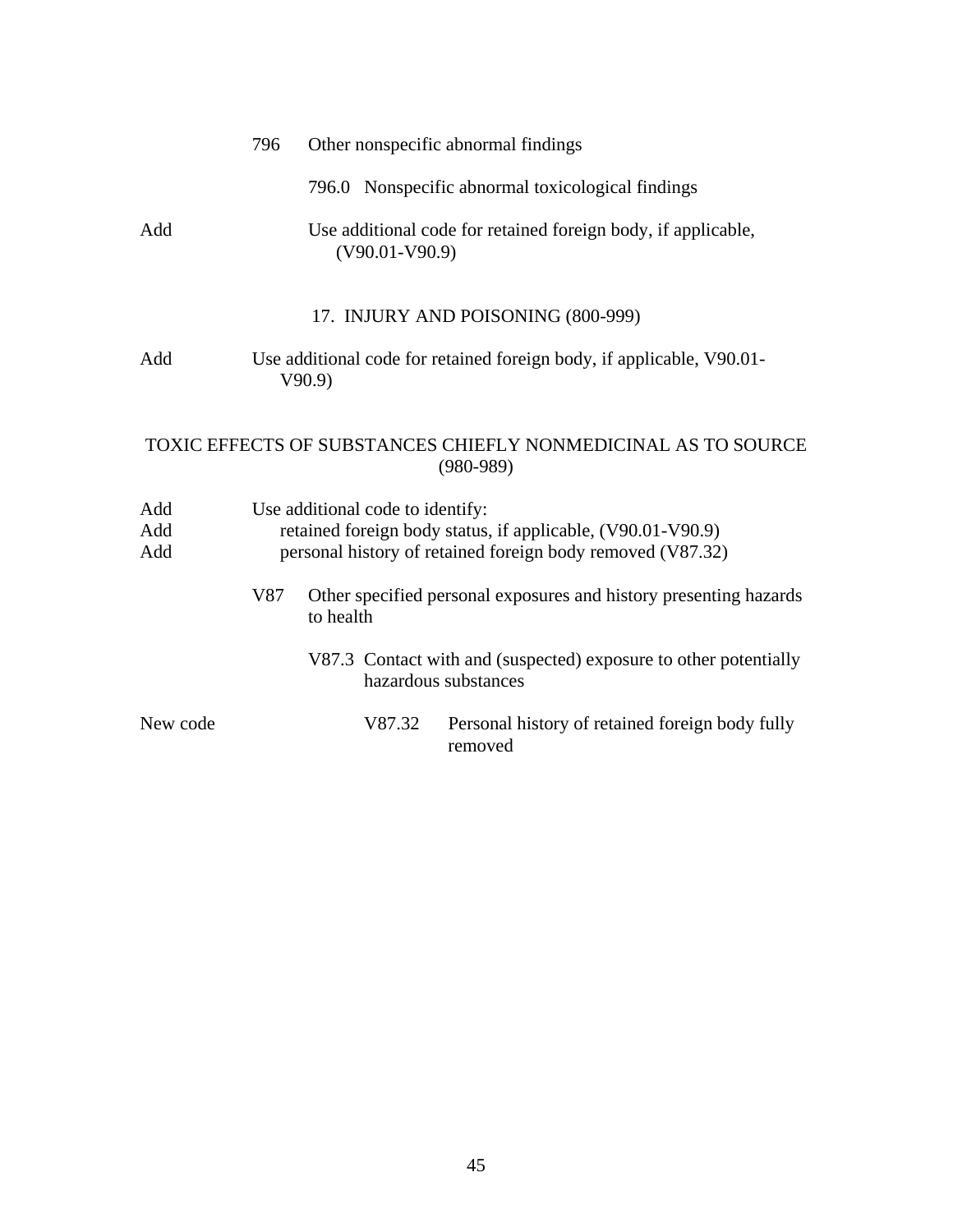| <b>New</b><br>Category                              | V90 |                            | Retained foreign body status<br>Embedded fragment status<br>Embedded splinter status                                                                                                  |
|-----------------------------------------------------|-----|----------------------------|---------------------------------------------------------------------------------------------------------------------------------------------------------------------------------------|
|                                                     |     |                            | Excludes: artificial joint prosthesis status (V43.60-V43.69)<br>in situ cardiac devices (V45.00-V45.09)<br>personal history of retained foreign body removed (V87.32)                 |
| New subcategory<br>New code<br>New code<br>New code |     | V90.01<br>V90.02<br>V90.09 | V90.0 Retained radioactive and depleted isotope fragment status<br>Retained radioactive fragments<br>Retained depleted uranium fragments<br>Other retained depleted isotope fragments |
| New code                                            |     |                            | V90.1 Retained metal fragments                                                                                                                                                        |
|                                                     |     |                            | Excludes: retained radioactive and depleted isotope metal<br>fragments (V90.01-V90.09)                                                                                                |
| New code                                            |     |                            | V90.2 Retained plastic fragments<br>Acrylics fragments<br>Diethylhexylphthalates fragments<br><b>Isocyanate</b> fragments                                                             |
| New subcategory<br>New code                         |     | V90.81                     | V90.8 Other specified retained foreign body status                                                                                                                                    |
| New code                                            |     | V90.82                     | Retained glass fragments<br>Retained wood fragments                                                                                                                                   |
| New code                                            |     | V90.84                     | Retained stone or crystalline fragments<br>Retained concrete or cement fragments                                                                                                      |
| New code                                            |     | V90.85                     | Retained animal quills or spines                                                                                                                                                      |
| New code                                            |     | V90.89                     | Other specified retained foreign body status                                                                                                                                          |
| New code                                            |     |                            | V90.9 Retained foreign body status, unspecified material                                                                                                                              |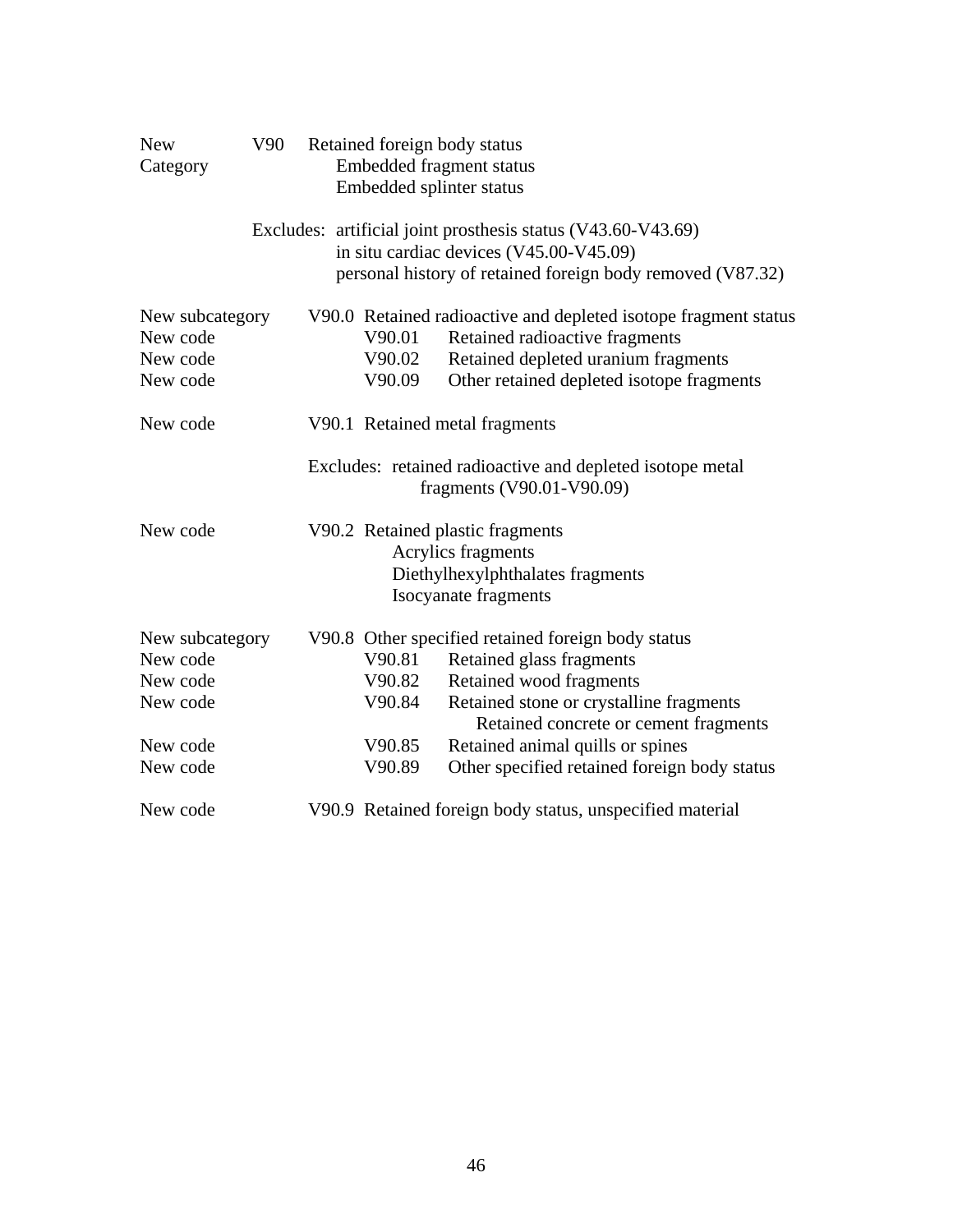#### <span id="page-46-0"></span>**Homicidal ideations**

Homicidal ideation is a common medical term for thoughts about homicide. Homicidal ideation is not a disease itself, but results from other illnesses such as psychosis and delirium. Homicidal ideation is an important risk factor when trying to identify a person's risk for violence. Co-existing suicidal and homicidal ideations present jointly in many patients.

An ICD-9-CM code now exists for suicidal ideations, V62.84. A code for homicidal ideations has been requested by Darlene Hyman. The American Psychiatric Association (APA) has approved of this proposal.

|          | V62 | Other psychosocial circumstances                                          |
|----------|-----|---------------------------------------------------------------------------|
|          |     | V62.8 Other psychological or physical stress, not elsewhere<br>classified |
| New code |     | V62.85 Homicidal ideations                                                |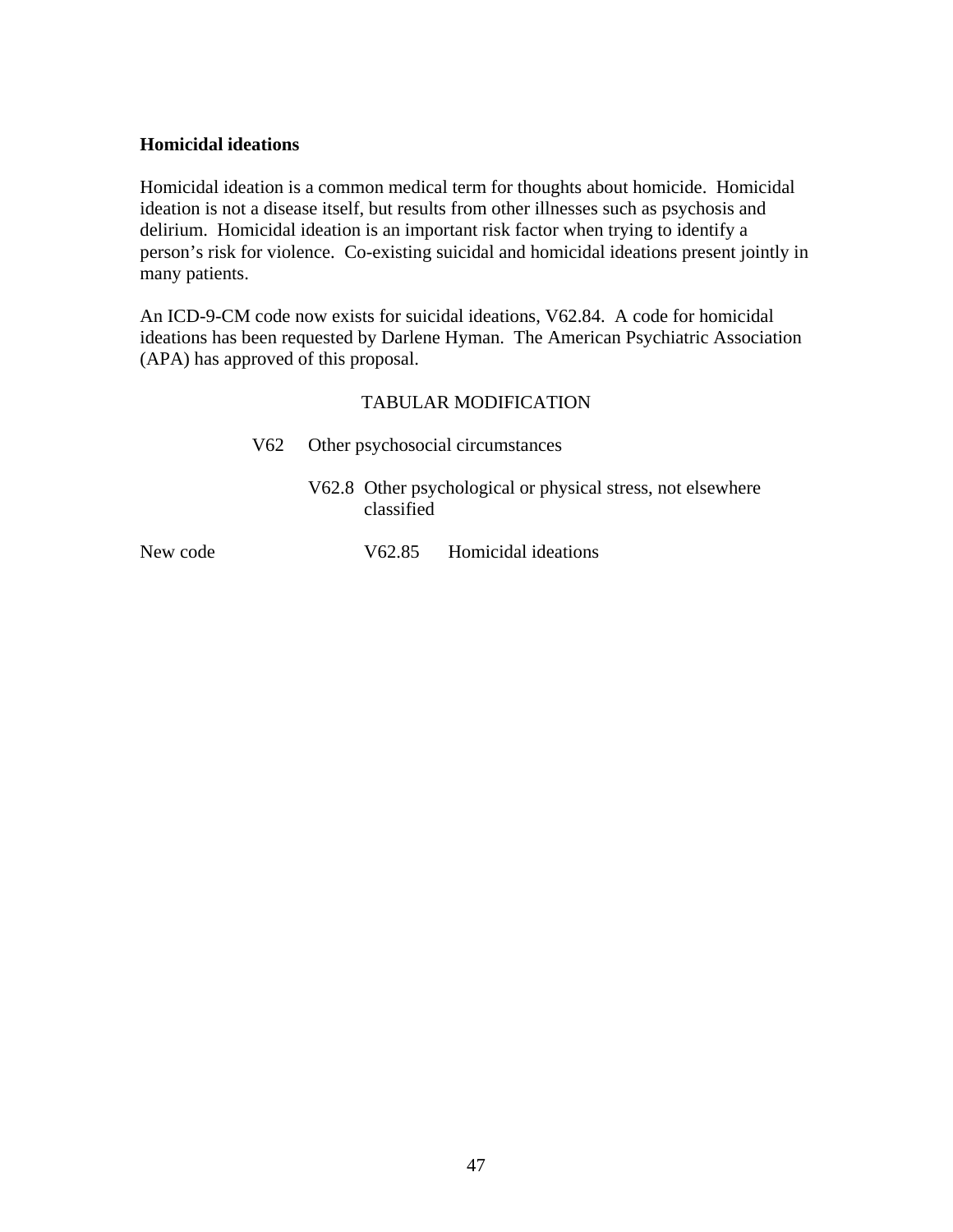#### <span id="page-47-0"></span>**Long term use versus prophylactic use of medications**

The indexing of administration for antibiotics is inconsistent. Code V58.62, Long-term (current) use of antibiotics, is the appropriate code for all long term uses of antibiotics, including prophylactic use for the prevention of infection. Short term use of antibiotics, or any other drug, is not specifically classified in the ICD. Prophylactic use of antibiotics is indexed to V07.39, Other prophylactic chemotherapy. This is a nonspecific code which provides no information.

Category V07, Need for isolation and other prophylactic measures, includes subcategory V07.5 Prophylactic use of agents affecting estrogen receptors and estrogen levels. Codes under subcategory V07.5 may be used for any long term use of the agents classified under the subcategory, including their uses during active treatment for malignancies. This category was created due to a lack of available codes under subcategory V58.6. Creating the subcategory under V07 was approved by the American College of Obstetricians and Gynecologists (ACOG), the organization that had requested the new codes.

Having certain codes for long term use under a prophylactic use subcategory has created confusion as to the difference between long term use and prophylactic use. In fact, the subcategories are equivalent. The long term use of any drug can be for both treatment as well as prevention (prophylaxis). It is not possible for a coder to make such a distinction. The concepts are included together in a single category in the ICD-10-CM.

To correct these problems certain changes to the tabular and index are being proposed. These include changing the title of category V07 and the code titles for the codes under subcategory V07.5, and revising the index entries for prophylactic use of antibiotics. Modifications to the index to correct the inconsistency of antibiotic administration were presented at the March 09 C&M meeting, but a full proposal is being brought back now to assure full understanding prior to possible approval.

| Revise | Need for isolation and other prophylactic or treatment measures<br>V07                          |
|--------|-------------------------------------------------------------------------------------------------|
| Add    | Excludes: long-term (current) (prophylactic) use of certain specific drugs<br>$(V58.61-V58.69)$ |
| Revise | V07.5 Prophylactic uUse of agents affecting estrogen receptors<br>and estrogen levels           |
| Revise | V07.51<br>Prophylactic uUse of selective estrogen receptor<br>modulators (SERMs)                |
| Revise | Prophylactic uUse of:                                                                           |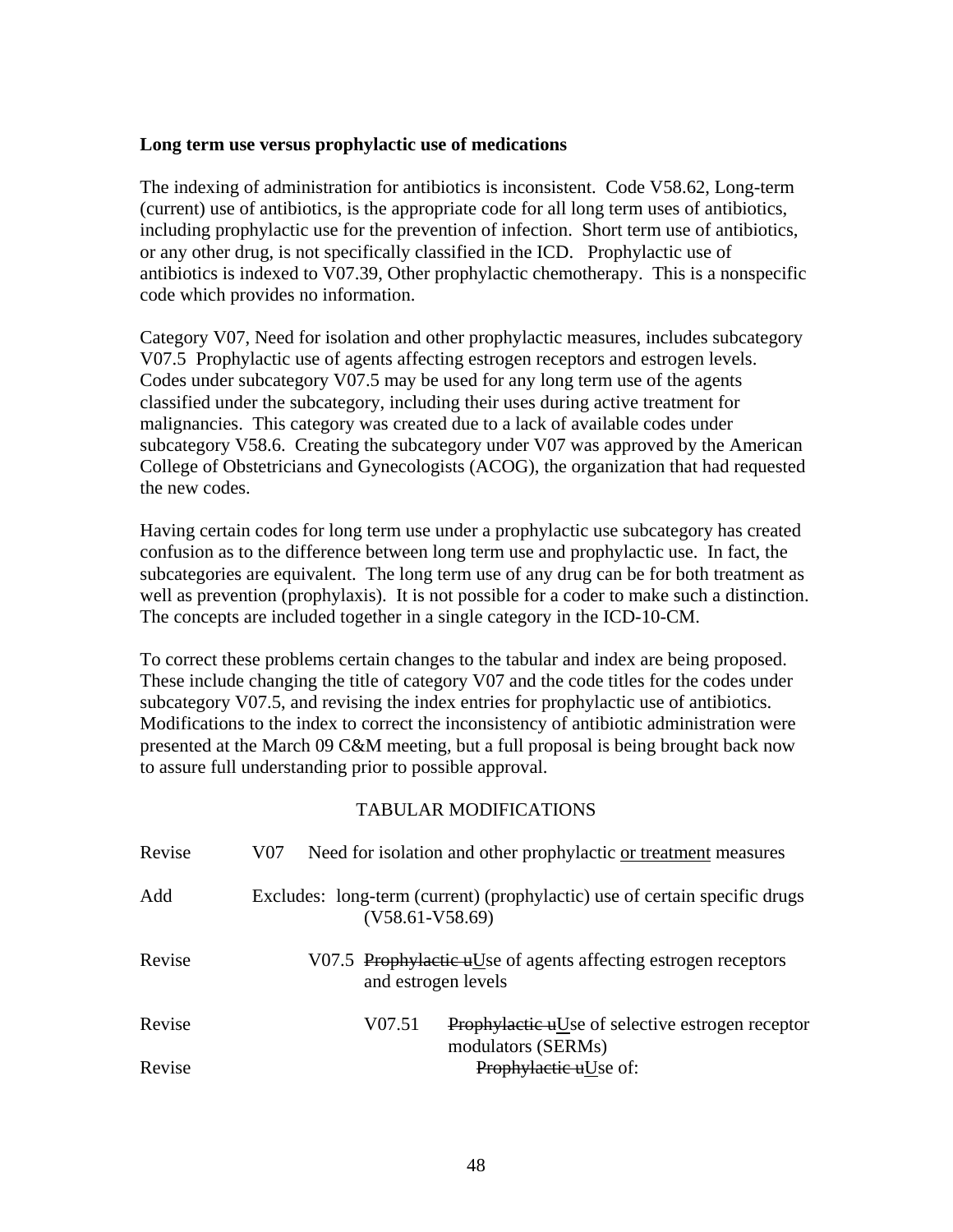| Revise<br>Revise |                 |                   | V07.52                         | Prophylactic uUse of aromatase inhibitors<br>Prophylactic uUse of:                    |
|------------------|-----------------|-------------------|--------------------------------|---------------------------------------------------------------------------------------|
|                  |                 |                   |                                |                                                                                       |
| Revise           |                 |                   | V07.59                         | Prophylactic uUse of other agents affecting<br>estrogen receptors and estrogen levels |
| Revise           |                 |                   |                                | Prophylactic uUse of:                                                                 |
| Revise           |                 |                   |                                | V07.8 Other specified prophylactic or treatment measure                               |
| Revise           |                 |                   |                                | V07.9 Unspecified prophylactic or treatment measure                                   |
|                  | V <sub>58</sub> |                   |                                | Encounter for other and unspecified procedures and aftercare                          |
|                  |                 |                   |                                | V58.6 Long-term (current) drug use                                                    |
| Add              |                 |                   |                                | Long-term (current) prophylactic drug use                                             |
|                  |                 |                   |                                | <b>INDEX MODIFICATIONS</b>                                                            |
|                  |                 |                   | Administration, prophylactic   |                                                                                       |
| Revise           |                 |                   | antibiotics (long-term) V58.62 |                                                                                       |
|                  | for             |                   | Admission (encounter)          |                                                                                       |
|                  |                 | prophylactic      |                                |                                                                                       |
|                  |                 |                   | administration of              |                                                                                       |
| Revise           |                 | therapy           |                                | antibiotics (long-term) V58.62                                                        |
| Revise           |                 |                   |                                | long-term (current) (prophylactic) drug use NEC V58.69                                |
|                  | Drug            |                   |                                |                                                                                       |
|                  |                 |                   |                                | therapy (maintenance) status NEC                                                      |
| Revise           |                 |                   |                                | long-term (current) (prophylactic) use V58.69                                         |
| Revise           |                 |                   |                                | Long-term (current) (prophylactic) drug use V58.69                                    |
|                  |                 | Prophylactic      |                                |                                                                                       |
|                  |                 | administration of |                                |                                                                                       |
| Revise           |                 |                   |                                | antibiotics (long-term) V58.62                                                        |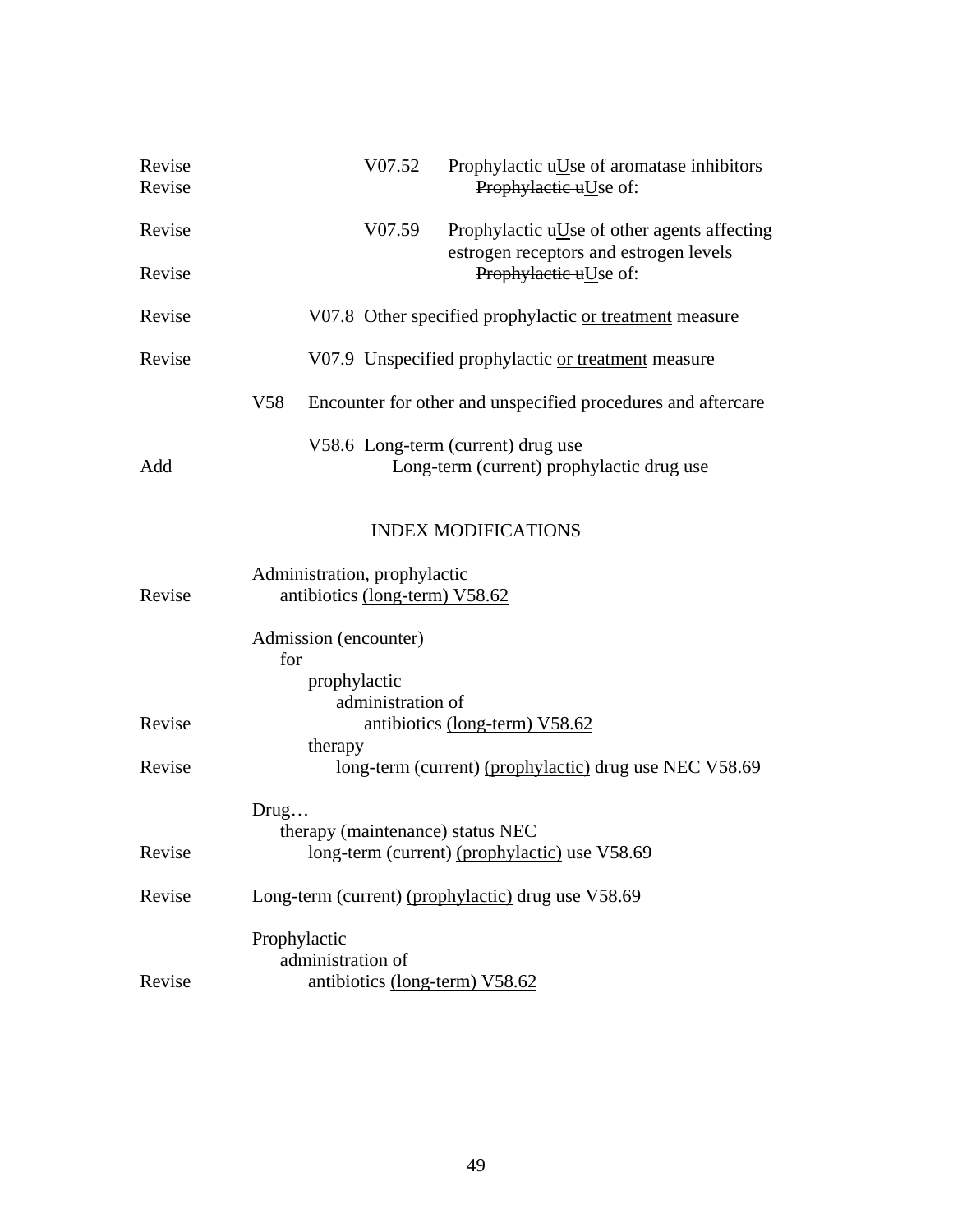#### <span id="page-49-0"></span>**Jaw pain**

A request was received to reindex the term jaw pain from code 526.9, Unspecified disease of the jaws, to code 784.99, Other symptoms involving head and neck. This request was made because jaw pain may be a symptom of a myocardial infarction and code 526.9 does not provide any information. NCHS staff agreed with the importance of this symptom, so a new code for this symptom is being proposed.

#### TABULAR MODIFICATION

|          | 784 | Symptoms involving head and neck |        |                                              |
|----------|-----|----------------------------------|--------|----------------------------------------------|
|          |     |                                  |        | 784.9 Other symptoms involving head and neck |
| New code |     |                                  | 784.92 | Jaw pain                                     |
|          |     |                                  |        |                                              |

### INDEX MODIFICATIONS

 Pain… Revise jaw 784.92 Revise maxilla 784.92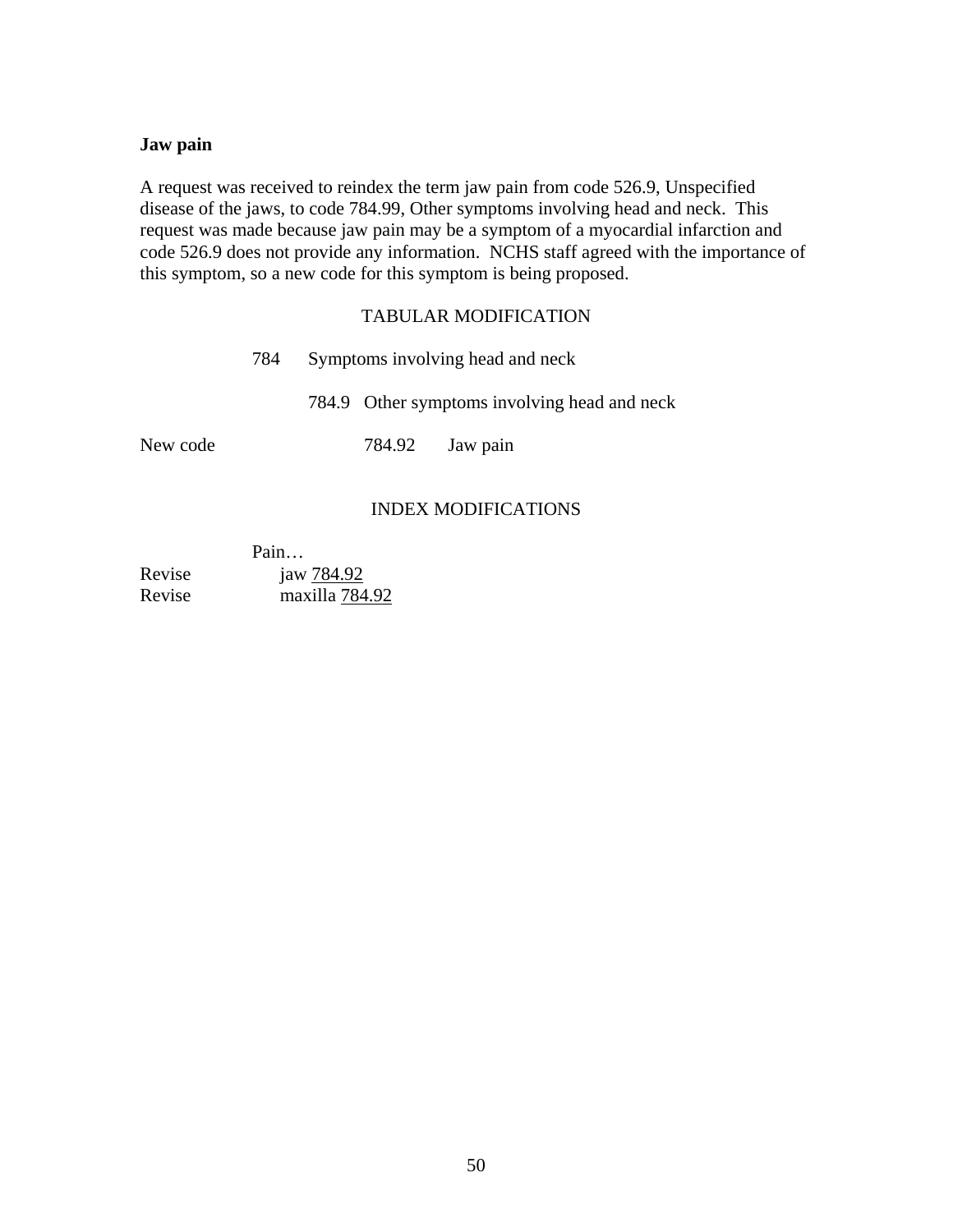### <span id="page-50-0"></span>**Addenda**

### **Tabular**

|            | 189 | Malignant neoplasm of kidney and other and unspecified urinary<br>organs                                                   |  |  |
|------------|-----|----------------------------------------------------------------------------------------------------------------------------|--|--|
| Revise     |     | Excludes: malignant carcinoid tumor of kidney (209.24)                                                                     |  |  |
|            | 285 | Other and unspecified anemias                                                                                              |  |  |
|            |     | 285.2 Anemia of chronic disease                                                                                            |  |  |
|            |     | 285.22<br>Anemia in neoplastic disease                                                                                     |  |  |
| Add        |     | Excludes: aplastic anemia due to antineoplastic<br>chemotherapy (284.89)                                                   |  |  |
|            | 345 | Epilepsy and recurrent seizures                                                                                            |  |  |
| Delete     |     | Excludes: progressive myoclonic epilepsy (333.2)                                                                           |  |  |
| Revise     | 403 | Hypertensive chronic kidney disease<br>any condition classifiable to 585 and 587 with any condition<br>classifiable to 401 |  |  |
|            | 416 | Chronic pulmonary heart disease                                                                                            |  |  |
|            |     | 416.0 Primary pulmonary hypertension                                                                                       |  |  |
| Add<br>Add |     | Excludes: pulmonary hypertension NOS (416.8)<br>secondary pulmonary hypertension (416.8)                                   |  |  |
| Add        |     | 416.8 Other chronic pulmonary heart diseases<br>Pulmonary hypertension NOS                                                 |  |  |
|            | 487 | Influenza                                                                                                                  |  |  |
| Add        |     | 487.1 With other respiratory manifestations<br>Influenza NEC                                                               |  |  |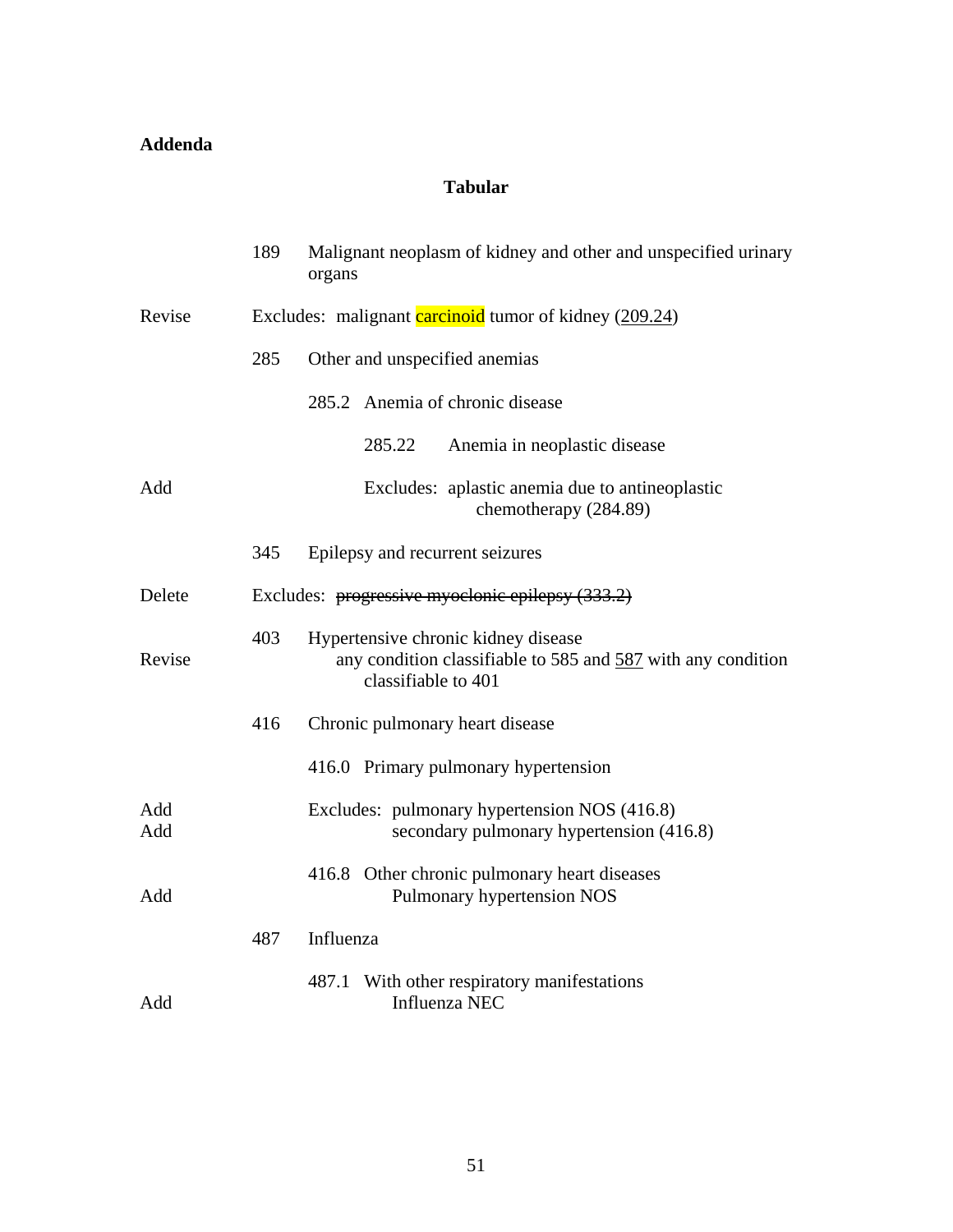|        | 572 | Liver abscess and sequelae of chronic liver disease                                                        |
|--------|-----|------------------------------------------------------------------------------------------------------------|
|        |     | 572.3 Portal hypertension                                                                                  |
| Add    |     | Use additional code for any associated complications, such as:<br>portal hypertensive gastropathy (537.89) |
|        | 552 | Other hernia of abdominal cavity, with obstruction, but without<br>mention of gangrene                     |
|        |     | 552.8 Hernia of other specified sites, with obstruction                                                    |
| Delete |     | Excludes: hernia due to adhesion with obstruction (560.81)                                                 |
|        | 583 | Nephritis and nephropathy, not specified as acute or chronic                                               |
| Revise |     | 583.6 With lesion of renal cortical necrosis<br>Nephropathy NOS with (renal) cortical necrosis             |
|        | 629 | Other disorders of female genital organs                                                                   |
|        |     | 629.8 Other specified disorders of female genital organs                                                   |
| Revise |     | 629.81<br>Habitual aborter Recurrent pregnancy loss<br>without current pregnancy                           |
| Revise |     | Excludes: habitual aborter recurrent pregnancy loss with<br>current pregnancy (646.3)                      |
|        | 646 | Other complications of pregnancy, not elsewhere classified                                                 |
| Revise |     | 646.3 Habitual aborter Recurrent pregnancy loss                                                            |
|        | 721 | Spondylosis and allied disorders                                                                           |
|        |     | Thoracic or lumbar spondylosis with myelopathy<br>721.4                                                    |
| Delete |     | Lumbar region<br>721.42<br>Spondylogenic compression of lumbar<br>spinal cord                              |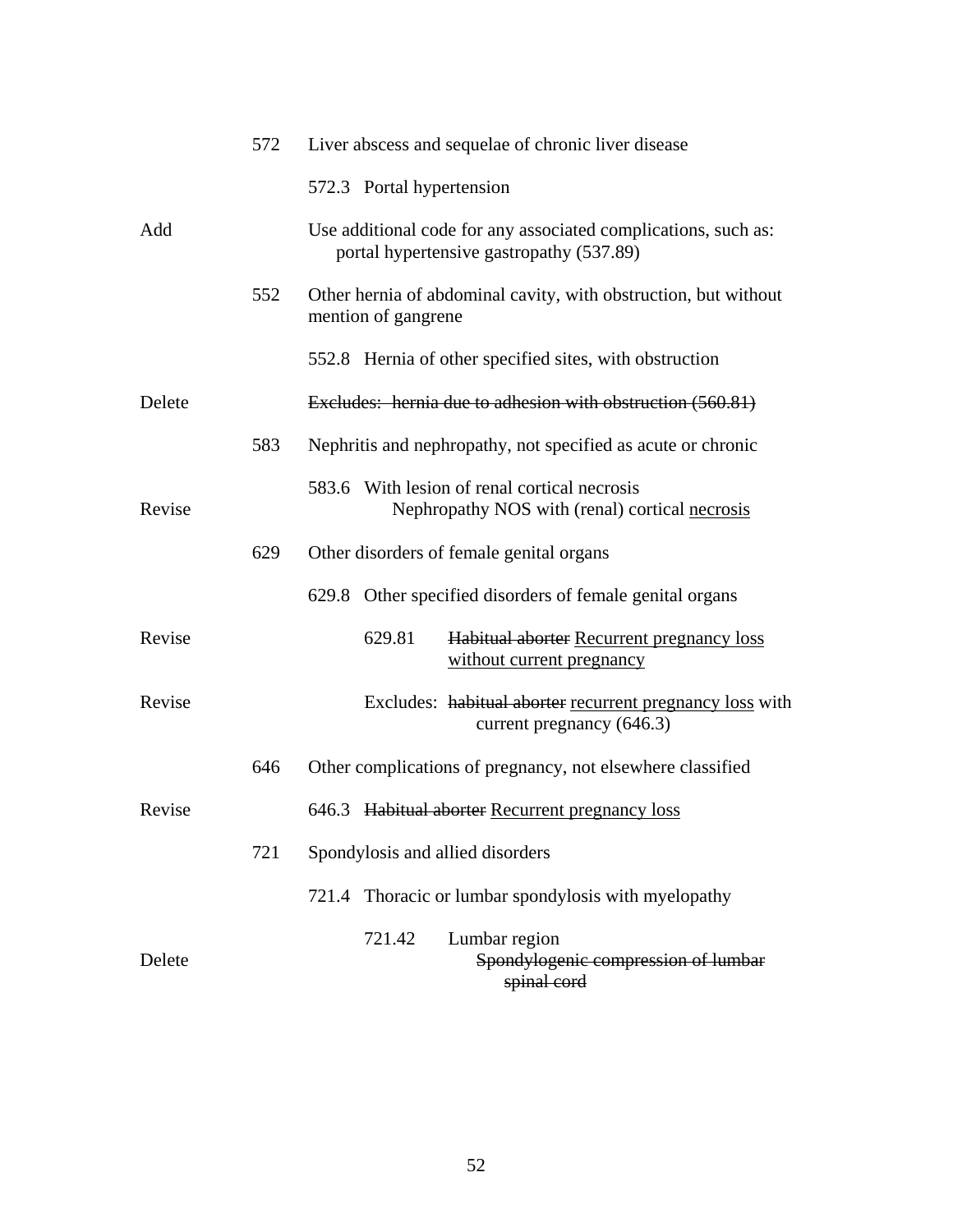|        | 748 | Congenital anomalies of respiratory system                                                                                                                       |
|--------|-----|------------------------------------------------------------------------------------------------------------------------------------------------------------------|
| Revise |     | 748.1 Other anomalies of nose<br>Congenital:<br>perforation of wall of nasal sinus                                                                               |
|        | 751 | Other congenital anomalies of digestive system                                                                                                                   |
|        |     | 751.2 Atresia and stenosis of large intestine, rectum, and anal<br>canal<br>Absence:                                                                             |
| Revise |     | large intestine, congenital                                                                                                                                      |
| Revise |     | 751.3 Hirschsprung's disease and other congenital functional<br>disorders of colon<br>Macrocolon                                                                 |
|        |     |                                                                                                                                                                  |
|        | 753 | Congenital anomalies of urinary system                                                                                                                           |
| Revise |     | 753.4 Other specified anomalies of ureter<br>Deviation of ureter                                                                                                 |
|        | 763 | Fetus or newborn affected by other complications of labor and<br>delivery                                                                                        |
| Revise |     | 763.5 Maternal anesthesia and analgesia<br>Reactions and intoxications from maternal opiates and<br>tranquilizers during labor and delivery                      |
|        | 799 | Other ill-defined and unknown causes of morbidity and mortality                                                                                                  |
|        |     | 799.8 Other ill-defined conditions                                                                                                                               |
|        |     | 799.82<br>Apparent life threatening event in infant                                                                                                              |
| Add    |     | Code first confirmed diagnosis, if known                                                                                                                         |
| Delete |     | Use additional code(s) for associated signs and symptoms<br>Excludes: signs and symptoms associated with a<br>confirmed diagnosis-code to confirmed<br>diagnosis |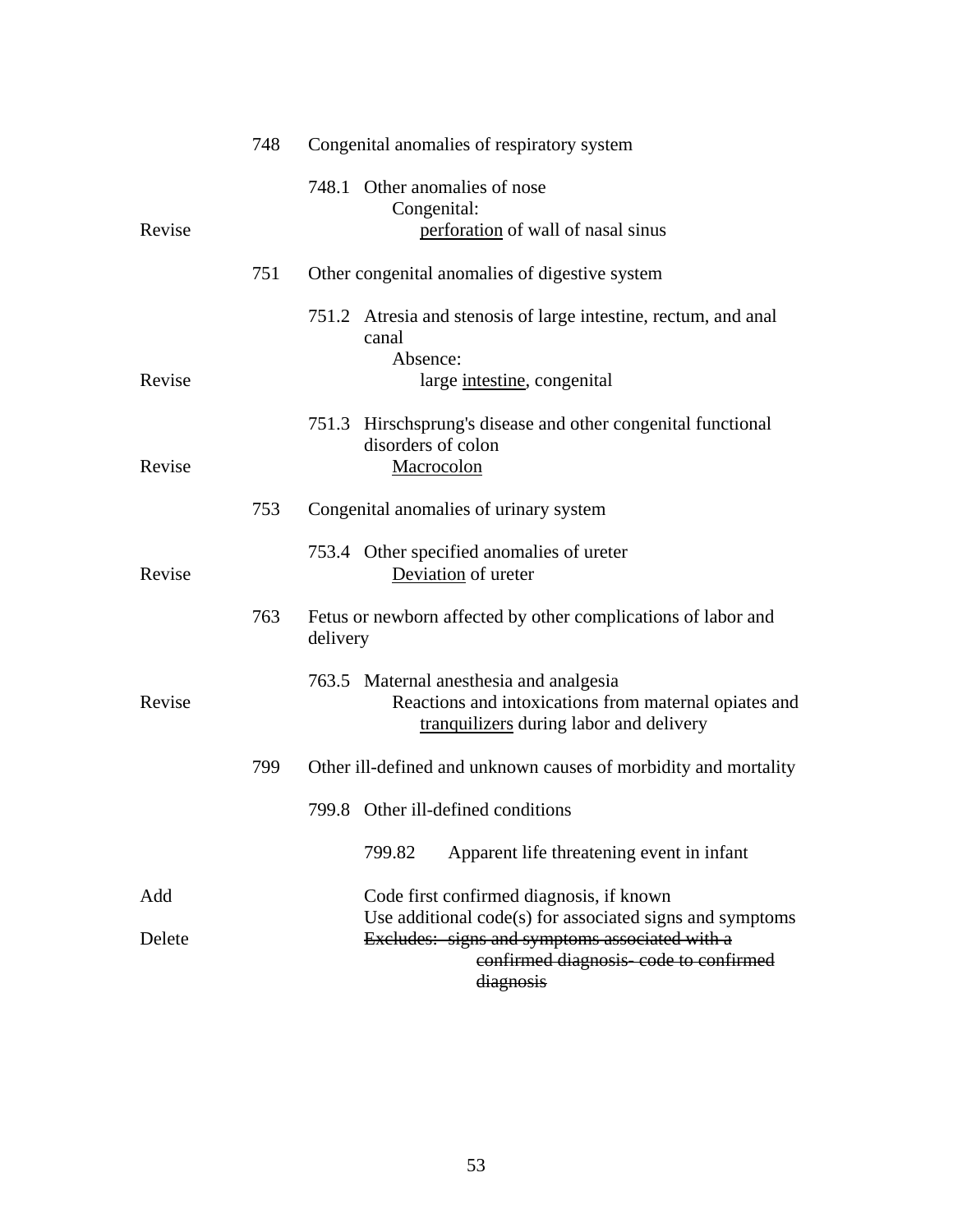|        | 836 | Dislocation of knee |                                                                                                      |
|--------|-----|---------------------|------------------------------------------------------------------------------------------------------|
|        |     |                     | 836.5 Other dislocation of knee, closed                                                              |
| Revise |     | 836.51              | Anterior dislocation of tibia, proximal end<br>Posterior dislocation of femur, distal end,<br>closed |
| Revise |     | 836.52              | Posterior dislocation of tibia, proximal end<br>Anterior dislocation of femur, distal end,<br>closed |
|        |     |                     | 836.6 Other dislocation of knee, open                                                                |
| Add    |     | 836.61              | Anterior dislocation of tibia, proximal end<br>Posterior dislocation of femur, distal end,<br>open   |
| Add    |     | 836.62              | Posterior dislocation of tibia, proximal end<br>Anterior dislocation of femur, distal end,<br>open   |

### SPRAINS AND STRAINS OF JOINTS AND ADJACENT MUSCLES (840-848)

| Revise Includes:<br>Revise<br>Revise<br>Revise<br>Revise<br>Revise<br>Revise | avulsion of joint capsule, ligament, muscle, tendon<br>hemarthrosis of joint capsule, ligament, muscle, tendon<br>laceration of joint capsule, ligament, muscle, tendon<br>rupture of joint capsule, ligament, muscle, tendon<br>sprain of joint capsule, ligament, muscle, tendon<br>strain of joint capsule, ligament, muscle, tendon<br>tear of joint capsule, ligament, muscle, tendon |  |  |
|------------------------------------------------------------------------------|--------------------------------------------------------------------------------------------------------------------------------------------------------------------------------------------------------------------------------------------------------------------------------------------------------------------------------------------------------------------------------------------|--|--|
| 995                                                                          | Certain adverse effects not elsewhere classified                                                                                                                                                                                                                                                                                                                                           |  |  |
| Revise                                                                       | 995.2 Other and unspecified adverse effect of drug, medicinal and<br>biological substance (due) to correct medicinal substance<br>properly administered                                                                                                                                                                                                                                    |  |  |
| Delete                                                                       | Adverse effect to correct medicinal substance properly<br>administered                                                                                                                                                                                                                                                                                                                     |  |  |
| Delete                                                                       | Allergic reaction to correct medicinal substance<br>properly administered                                                                                                                                                                                                                                                                                                                  |  |  |
| Delete                                                                       | Hypersensitivity to correct medicinal substance<br>properly administered                                                                                                                                                                                                                                                                                                                   |  |  |
| Delete                                                                       | Idiosyncrasy due to correct medicinal substance                                                                                                                                                                                                                                                                                                                                            |  |  |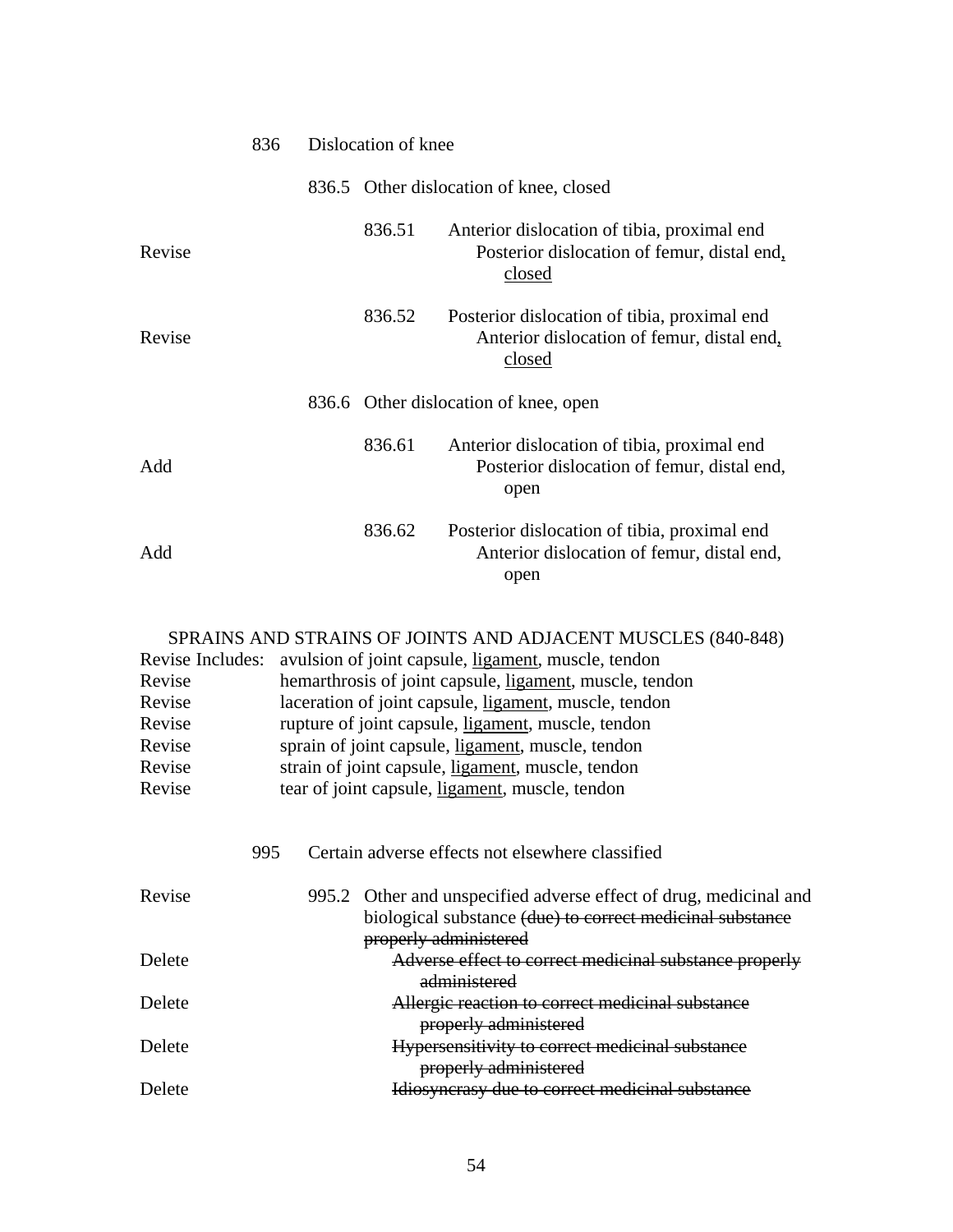|                            |     |                      |          | properly administered                                                                                                                                                              |
|----------------------------|-----|----------------------|----------|------------------------------------------------------------------------------------------------------------------------------------------------------------------------------------|
| Delete<br>Delete<br>Delete |     |                      | Drug:    | hypersensitivity NOS<br>reaction NOS                                                                                                                                               |
| Add                        |     |                      | 995.20   | Unspecified adverse effect of unspecified<br>drug, medicinal and biological substance<br>Unspecified adverse effect of<br>unspecified medicinal substance<br>properly administered |
| Add                        |     |                      | 995.27   | Other drug allergy<br>Allergic reaction NEC (due) to correct<br>medical substance properly<br>administered                                                                         |
| Add                        |     |                      |          | Hypersensitivity (due) to correct medical<br>substance properly administered                                                                                                       |
| Add                        |     |                      | 995.29   | Unspecified adverse effect of other drug,<br>medicinal and biological substance<br>Unspecified adverse effect of<br>medicinal substance NEC properly<br>administered               |
|                            | V10 |                      |          | Personal history of malignant neoplasm                                                                                                                                             |
|                            |     | V10.5 Urinary organs |          |                                                                                                                                                                                    |
| Add<br>Add                 |     |                      | (V10.91) | Excludes: personal history of malignant carcinoid tumor (V10.91)<br>personal history of malignant neuroendocrine tumor                                                             |
|                            | V13 |                      |          | Personal history of other diseases                                                                                                                                                 |
|                            |     |                      |          | V13.2 Other genital system and obstetric disorders                                                                                                                                 |
| Revise                     |     |                      |          | Excludes: habitual aborter recurrent pregnancy loss (646.3)                                                                                                                        |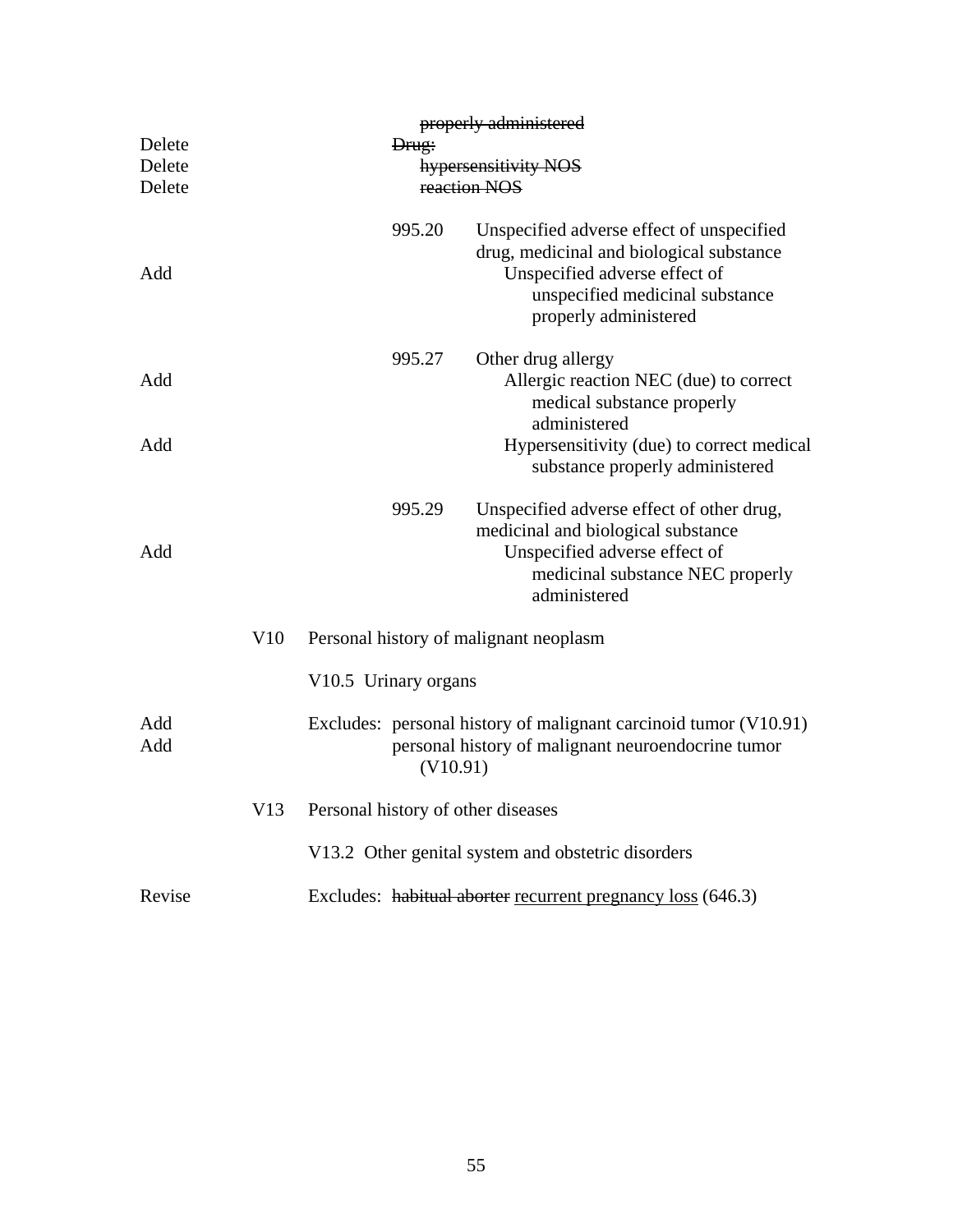|               | V <sub>23</sub> |        |                        | Supervision of high-risk pregnancy                                                                                                                                         |
|---------------|-----------------|--------|------------------------|----------------------------------------------------------------------------------------------------------------------------------------------------------------------------|
|               |                 |        |                        | V23.2 Pregnancy with history of abortion                                                                                                                                   |
| Revise        |                 |        |                        | Excludes: habitual aborter recurrent pregnancy loss:                                                                                                                       |
|               | V26             |        | Procreative management |                                                                                                                                                                            |
|               |                 |        |                        | V26.3 Genetic counseling and testing                                                                                                                                       |
|               |                 |        | V26.32                 | Other genetic testing of female                                                                                                                                            |
| Revise        |                 |        |                        | Use additional code to identify habitual aborter recurrent<br><u>pregnancy</u> $loss (629.81, 646.3)$                                                                      |
| Revise        |                 |        | V26.35                 | Encounter for testing of male partner of habitual<br>aborter female with recurrent pregnancy loss                                                                          |
|               |                 |        |                        | <b>TRANSPORT ACCIDENTS (E800-E848)</b>                                                                                                                                     |
|               |                 |        |                        | Definitions and examples related to transport accidents                                                                                                                    |
|               |                 |        |                        | (q) pedestrian conveyance is any human powered device by which a<br>pedestrian may move other than by walking or by which a walking<br>person may move another pedestrian. |
| Add<br>Revise | Includes:       |        | wheelchair (electric)  | motorized mobility scooter                                                                                                                                                 |
|               |                 | Motion |                        | E017 Activities involving roller coasters and other types of external                                                                                                      |
| Revise        |                 | E017.0 |                        | Roller coaster riding                                                                                                                                                      |
| Revise        |                 |        |                        | PLACE OF OCCURRENCE (E849)                                                                                                                                                 |
|               | E865            |        |                        | Accidental poisoning from poisonous foodstuffs and poisonous                                                                                                               |
| Revise        |                 |        | 995.69)                | Excludes: anaphylactic shock due to adverse food reaction (995.60-                                                                                                         |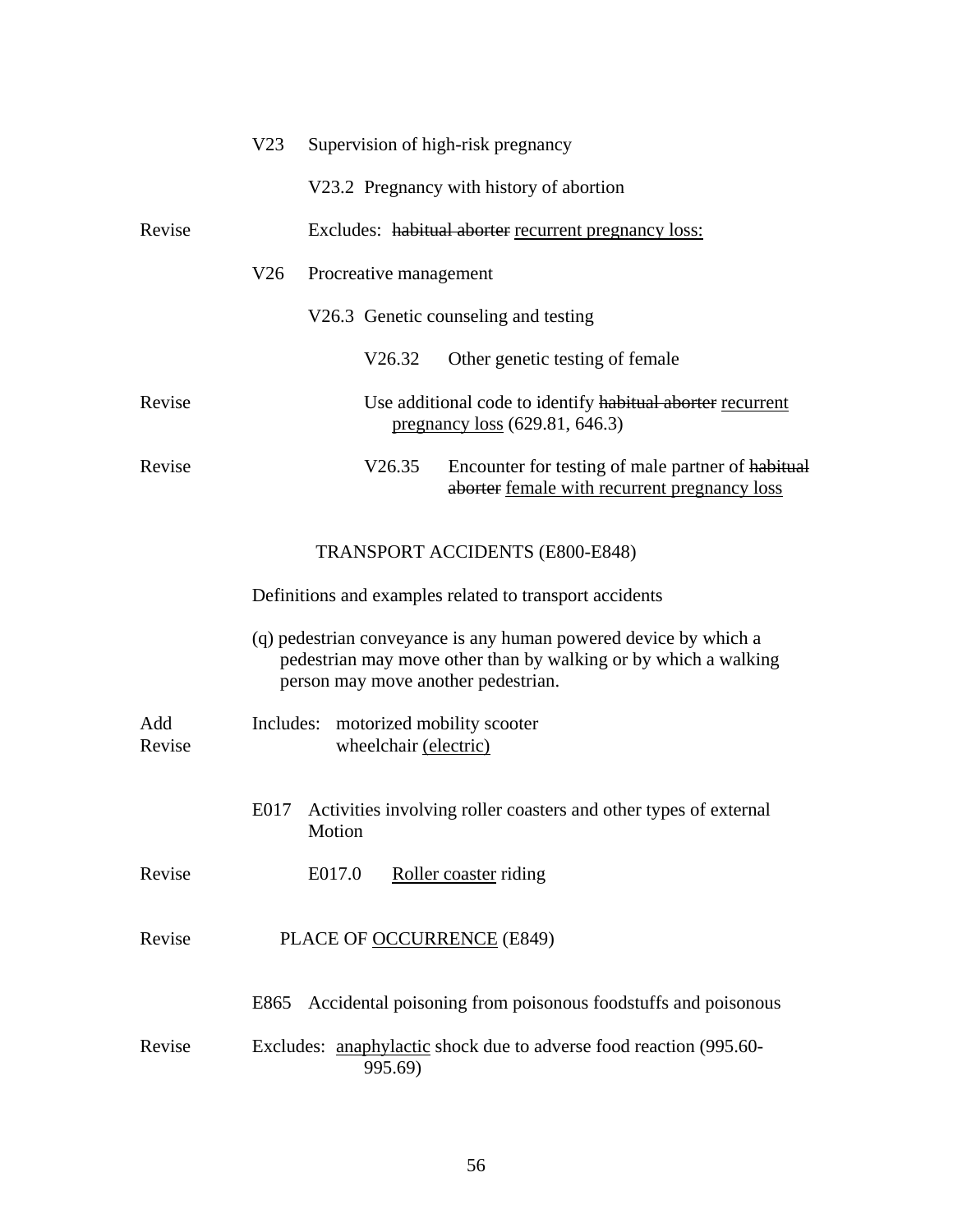|            |        | E884 Other fall from one level to another                                                      |
|------------|--------|------------------------------------------------------------------------------------------------|
| Add<br>Add | E884.3 | Fall from wheelchair<br>Fall from motorized mobility scooter<br>Fall from motorized wheelchair |
|            |        | E885 Fall on same level from slipping, tripping, or stumbling                                  |
|            | E885.0 | Fall from (nonmotorized) scooter                                                               |
| Add        |        | Excludes: fall from motorized mobility scooter (E884.3)                                        |

## **Index**

| AIN I (anal intraepithelial neoplasia I) (histologically confirmed) 569.44   |
|------------------------------------------------------------------------------|
| AIN II (anal intraepithelial neoplasia II) (histologically confirmed) 569.44 |
| AIN III (anal intraepithelial neoplasia III) 230.6                           |
|                                                                              |
| Allergy, allergic (reaction) 995.3                                           |
| anaphylactic shock 995.0                                                     |
|                                                                              |
| Aneurysm (anastomotic) (artery) (cirsoid) (diffuse) (false) (fusiform)       |
| (multiple) (ruptured) (saccular) (varicose) 442.9                            |
| jugular vein (acute) 453.89                                                  |
| chronic 453.76                                                               |
|                                                                              |
| Cerebromalacia (see also Softening, brain) 348.89                            |
| due to cerebrovascular accident 438.89                                       |
|                                                                              |
| CIN I (cervical intraepithelial neoplasia I) 622.11                          |
| CIN II (cervical intraepithelial neoplasia II) 622.12                        |
| CIN III (cervical intraepithelial neoplasia III) 233.1                       |
|                                                                              |
| Complications                                                                |
| graft                                                                        |
| corneal NEC 996.79                                                           |
| retroprosthetic membrane 996.51                                              |
|                                                                              |
| Deficiency, deficient                                                        |
| dihydropyrimidine dehydrogenase (DPD) 277.6                                  |
|                                                                              |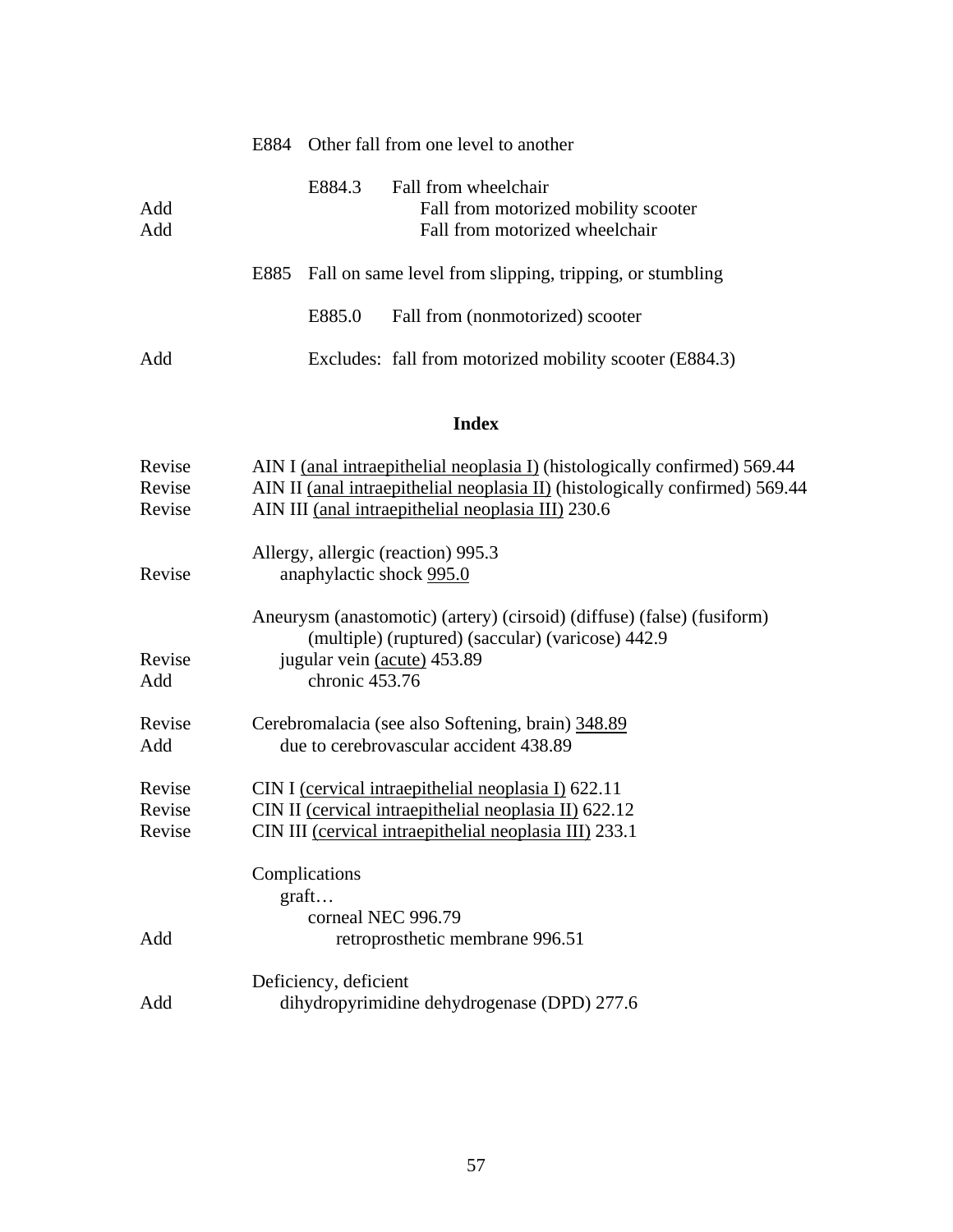|        | Delivery                                                                   |
|--------|----------------------------------------------------------------------------|
|        | complicated by                                                             |
|        | laceration                                                                 |
| Revise | peritoneum 664.8                                                           |
|        | rupture                                                                    |
| Revise | peritoneum 664.8                                                           |
| Add    | Dihydropyrimidine dehydrogenase deficiency (DPD) 277.6                     |
|        | Disease, diseased - see also Syndrome                                      |
| Add    | microvillus inclusion (MVD) 751.5                                          |
|        | Dysplasia                                                                  |
|        | anus 569.44                                                                |
| Revise | intraepithelial neoplasia I (AIN I) (histologically confirmed)<br>569.44   |
| Revise | intraepithelial neoplasia II (AIN II) (histologically confirmed)<br>569.44 |
| Revise | intraepithelial neoplasia III (AIN III) 230.6                              |
|        | cervix (uteri) 622.10                                                      |
| Revise | cervical intraepithelial neoplasia I (CIN I) 622.11                        |
| Revise | cervical intraepithelial neoplasia II (CIN II) 622.12                      |
| Revise | cervical intraepithelial neoplasia III (CIN III) 233.1                     |
|        | vulva 624.8                                                                |
| Revise | intraepithelial neoplasia I (VIN I) 624.01                                 |
| Revise | intraepithelial neoplasia II (VIN II) 624.02                               |
| Revise | intraepithelial neoplasia III (VIN III) 233.32                             |
|        | Embolism 444.9                                                             |
|        | vein 453.9                                                                 |
| Revise | antecubital (acute) 453.81                                                 |
| Delete | acute 453.81                                                               |
| Revise | axillary (acute) 453.84                                                    |
| Delete | acute 453.84                                                               |
| Revise | basilic (acute) 453.81                                                     |
| Delete | acute 453.81                                                               |
| Revise | brachial (acute) 453.82                                                    |
| Delete | acute 453.82                                                               |
| Revise | brachiocephalic (acute) (innominate) 453.87                                |
| Delete | acute 453.87                                                               |
| Revise | cephalic (acute) 453.81                                                    |
| Delete | acute 453.81                                                               |
| Revise | internal jugular (acute) 453.86                                            |
| Delete | acute 453.86                                                               |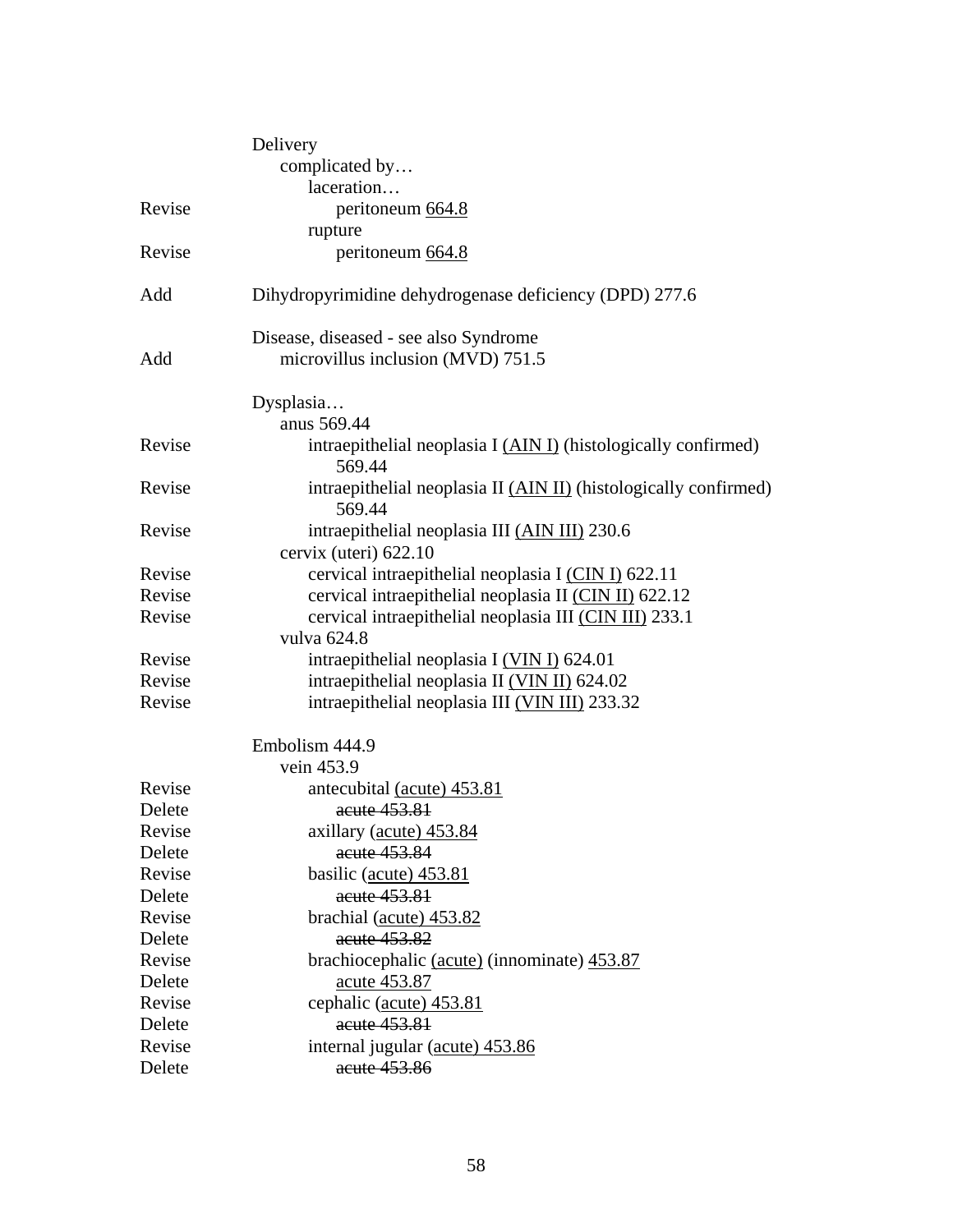| Revise | radial (acute) 453.82                                          |       |
|--------|----------------------------------------------------------------|-------|
| Delete | acute 453.82                                                   |       |
| Revise | subclavian (acute) 453.85                                      |       |
| Delete | acute 453.85                                                   |       |
| Revise | superior vena cava (acute) 453.87                              |       |
| Delete | acute 453.87                                                   |       |
| Revise | thoracic (acute) 453.87                                        |       |
| Delete | acute 453.87                                                   |       |
| Revise | ulnar (acute) 453.82                                           |       |
| Delete | acute 453.82                                                   |       |
| Revise | vena cava                                                      |       |
| Revise | inferior $453.2$                                               |       |
| Revise | superior (acute) 453.87                                        |       |
| Delete | 453.87                                                         |       |
|        | Fracture                                                       |       |
|        | pelvis, pelvic (bone(s)) (with visceral injury) (closed) 808.8 |       |
| Revise | multiple (with disruption of pelvic circle) 808.43             |       |
|        | Gastropathy 537.9                                              |       |
| Revise | congestive portal $\overline{572.3}$ , 537.89                  |       |
| Revise | portal hypertensive <b>572.3</b> , 537.89                      |       |
|        | Genetic                                                        |       |
|        | susceptibility to                                              |       |
|        | neoplasia                                                      |       |
| Revise | multiple endocrine (MEN) V84.81                                |       |
|        | History (personal) of                                          |       |
| Revise | allergy (to) $V15.09$                                          |       |
| Add    | anaphylactic shock V15.09                                      |       |
|        | family                                                         |       |
|        | disease or disorder (of)                                       |       |
|        | endocrine V18.19                                               |       |
| Revise | multiple neoplasia (MEN) syndrome V18.11                       |       |
|        | endocrine disease V18.19                                       |       |
| Revise | multiple neoplasia (MEN) syndrome V18.11                       |       |
|        | multiple                                                       |       |
| Revise | endocrine neoplasia (MEN) syndrome V18.11                      |       |
|        | Hernia, hernial (acquired) (recurrent) 553.9                   |       |
| Revise | due to adhesion with obstruction 552.9                         |       |
|        | Hypertension                                                   |       |
| Revise | pulmonary (artery) (secondary)                                 | 416.8 |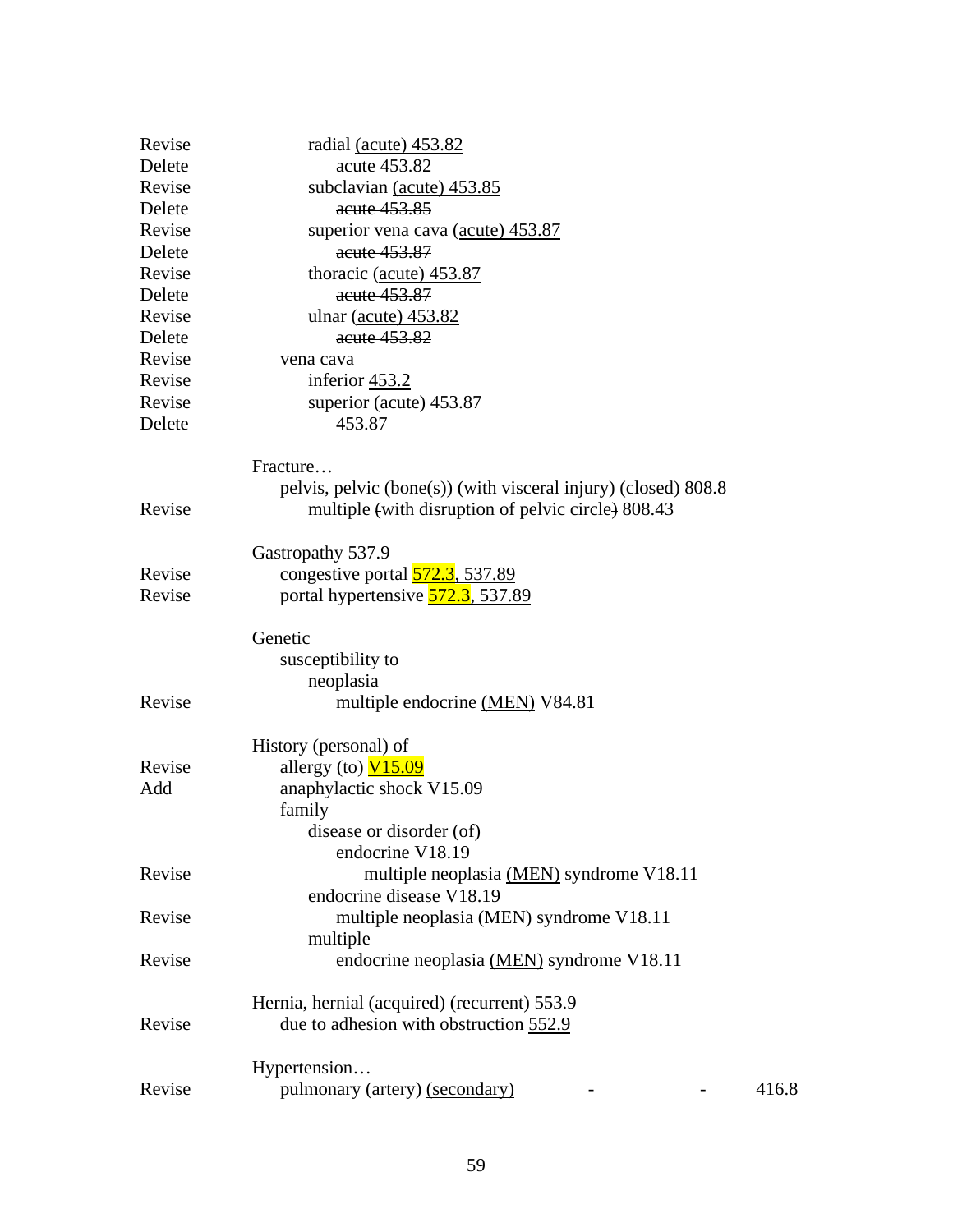| Add    | Hypertensive urgency $-$ see Hypertension                                          |
|--------|------------------------------------------------------------------------------------|
| Add    | Hypoperfusion (in)                                                                 |
| Add    | newborn 779.89                                                                     |
|        | Infection                                                                          |
|        | retrovirus 079.50                                                                  |
| Revise | human immunodeficiency virus type $2$ (HIV $2$ ) 079.53                            |
| Revise | human T-cell lymphotrophic virus type I (HTLV-I) 079.51                            |
| Revise | human T-cell lymphotrophic virus type II (HTLV-II) 079.52                          |
|        | Injury                                                                             |
|        | periurethral tissue                                                                |
| Revise | complicating delivery 664.8                                                        |
|        | Laceration                                                                         |
|        | peritoneum                                                                         |
| Revise | obstetrical trauma 664.8                                                           |
|        | periurethral tissue                                                                |
| Revise | obstetrical trauma 664.8                                                           |
|        | Loss                                                                               |
| Add    | recurrent pregnancy - see Pregnancy, management affected<br>by, abortion, habitual |
| Add    | Microvillus inclusion disease (MVD) 751.5                                          |
|        | Neoplasia                                                                          |
| Revise | anal intraepithelial I (AIN I) (histologically confirmed) 569.44                   |
| Revise | anal intraepithelial II (AIN II) (histologically confirmed) 569.44                 |
| Revise | anal intraepithelial III (AIN III) 230.6                                           |
| Revise | multiple endocrine (MEN)                                                           |
| Revise | vaginal intraepithelial I (VAIN I) 623.0                                           |
| Revise | vaginal intraepithelial II (VAIN II) 623.0                                         |
| Revise | vaginal intraepithelial III (VAIN III) 233.31                                      |
| Revise | vulvar intraepithelial I (VIN I) 624.01                                            |
| Revise | vulvar intraepithelial II (VIN II) 624.02                                          |
| Revise | vulvar intraepithelial III (VIN III) 233.32                                        |
|        | Neoplasm                                                                           |
|        | lymph, lymphatic                                                                   |
|        | gland (secondary)                                                                  |
| Revise | lower limb - 196.5 - 229.0 238.8 239.9                                             |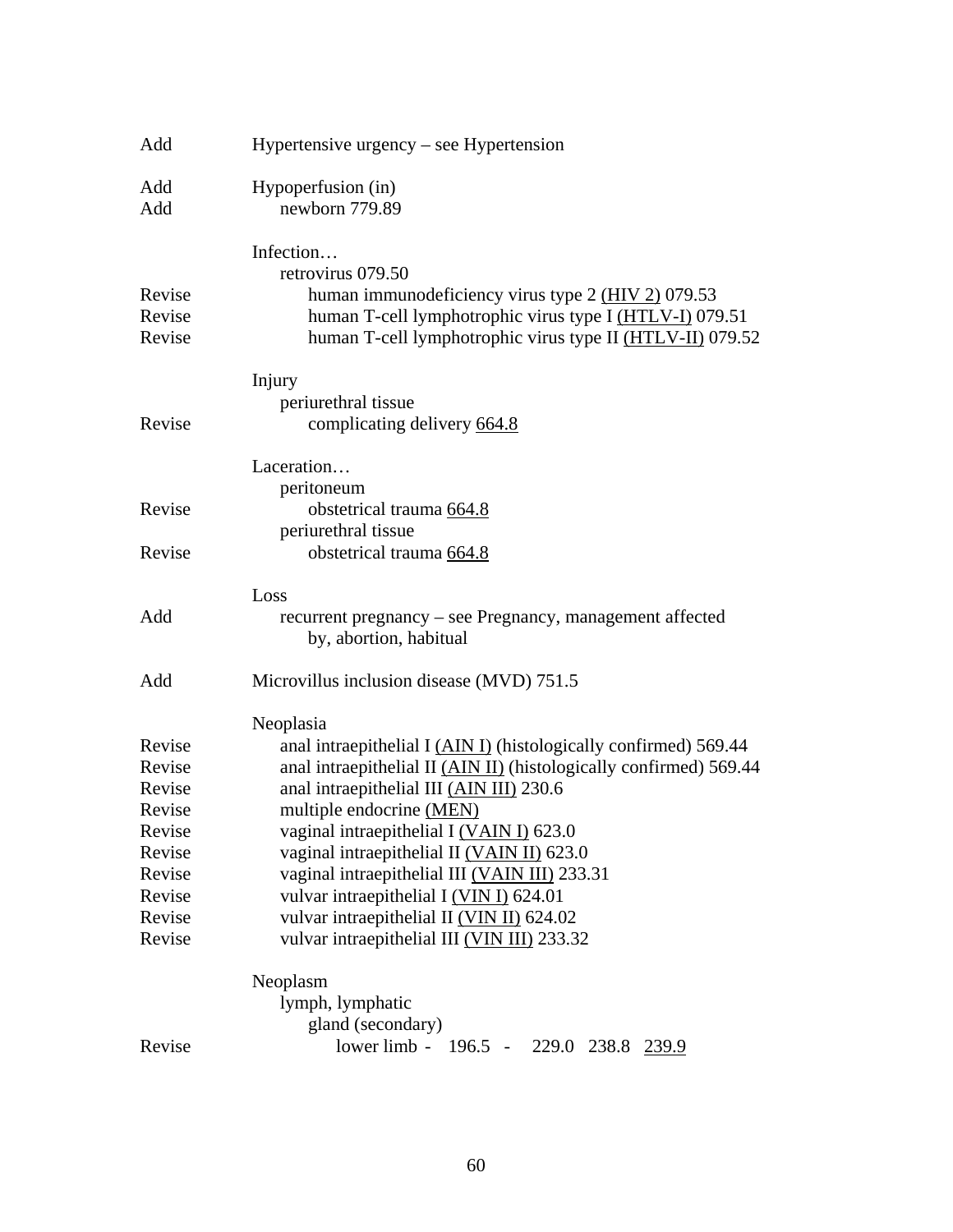|        | Occlusion                                                   |
|--------|-------------------------------------------------------------|
|        | vena cava                                                   |
| Revise | superior (acute) 453.87                                     |
| Delete | acute 453.87                                                |
|        |                                                             |
|        | Pregnancy (single) (uterine) (without sickness) V22.2       |
|        | complicated by                                              |
| Add    | genital herpes (asymptomatic) (history of) (inactive) 647.6 |
|        | Reaction                                                    |
|        | incompatibility                                             |
|        | blood group                                                 |
| Delete | ABO 999.6                                                   |
| Delete | minor blood group 999.89                                    |
| Add    | ABO 999.6                                                   |
| Add    | minor blood group 999.89                                    |
|        | Recurrent                                                   |
| Add    | pregnancy loss – see Pregnancy, management affected         |
|        | by, abortion, habitual                                      |
|        | Rheumatism, rheumatic (acute NEC) 729.0                     |
| Revise | gout 714.0                                                  |
|        |                                                             |
| Add    | Retroprosthetic membrane 996.51                             |
|        | Softening                                                   |
| Revise | brain (necrotic) (progressive) 348.89                       |
| Add    | due to cerebrovascular accident 438.89                      |
|        |                                                             |
|        | Susceptibility                                              |
|        | genetic                                                     |
|        | to                                                          |
|        | neoplasia                                                   |
| Revise | multiple endocrine (MEN) V84.81                             |
|        | Tear                                                        |
|        | perineum                                                    |
| Revise | obstetrical trauma 664.8                                    |
|        | periurethral tissue                                         |
| Revise | obstetrical trauma 664.8                                    |
|        |                                                             |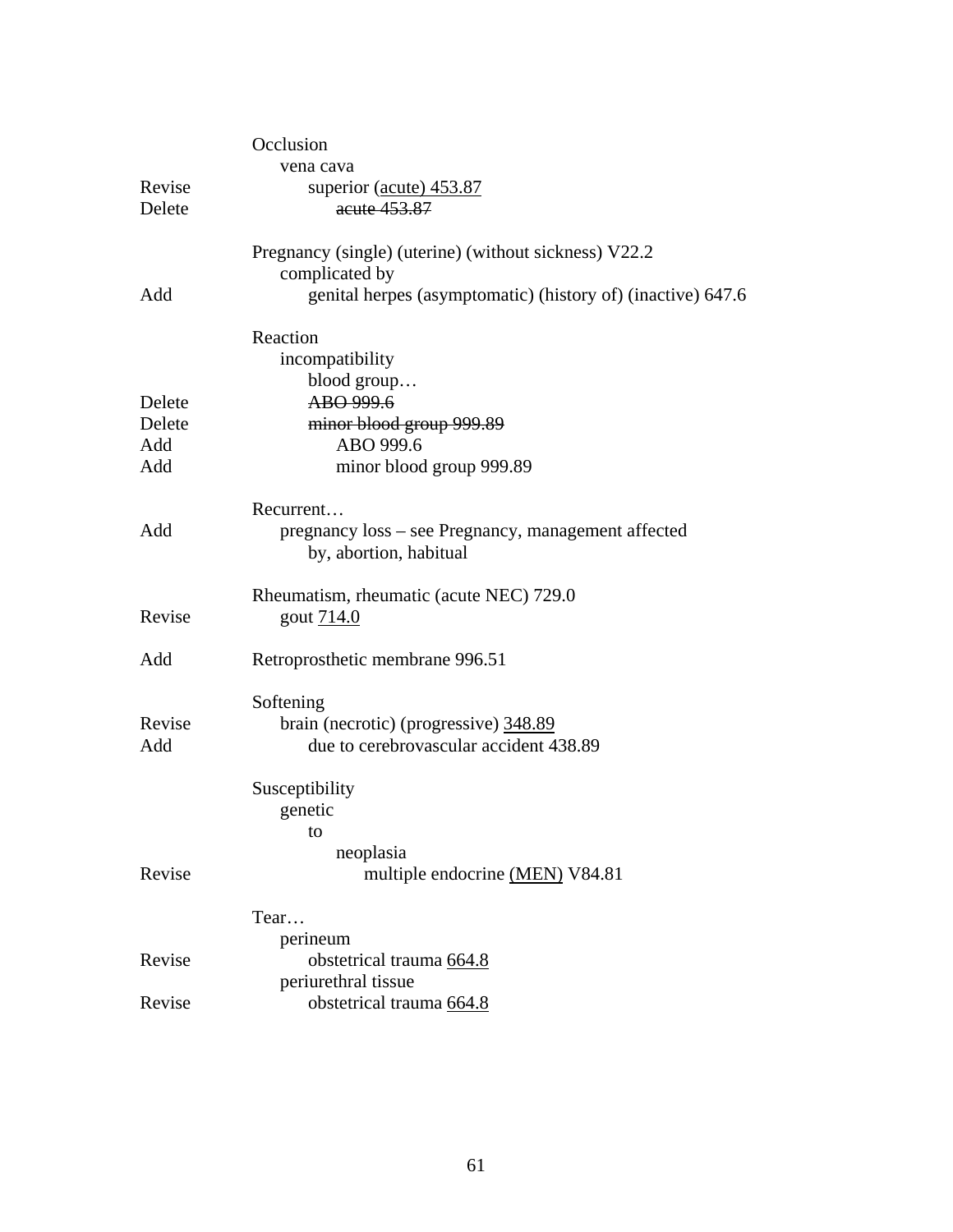|        | Thrombosis                                  |
|--------|---------------------------------------------|
|        | jugular (bulb)                              |
| Revise | external (acute) 453.89                     |
| Delete | acute 453.89                                |
| Revise | internal (acute) 453.86                     |
| Delete | acute 453.86                                |
| Revise | iliac $(\text{acute})$ (vein) 453.89        |
| Add    | chronic 453.79                              |
|        | vein                                        |
| Revise | antecubital (acute) 453.81                  |
| Delete | acute 453.81                                |
| Revise | axillary (acute) 453.84                     |
| Delete | acute 453.84                                |
| Revise | basilic (acute) 453.81                      |
| Delete | acute 453.81                                |
| Revise | brachial (acute) 453.82                     |
| Delete | acute 453.82                                |
| Revise | brachiocephalic (acute) (innominate) 453.87 |
| Delete | acute 453.87                                |
| Revise | cephalic (acute) 453.81                     |
| Delete | acute 453.81                                |
| Revise | internal jugular (acute) 453.86             |
| Delete | acute 453.86                                |
| Revise | radial (acute) 453.82                       |
| Delete | acute 453.82                                |
| Revise | specified site NEC (acute) 453.89           |
| Delete | acute 453.89                                |
| Revise | subclavian (acute) 453.85                   |
| Delete | acute 453.85                                |
| Revise | superior vena cava (acute) 453.87           |
| Delete | acute 453.87                                |
| Revise | thoracic (acute) 453.87                     |
| Delete | acute 453.87                                |
| Revise | ulnar $(\text{acute})$ 453.82               |
| Delete | acute 453.82                                |
|        | vena cava                                   |
| Revise | superior (acute) 453.87                     |
| Delete | acute 453.87                                |
| Add    | Urgency, hypertensive $-$ see Hypertension  |
|        | Vomiting                                    |
|        | newborn                                     |
| Revise | bilious                                     |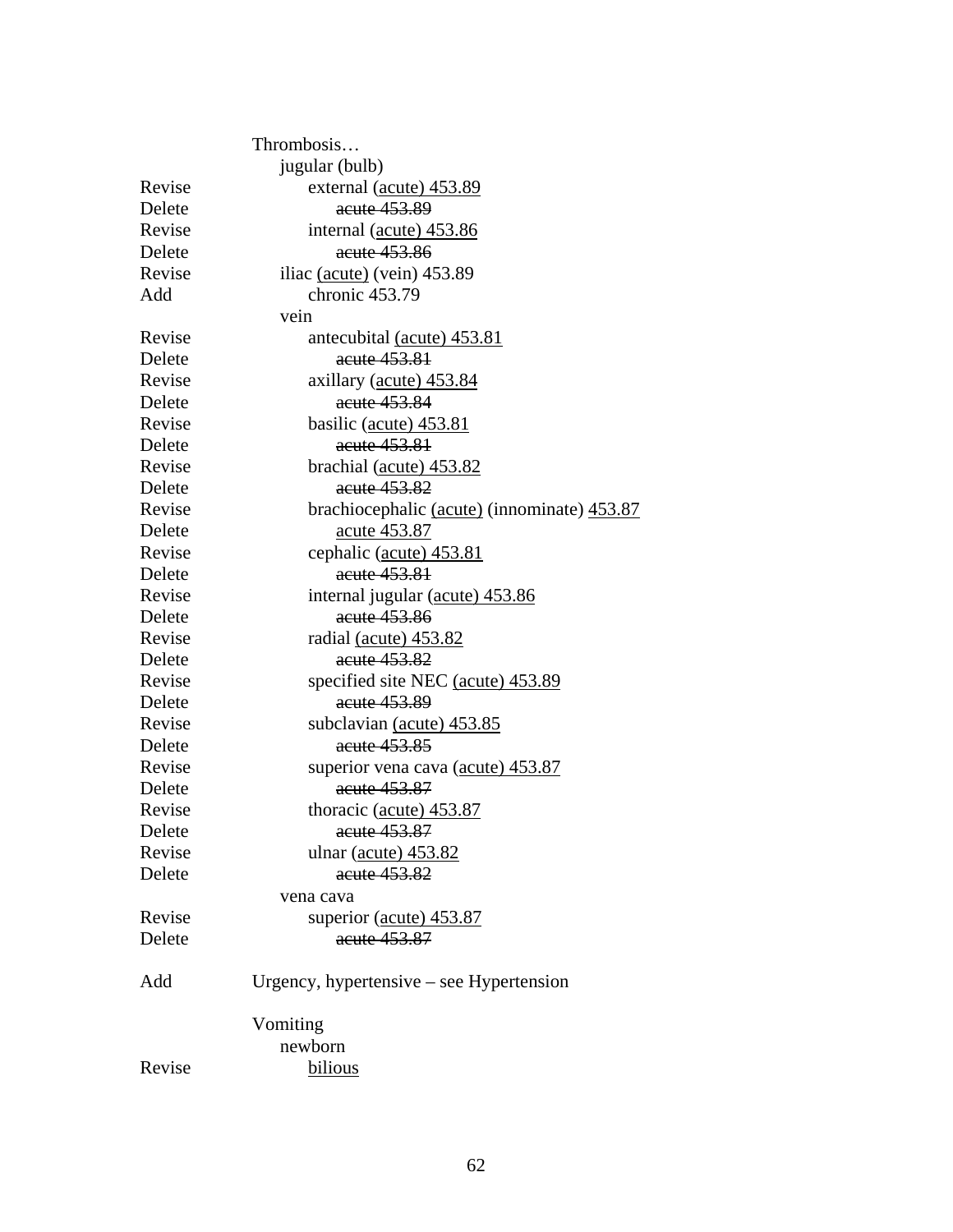### **Table of Drugs and Chemicals**

|        | Imipramine                       | 969.05 E854.0 E939.0 E950.3 E962.0 E980.3                                                                                                |
|--------|----------------------------------|------------------------------------------------------------------------------------------------------------------------------------------|
| Delete | <b>Immu-G</b>                    | 964.6 E858.2 E934.6 E950.4 E962.0 E980.4                                                                                                 |
| Delete | lmmuglobin                       | 964.6 E858.2 E934.6 E950.4 E962.0 E980.4                                                                                                 |
| Add    | $Immu-G$                         | 964.6 E858.2 E934.6 E950.4 E962.0 E980.4                                                                                                 |
| Add    | Immuglobin                       | 964.6 E858.2 E934.6 E950.4 E962.0 E980.4                                                                                                 |
|        | Immune serum                     | 964.6 E858.2 E934.6 E950.4 E962.0 E980.4                                                                                                 |
|        | globulin                         |                                                                                                                                          |
| Add    | Zyprexa                          | 969.3 E853.8 E939.3 E950.3 E962.0 E980.3                                                                                                 |
|        |                                  | <b>E</b> Code Index                                                                                                                      |
| Revise | Activity                         | physical games generally associated with school recess, summer camp<br>and children <b>E007.8</b> (corrected with October 1, 09 updates) |
|        |                                  |                                                                                                                                          |
| Revise | Bending, injury in E927.8        |                                                                                                                                          |
| Add    | due to                           |                                                                                                                                          |
| Add    |                                  | repetitive movement E927.3                                                                                                               |
| Add    |                                  | sudden strenuous movement E927.0                                                                                                         |
|        | Blast (air)                      |                                                                                                                                          |
|        | in                               |                                                                                                                                          |
|        | war operations E993.9            |                                                                                                                                          |
| Revise |                                  | from nuclear explosion (see also War operations, injury due to,                                                                          |
|        |                                  | nuclear weapons) $E996.0$ – see War operation, injury due                                                                                |
|        |                                  | to, nuclear weapons                                                                                                                      |
|        | Exhaustion                       |                                                                                                                                          |
| Revise | due to excessive exertion E927.2 |                                                                                                                                          |
|        |                                  | Injury, injured (accidental(ly)) NEC E928.9                                                                                              |
|        | by, caused by, from              |                                                                                                                                          |
| Revise | bending $E927.8$                 |                                                                                                                                          |
| Add    | due to                           |                                                                                                                                          |
| Add    |                                  | repetitive movement E927.3                                                                                                               |
| Add    |                                  | sudden strenuous movement E927.0                                                                                                         |
| Revise |                                  | recoil of firearm <b>E928.7</b> (corrected with October 1, 09 updates)                                                                   |
| Revise | straining $E927.8$               |                                                                                                                                          |
| Add    | due to                           |                                                                                                                                          |
| Add    |                                  | repetitive movement E927.3                                                                                                               |
| Add    |                                  | sudden strenuous movement E927.0                                                                                                         |